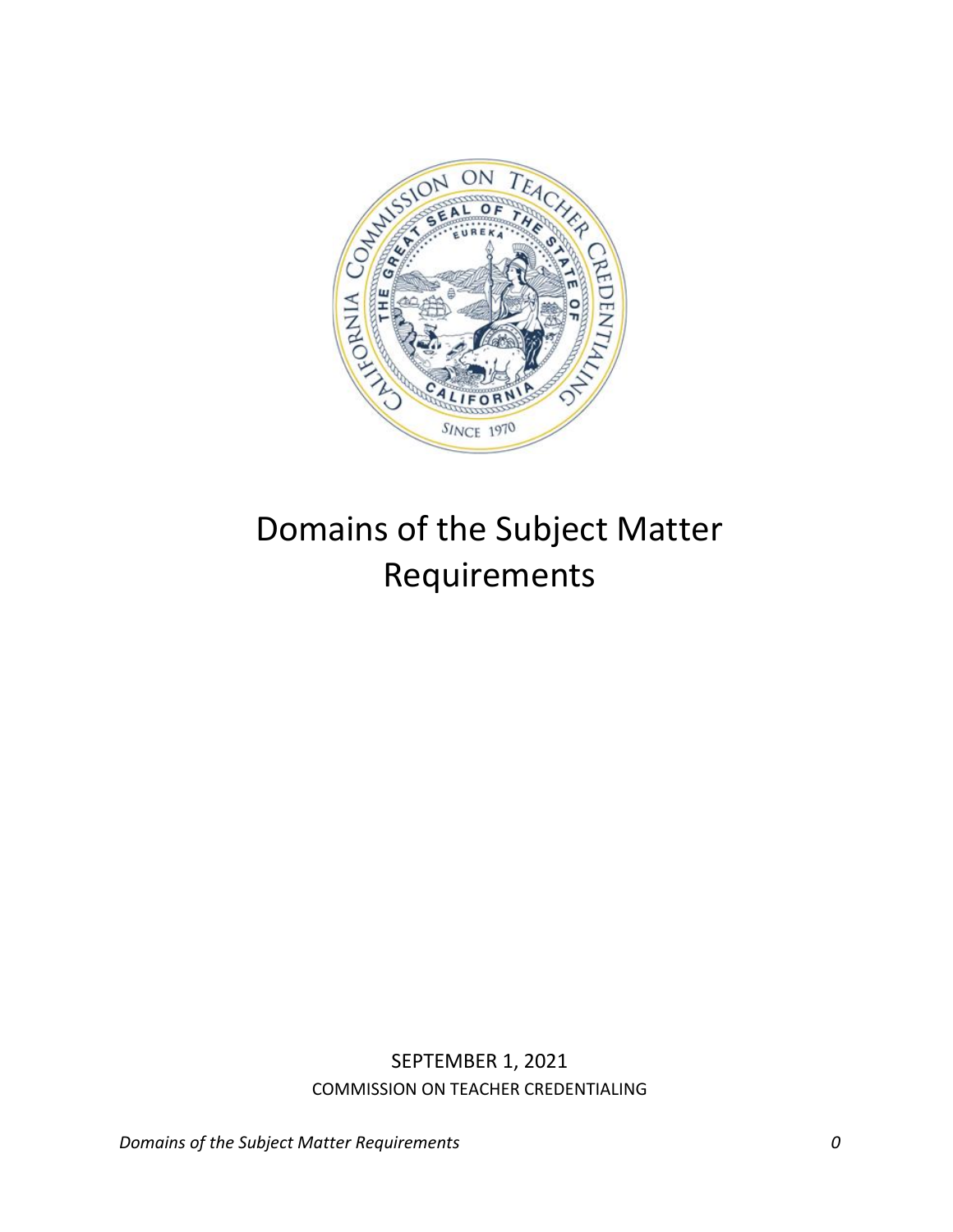## Table of Contents

| World Languages (Arabic, Armenian, Farsi, Filipino, Hmong, Khmer)  27            |  |
|----------------------------------------------------------------------------------|--|
| World Languages (Cantonese, French, German, Japanese, Korean, Mandarin, Punjabi, |  |
|                                                                                  |  |
|                                                                                  |  |
|                                                                                  |  |
|                                                                                  |  |
|                                                                                  |  |
|                                                                                  |  |
|                                                                                  |  |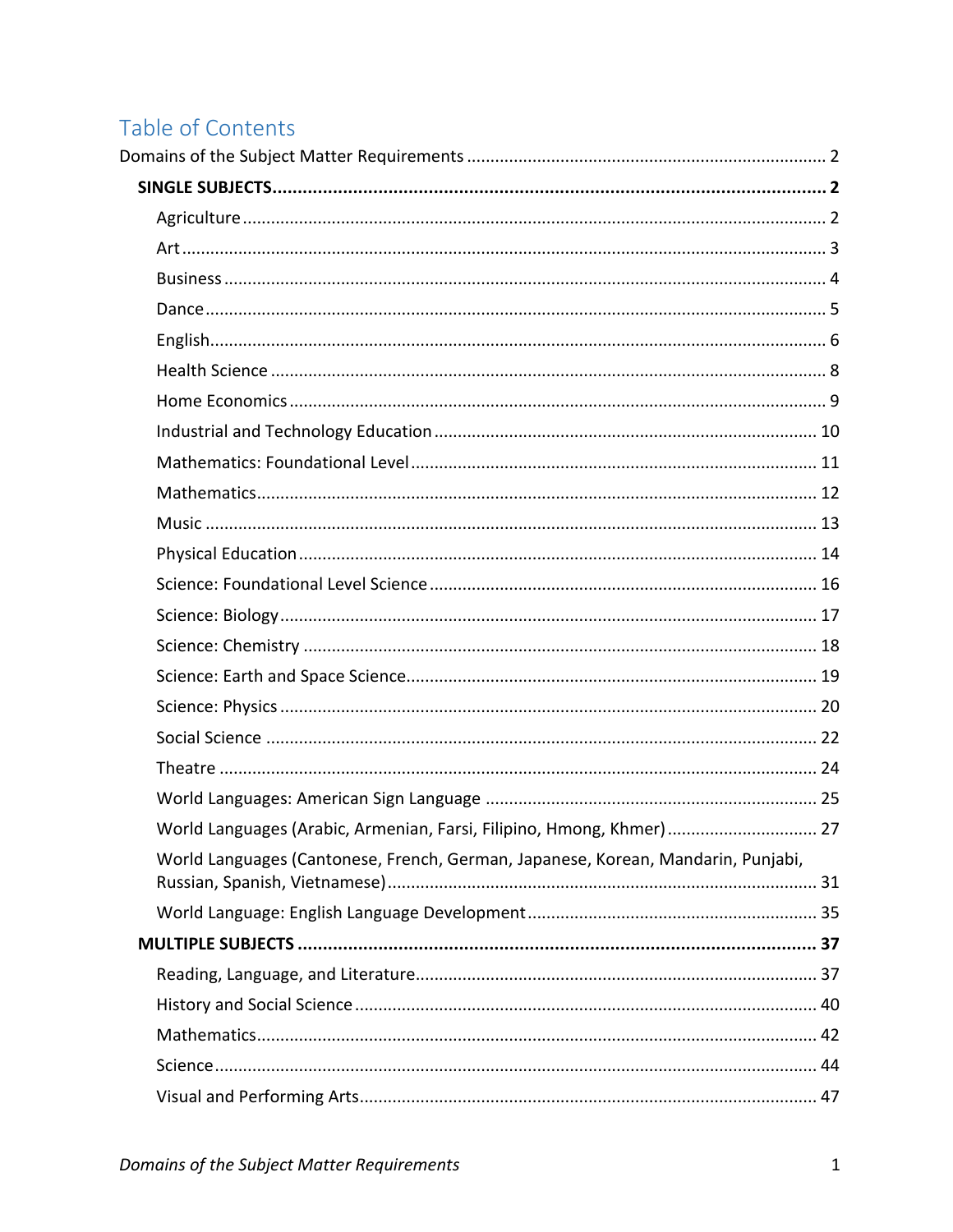## **Domains of the Subject Matter Requirements**

## **SINGLE SUBJECTS**

## <span id="page-2-2"></span><span id="page-2-1"></span><span id="page-2-0"></span>**Agriculture**

## **Domain 1. Plant and Soil Science:**

Candidates demonstrate a broad understanding of principles of plant and soil science. Candidates apply this knowledge to plan and implement programs. Candidates are able to demonstrate an understanding of a range of topics in plant and soil science, including soil science; plant nutrition and soil treatments; plant classification, anatomy, and physiology; plant genetics, reproduction, and propagation; crop production practices; and emerging technologies in plant and soil science. (CSET Subtest 1)

## **Domain 2. Ornamental Horticulture:**

Candidates demonstrate a broad understanding of principles of ornamental horticulture. Candidates apply this knowledge to plan and implement programs. Candidates are able to demonstrate an understanding of a range of topics in ornamental horticulture, including greenhouse and nursery management, landscape design and management, and floriculture and floral design. **(CSET Subtest 1)**

## **Domain 3. Animal Science:**

Candidates demonstrate a broad understanding of principles of animal science. Candidates apply this knowledge to plan and implement programs. Candidates are to be able to demonstrate an understanding of a range of topics in animal science, including anatomy and physiology of livestock, animal production practices, animal nutrition, animal genetics and reproduction, and animal facilities management. (CSET Subtest 2)

## **Domain 4. Environmental Science and Natural Resource Management:**

Candidates demonstrate a broad understanding of principles of environmental science and natural resource management. Candidates apply this knowledge to plan and implement programs. Candidates are able to demonstrate an understanding of a range of topics in environmental science and natural resource management, including basic ecological principles and natural resources; relationships between agriculture, the environment, and society; ecosystem and resource management; and forestry. (CSET Subtest 2)

## **Domain 5. Agricultural Business and Economics:**

Candidates demonstrate a broad understanding of principles of agricultural business and economics. Candidates apply this knowledge to plan and implement programs. Candidates are able to demonstrate an understanding of a range of topics in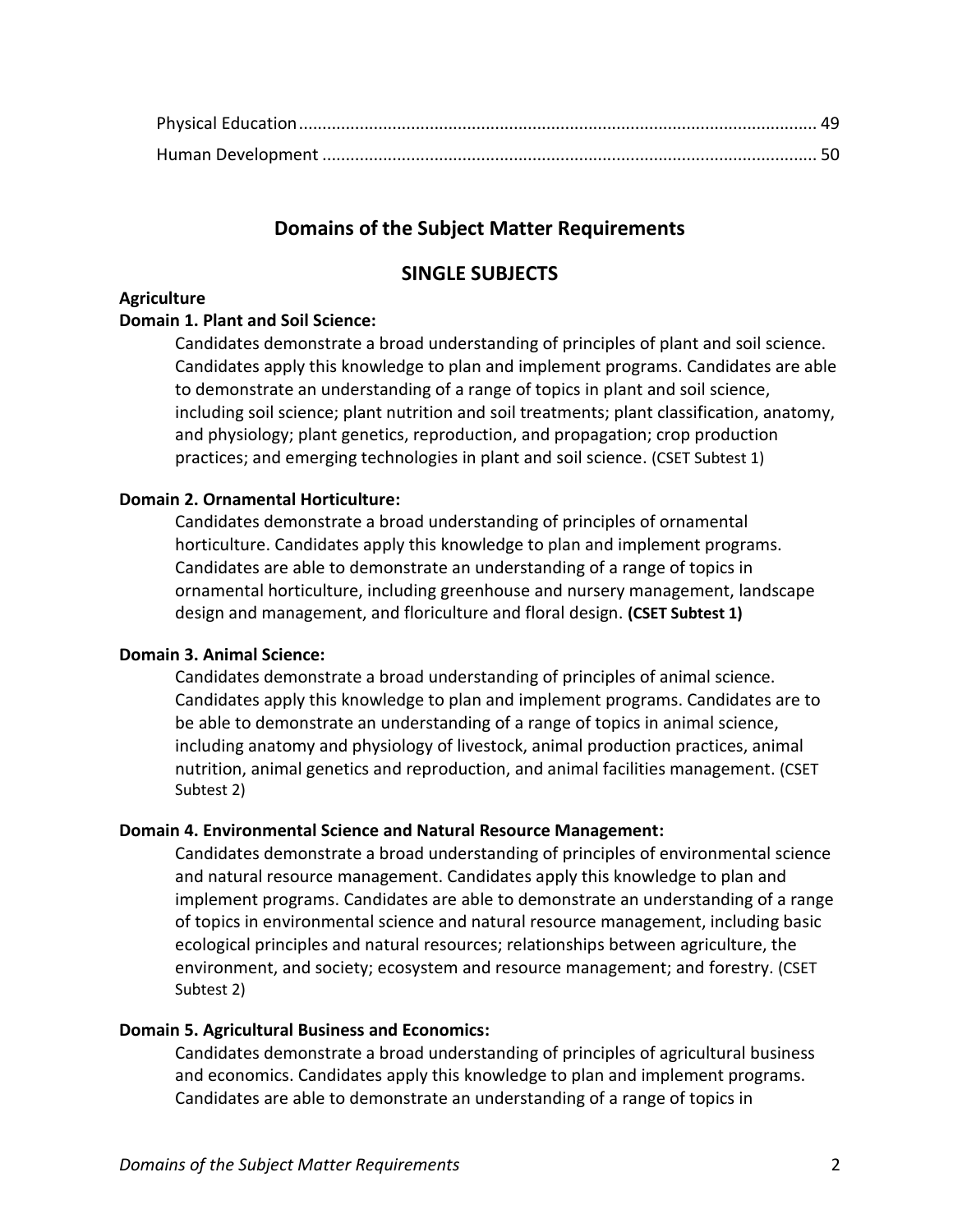agricultural business and economics, including agricultural economics, marketing, and trade; agricultural entrepreneurship and management functions; agricultural business management; and government policies that affect agricultural businesses. (CSET Subtest 3)

## **Domain 6. Agricultural Systems Technology:**

Candidates demonstrate a broad understanding of principles of agricultural systems technology. Candidates apply this knowledge to plan and implement programs. Candidates are able to demonstrate an understanding of a range of topics in agricultural systems technology, including safety principles and practices, shop fabrication, construction, maintenance and operation of power equipment, and land measurement and irrigation systems. (CSET Subtest 3)

## <span id="page-3-0"></span>**Art**

## **Domain 1. Artistic Perception:**

Candidates demonstrate an understanding of the foundations of artistic perception contained in the Visual and Performing Arts Content Standards for California Public Schools Prekindergarten Through Grade Twelve: Visual Arts (2001) at an advanced level of proficiency. Candidates have both broad and deep conceptual knowledge of the subject matter and are able to accurately define and use the vocabulary of the visual arts. They possess highly developed perceptual and analytical skills that allow a sophisticated response to the world around them and to the formal and expressive qualities of works of visual art and of design across a multiplicity of forms, media, genres, purposes, and functions. (CSET Subtest 1)

## **Domain 2. Creative Expression:**

Candidates demonstrate an understanding of the foundations of creative expression contained in the Visual and Performing Arts Content Standards for California Public Schools Prekindergarten Through Grade Twelve: Visual Arts (2001) at an advanced level of proficiency. Candidates have both broad and deep conceptual knowledge of the process of creating original works of art. They are involved in the translation of thoughts, perceptions, and ideas into visual form using a variety of media, techniques, and problem-solving abilities. Candidates have a comprehensive knowledge of and technical proficiency in the use of tools, techniques, and media taught in the preK–12 and adult school art curriculum. (CSET Subtest 2)

## **Domain 3. Historical and Cultural Context of the Visual Arts:**

Candidates demonstrate an understanding of the historical and cultural foundations of art contained in the Visual and Performing Arts Content Standards for California Public Schools Prekindergarten Through Grade Twelve: Visual Arts (2001) at an advanced level of proficiency. Candidates have both broad and deep conceptual knowledge of the subject matter including cultural frames of reference and worldviews. They demonstrate wide knowledge of world arts, of the history and diversity of art, and of the roles and forms of the visual arts in societies past and present. (CSET Subtest 1)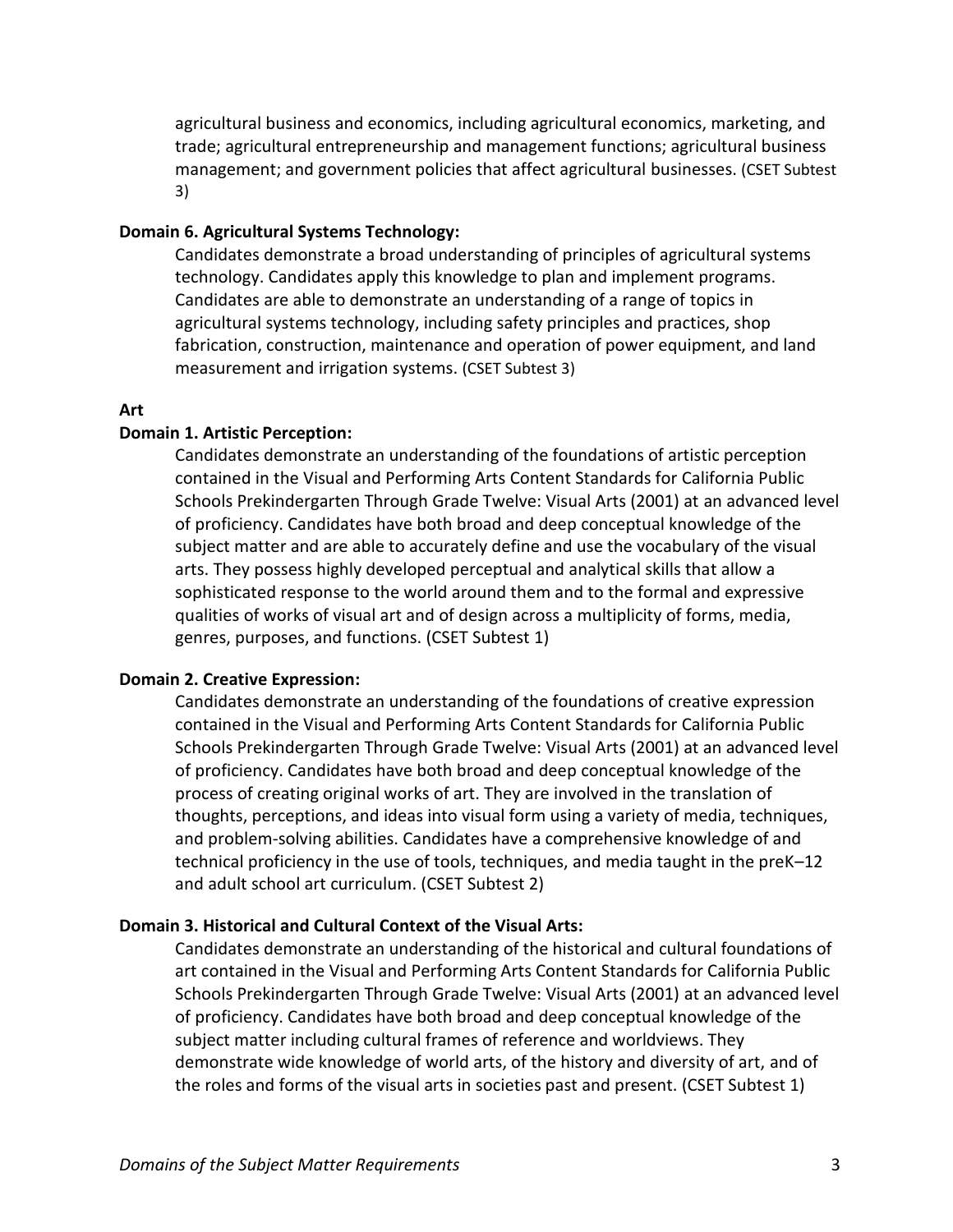#### **Domain 4. Aesthetic Valuing:**

Candidates demonstrate an understanding of aesthetic valuing in art as contained in the Visual and Performing Arts Content Standards for California Public Schools Prekindergarten Through Grade Twelve: Visual Arts (2001) at an advanced level of proficiency. Candidates have both broad and deep conceptual knowledge of the subject matter. They are able to respond to, analyze, interpret, and critique processes and works of visual art representing a wide diversity of forms, media, purposes, and functions. Candidates are able to make sound critical judgments about the quality and success of artworks, relying on their own experiences in and perceptions about the visual arts as well as the perceptions of others. (CSET Subtest 1)

## **Domain 5. Connections, Relationships, and Applications:**

Candidates demonstrate an understanding of art connections, relationships, and applications contained in the Visual and Performing Arts Content Standards for California Public Schools Prekindergarten Through Grade Twelve: Visual Arts (2001) at an advanced level of proficiency. Candidates have both broad and deep conceptual knowledge of the subject matter. They understand connections and relationships between visual art and the other arts, as well as those between visual art, other disciplines, and the world at large. Candidates possess a high degree of visual literacy. They are familiar with the broad range of career opportunities available in the field of visual art, as well as with the roles and functions of visual art in a variety of professions and industries. (CSET Subtest 2)

#### **Domain 6. History and Theories of Learning in Art:**

Candidates demonstrate a comprehensive understanding of the history and theories of art education and the role of arts in human development related to the content contained in Visual and Performing Arts Content Standards for California Public Schools Prekindergarten Through Grade Twelve: Visual Arts (2001). Candidates have both broad and deep conceptual knowledge of the subject matter. They have in-depth knowledge of proficiency levels and developmental stages in art. (CSET Subtest 2)

#### <span id="page-4-0"></span>**Business**

#### **Domain 1. Business Management:**

Candidates demonstrate an understanding of the purpose and function of business management. Candidates understand the functions of management, organizational theory, and organizational behavior, including leadership and motivational theories. Candidates explain the importance and implications of ethical and legal behavior. They apply effective processes and procedures for making sound business decisions. They understand the basic principles and procedures required to manage service, trade, manufacturing, nonprofit, and public organizations. Candidates understand the role of managing human resources in successful business organizations. (CSET Subtest 1)

#### **Domain 2. Accounting and Finance:**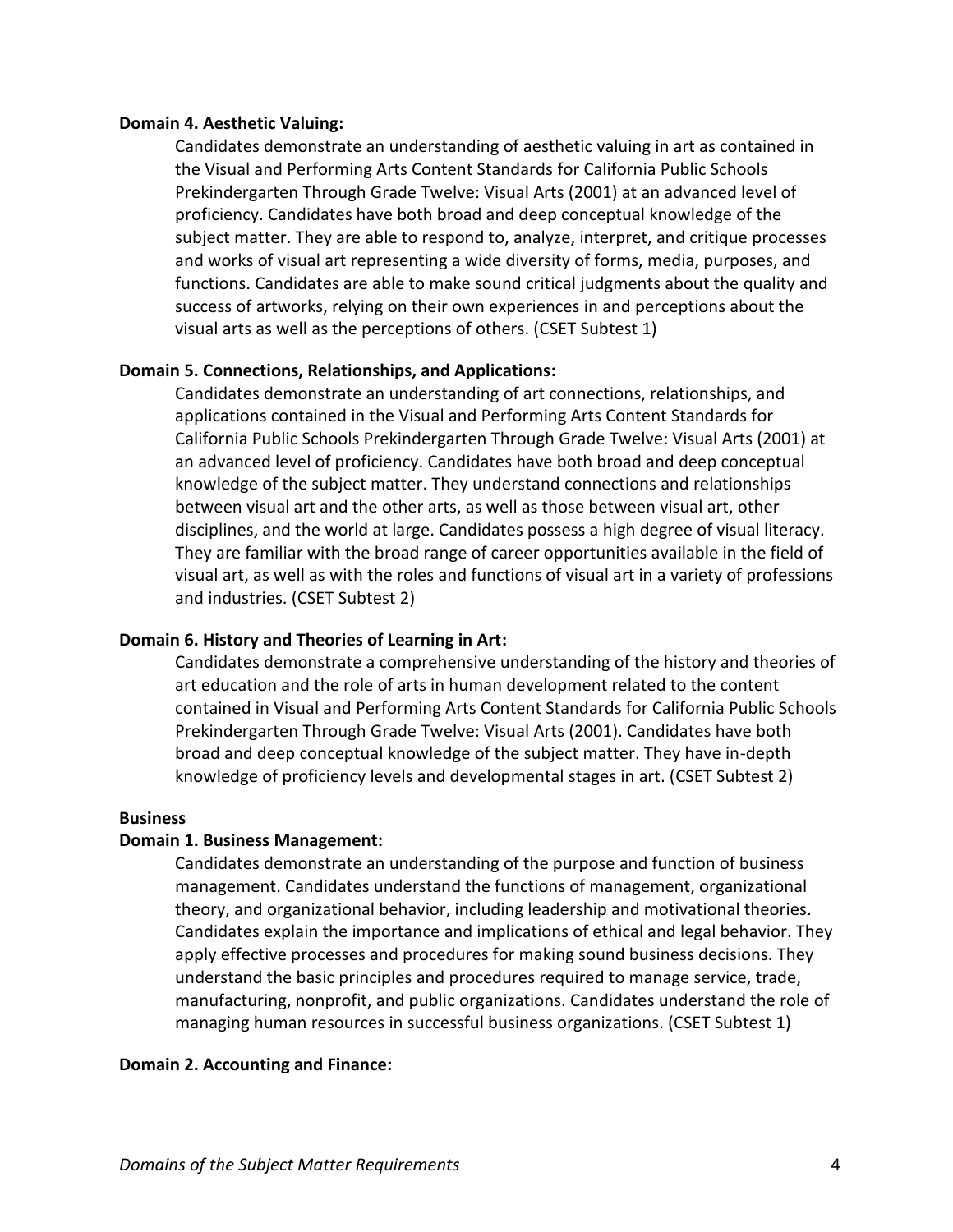Candidates demonstrate an understanding of financial analysis and accounting concepts, principles, and procedures. Candidates analyze, apply, interpret, and communicate financial data. They understand how to make decisions using accounting data. Candidates use principles of finance to analyze business situations and apply basic principles of personal financial management. (CSET Subtest 2)

## **Domain 3. Marketing:**

Candidates demonstrate an understanding of marketing principles and how to use marketing strategies to improve product and service sales. Candidates recognize the customer-oriented nature of marketing and analyze the impact of marketing activities on the individual, business, society, and the global economy. They understand the role of distribution in providing products and services to consumers. Candidates understand how customer service and promotion affect sales. Candidates understand how emerging technologies influence e-commerce and global trade. (CSET Subtest 1)

#### **Domain 4. Information Technology:**

Candidates demonstrate an understanding of the terminology, principles, and procedures related to information technology. Candidates understand principles and procedures related to ethics, security, and data integrity in technology systems. They understand communications and networking systems and apply basic concepts of programming and systems development in business situations. (CSET Subtest 3)

#### **Domain 5. Economics:**

Candidates demonstrate an understanding of basic economic principles. Candidates understand the basic principles and applications of microeconomics and macroeconomics and recognize how economic concepts affect business in domestic and international economies. (CSET Subtest 2)

#### **Domain 6. Business Environment and Communication:**

Candidates demonstrate an understanding of the business environment. Candidates understand the principles and procedures of business ownership. They understand the role of communications in a business environment. Candidates are familiar with different career paths and opportunities to develop career and employment skills. Candidates have an understanding of international business. (CSET Subtest 6)

#### <span id="page-5-0"></span>**Dance**

## **Domain 1. Creating:**

Candidates have both broad and in-depth knowledge of movement, including the relationship between sensory stimuli and movement. They possess a highly developed understanding of basic movements and understand how the elements of dance are used to solve movement problems and achieve artistic expression. They understand risk taking and experimentation and how movement vocabularies are used to express artistic intent. They understand the concepts of choreography, including the use of artistic criteria to choreograph and evaluate a dance. They understand artistic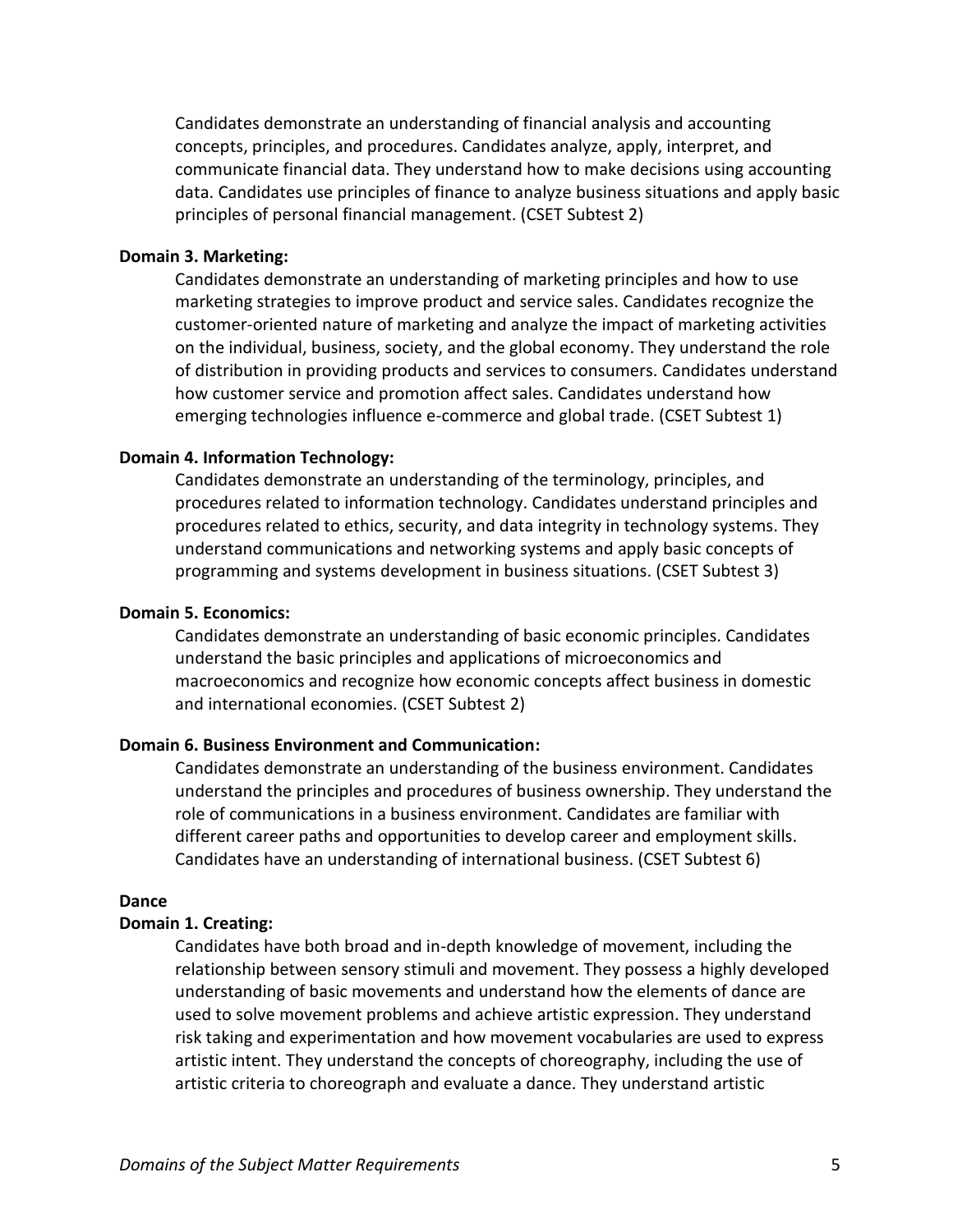statements, the importance of using feedback and revision to refine dances, and how to document dance works.

#### **Domain 2. Performing:**

Candidates have both broad and in-depth conceptual knowledge of how to perform. They understand movement in space—the space of the stage and the space in and around themselves and other performers. They understand tempo and energy in dance performance and they have the vocabulary to describe them. They understand how the human body is used and moves in dance. They understand anatomy and healthful practices as they relate to dance. They understand performance etiquette and production elements.

#### **Domain 3. Responding:**

Candidates have both broad and in-depth conceptual knowledge of describing, analyzing, interpreting, and evaluating dance. They are able to identify recurring patterns of movement and their relationships. They understand how the elements of dance contribute to artistic expression and are able to make sound critical judgments about the quality and success of dance works.

#### **Domain 4. Connecting:**

Candidates have both broad and in-depth conceptual knowledge of the historical and cultural contexts of dance. They understand that dance has been a means of emotional and intellectual expression throughout human history and have basic familiarity with the roles and forms of dance in societies past and present. They recognize how research is used in dance to understand the movement practices in a variety of cultures throughout the world and the ways in which dance communicates and conveys the ideas and perspectives of the cultures from which dances come. They understand how dancers connect with choreography and the relationship between choreography and personal perspectives, and they are familiar with a variety of dance careers.

#### <span id="page-6-0"></span>**English**

#### **Domain 1: Reading Literature and Informational Texts:**

Candidates demonstrate knowledge of the foundations and contexts of reading literature and informational texts contained in California's Common Core State Standards in English Language Arts, Literacy in History/Social Studies, Science, and Technical Subjects (2013), at a postsecondary level of rigor. Candidates have both broad and deep conceptual knowledge of the subject matter. The candidate's preparation should include breadth of knowledge in literature, literary analysis and criticism, as well as informational text analysis. Literary analysis presumes in-depth exploration of the relationship between form and content. The curriculum should embrace representative selections from multiple literary traditions and major works from diverse cultures. Advanced study of authors representing a broad range of literary periods and cultures is fundamental preparation for teaching these works. Shakespeare remains integral to the secondary school curriculum; advanced study of his work is,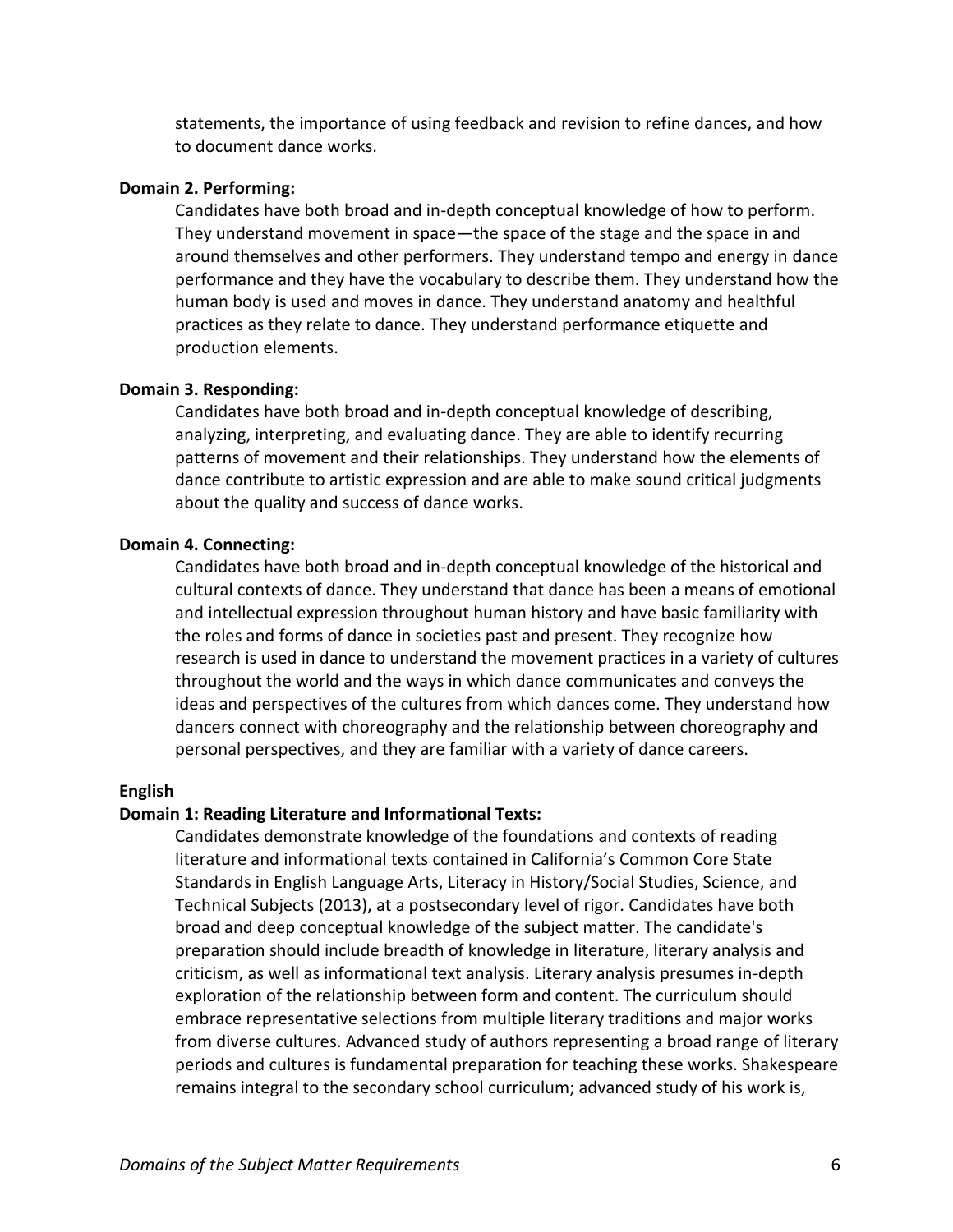therefore, essential to future secondary teachers. Candidates must know and apply effective reading strategies and compose thoughtful, well-crafted responses to literary and informational texts. (CSET Subtest 1, 3)

#### **Domain 2. Language, Linguistics, and Literacy:**

Candidates demonstrate knowledge of the foundations and contexts of the language, linguistics, and literacy contained in California's Common Core State Standards in English Language Arts, Literacy in History/Social Studies, Science, and Technical Subjects (2013) at a postsecondary level of rigor. Candidates have both broad and deep conceptual knowledge of the subject matter. The diversity of the California student population requires the candidate to understand the principles of language acquisition and development. Candidates must become knowledgeable about the nature of human language, language variation, and historical and cultural perspectives on the development of English. In addition, candidates must acquire a complex understanding of the development of English literacy among both native and nonnative speakers. (CSET Subtest 2)

## **Domain 3: Composition and Rhetoric:**

Candidates demonstrate knowledge of the foundations and contexts of the composition and rhetoric contained in California's Common Core State Standards in English Language Arts, Literacy in History/Social Studies, Science, and Technical Subjects (2013) at a postsecondary level of rigor. Candidates have both broad and deep conceptual knowledge of the subject matter. Candidates face dynamic challenges in the domains of oral and written communication. They must make appropriate use of current text-production technologies and develop awareness of patterns of communication used by diverse social and cultural groups. Candidates are competent writers and speakers who are able to communicate appropriately in various rhetorical contexts, using effective text structures, word choice, sentence options, standard usage conventions, and advanced research methods as needed. Candidates develop skills and confidence in public speaking. (CSET Subtest 1, 3)

## **Domain 4. Communications: Speech, Media, and Creative Performance:**

Candidates demonstrate knowledge of the foundations and contexts of the speech, media, and creative performance contained in California's Common Core State Standards in English Language Arts, Literacy in History/Social Studies, Science, and Technical Subjects (2010) , at a postsecondary level of rigor. Candidates have both broad and deep conceptual knowledge of the subject matter including analysis and evaluation of oral and media communication as well as on effective public speaking and performance. The candidate must possess the breadth of knowledge needed to integrate journalism, technological media, speech, and dramatic performance into the language arts curriculum, including awareness of cultural approaches to communication. The candidate skillfully applies the artistic and aesthetic tools required for creative expression. (CSET Subtest 4)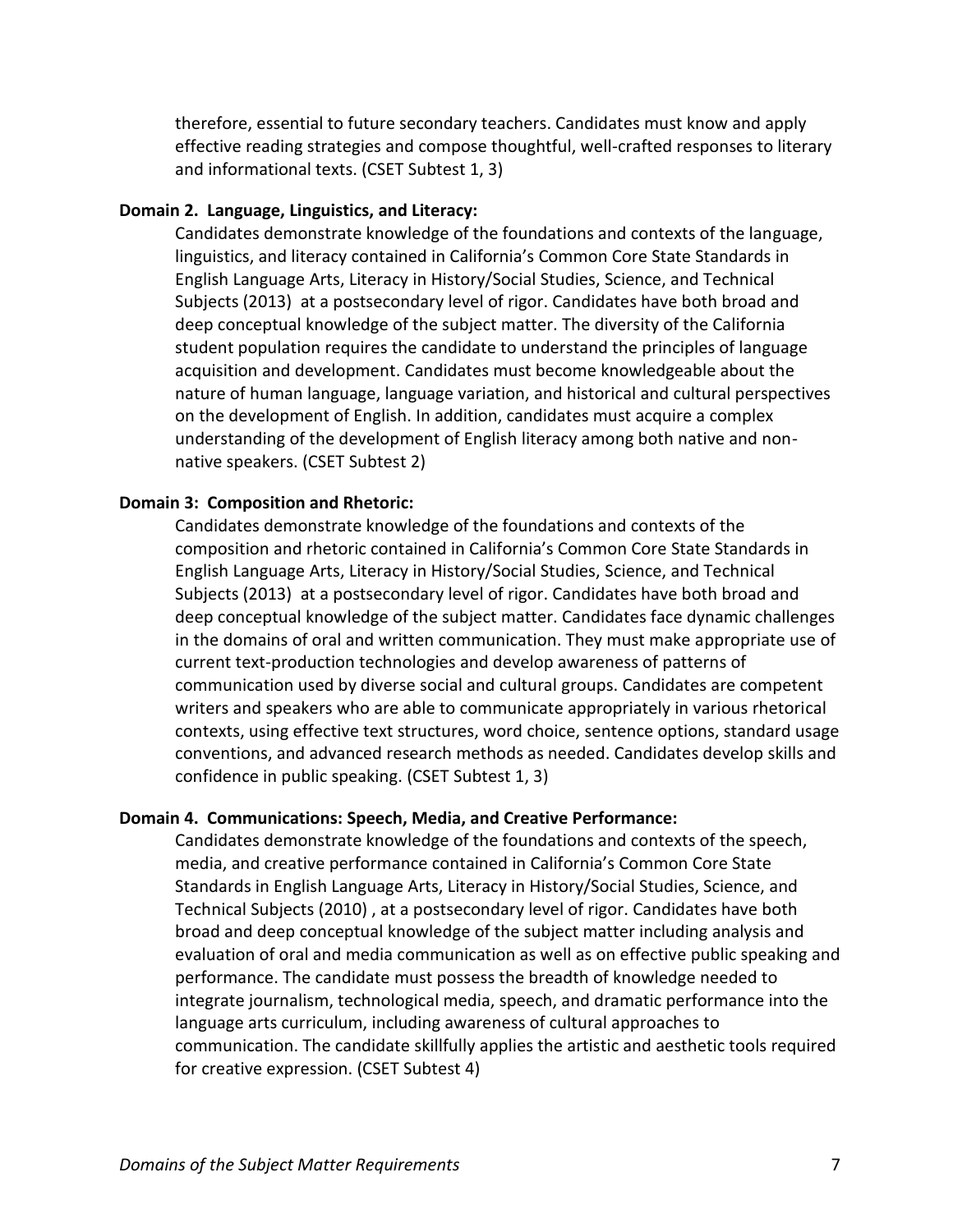## <span id="page-8-0"></span>**Health Science**

## **Domain 1. Foundations of Health Education:**

Candidates demonstrate an understanding of the professional, scientific, and behavioral foundations in alignment with the Health Framework for California Public Schools (2003). Candidates must demonstrate a fundamental understanding of the professional and legal responsibilities of health educators, of the scientific and behavioral principles that are the basis of health science, and of the philosophies of health education. (CSET Subtest 1)

## **Domain 2. Human Growth and Development:**

Candidates demonstrate an understanding of physical and psychosocial growth and development in alignment with the Health Framework for California Public Schools (2003). Candidates must demonstrate a fundamental understanding of human growth patterns, characteristics of developmental stages over the life cycle, and factors that affect psychosocial growth and development. (CSET Subtest 1)

#### **Domain 3. Chronic and Communicable Diseases:**

Candidates demonstrate an understanding of chronic and communicable diseases in alignment with the Health Framework for California Public Schools (2003). Candidates must demonstrate a fundamental understanding of the risk factors for, characteristics of, and prevention of chronic and communicable diseases. (CSET Subtest 1)

#### **Domain 4. Nutrition and Fitness:**

Candidates demonstrate an understanding of nutrition and physical fitness in alignment with the Health Framework for California Public Schools (2003). Candidates must demonstrate a fundamental understanding of relationships among nutrition, physical activity, and lifelong well-being. (CSET Subtest 2)

## **Domain 5. Mental and Emotional Health:**

Candidates demonstrate an understanding of the foundations of mental and emotional well-being in alignment with the Health Framework for California Public Schools (2003). Candidates must demonstrate a fundamental understanding of the role of mental and emotional health in maintaining lifelong well-being and of how to adapt positively to change. (CSET Subtest 2)

## **Domain 6. Alcohol, Tobacco, and Other Drugs:**

Candidates demonstrate an understanding of drugs and of factors affecting their use, misuse, and abuse in alignment with the Health Framework for California Public Schools (2003). Candidates must demonstrate a fundamental understanding of drug classifications; the physical effects of drug use, misuse, and abuse; and the prevention, intervention, and treatment of drug abuse and addiction. (CSET Subtest 2)

#### **Domain 7. Family Life and Interpersonal Relationships:**

Candidates demonstrate an understanding of family and interpersonal relationships and of reproductive health in alignment with the Health Framework for California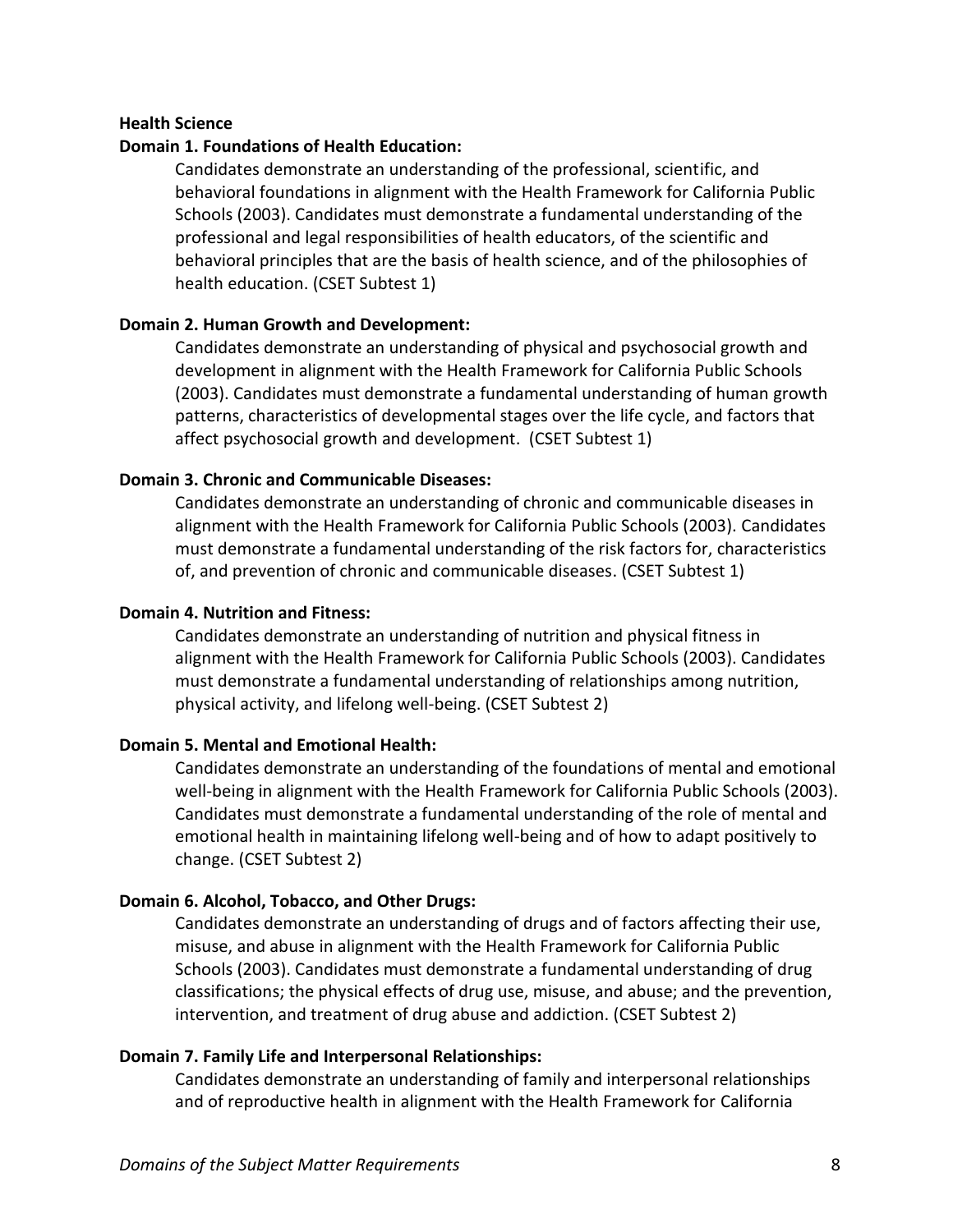Public Schools (2003). Candidates must demonstrate a fundamental understanding of family structures, family life education, interpersonal relationships, and human sexuality and reproductive health. (CSET Subtest 3)

#### **Domain 8. Consumer and Community Health:**

Candidates demonstrate an understanding of consumer and community health, intentional and unintentional injury, and emergency preparedness in alignment with the Health Framework for California Public Schools (2003). Candidates must demonstrate a fundamental understanding of the impact of culture, media, technology, and other factors on consumer health. They understand ways to promote and maintain positive and safe health practices and reduce the risk of injury and violence within the home, school, and community. (CSET Subtest 3)

## **Domain 9. Environmental Health:**

Candidates demonstrate an understanding of the relationships between humans and their environment in alignment with the Health Framework for California Public Schools (2003). Candidates must demonstrate a fundamental understanding of factors in natural and human environments that impact health and of ways to conserve natural resources and protect the environment. (CSET Subtest 3)

#### <span id="page-9-0"></span>**Home Economics**

## **Domain 1. Personal, Family, and Child Development:**

Candidates demonstrate an understanding of personal, interpersonal, and family relationships; parenting; and child development and education. Candidates must have a broad and deep understanding of the types of relationships people have, as well as the factors that can affect relationships. They recognize major theories about human and family development and understand methods, strategies, and approaches that can be used to foster physical, cognitive, emotional, and social development. They are also familiar with knowledge and skills transferable to a variety of careers related to family services, child development, and education. (CSET Subtest 1)

## **Domain 2. Nutrition, Foods, and Hospitality:**

Candidates demonstrate an understanding of food science, nutritional science, food preparation, and hospitality. Candidates understand the scope of food and nutritional science, including physiological and biochemical processes involved in the preparation and consumption of food and nutrients. They understand the components of and the various factors that affect health and well-being and have knowledge about various illnesses and diseases related to food and nutrition. They are knowledgeable about current research and new technologies in nutrition and food industries. They also understand procedures and techniques related to food preparation and meal management. Candidates have knowledge of various kitchen designs, equipment, appliances, safety and sanitation standards, and emergency procedures. They are also familiar with knowledge and skills transferable to a variety of careers related to food, nutrition, and hospitality industries. (CSET Subtest 2)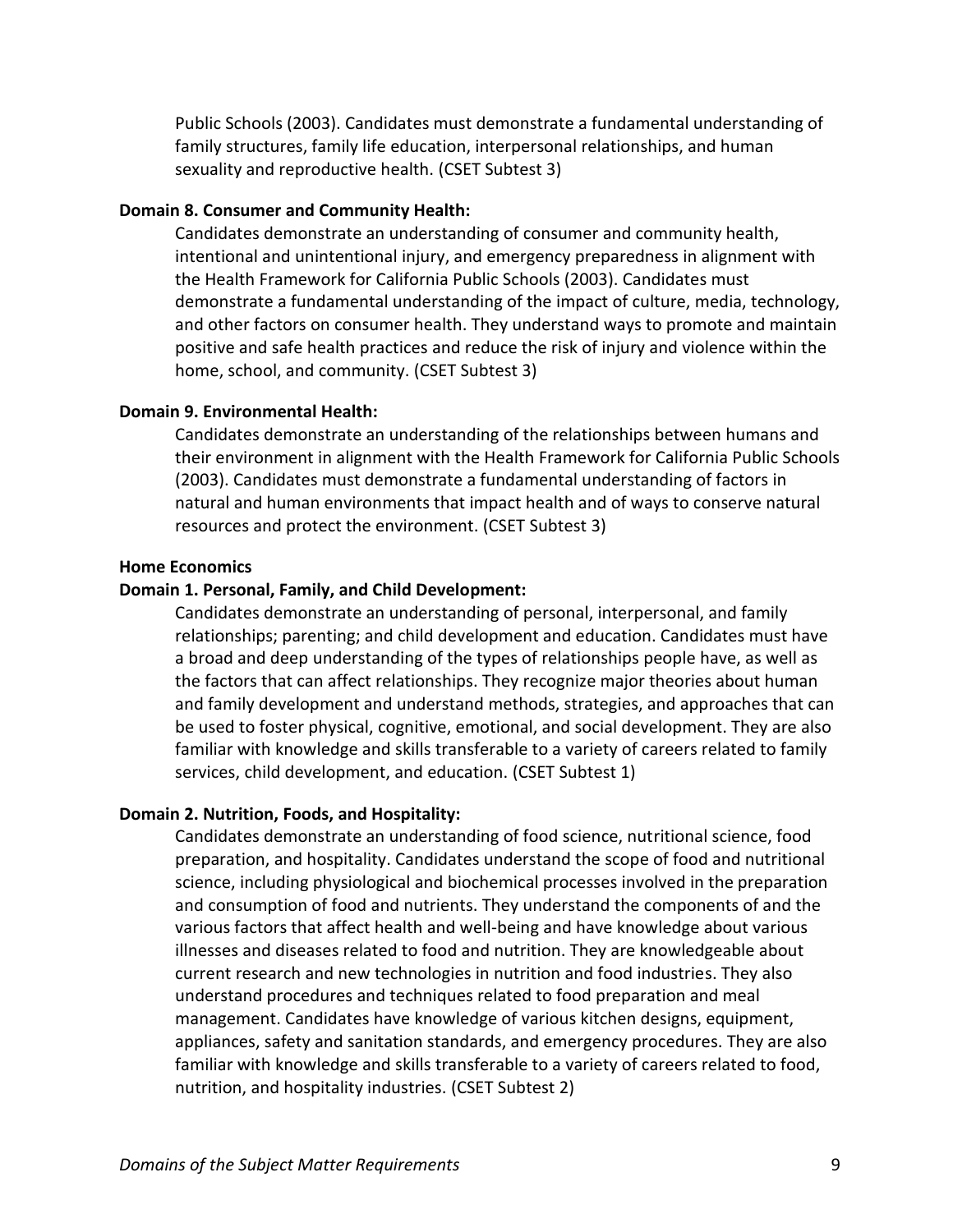#### **Domain 3. Fashion and Textiles:**

Candidates demonstrate an understanding of fashion, textiles, and apparel design and construction. Candidates must have a substantial understanding of the history of fashion and current trends in fashion; wardrobe management; fibers, fabrics, and finishes; and apparel equipment and materials, as well as maintenance and construction procedures used in various activities related to apparel and textile items. They are familiar with knowledge and skills transferable to a variety of careers related to the fashion and textile industries. (CSET Subtest 3)

## **Domain 4. Housing and Interior Design:**

Candidates demonstrate an understanding of interior design and housing. Candidates must understand the elements and principles of design; historical and contemporary interiors, architectural styles, and furniture designs; and the materials, methods, tools, and technology used in design of living and working environments. They also understand consumer aspects of interiors and housing, such as the role of the government and other organizations in housing and related matters; the criteria considered in selecting housing; and the laws, regulations, and responsibilities associated with housing. They are familiar with knowledge and skills transferable to a variety of careers related to the interior design and housing industries. (CSET Subtest 3)

#### **Domain 5. Consumer Education:**

Candidates demonstrate an understanding of personal and family resources, consumer rights and responsibilities, economic systems, and personal finances. Candidates must have a substantial understanding of consumer economics, decisions, purchases, and the resources and factors that inform, influence, and shape personal and family resource management. They understand how the U.S. economy functions and the factors that affect it, as well as its effects on U.S. consumers. They have an understanding of the global market and the global economy and how they affect the U.S. economic system. They are also familiar with knowledge and skills transferable to a variety of careers related to the consumer service industry. (CSET Subtest 3)

#### <span id="page-10-0"></span>**Industrial and Technology Education**

## **Domain 1. Nature of Technology:**

Candidates understand technology as a problem-solving process and know the history and evolution of technology. They understand that technology involves creativity and innovation and are able to use concepts from the core content areas of science, mathematics, social science, and language arts as well as other content areas commonly taught in California public schools to design solutions to problems. Candidates understand the social aspect of technology and analyze the positive and negative effects of technologies on society and the environment. They understand the skills, knowledge, attitudes, and commitment to lifelong learning necessary to develop technological literacy and apply this knowledge in a rapidly changing global environment. (CSET Subtest 1)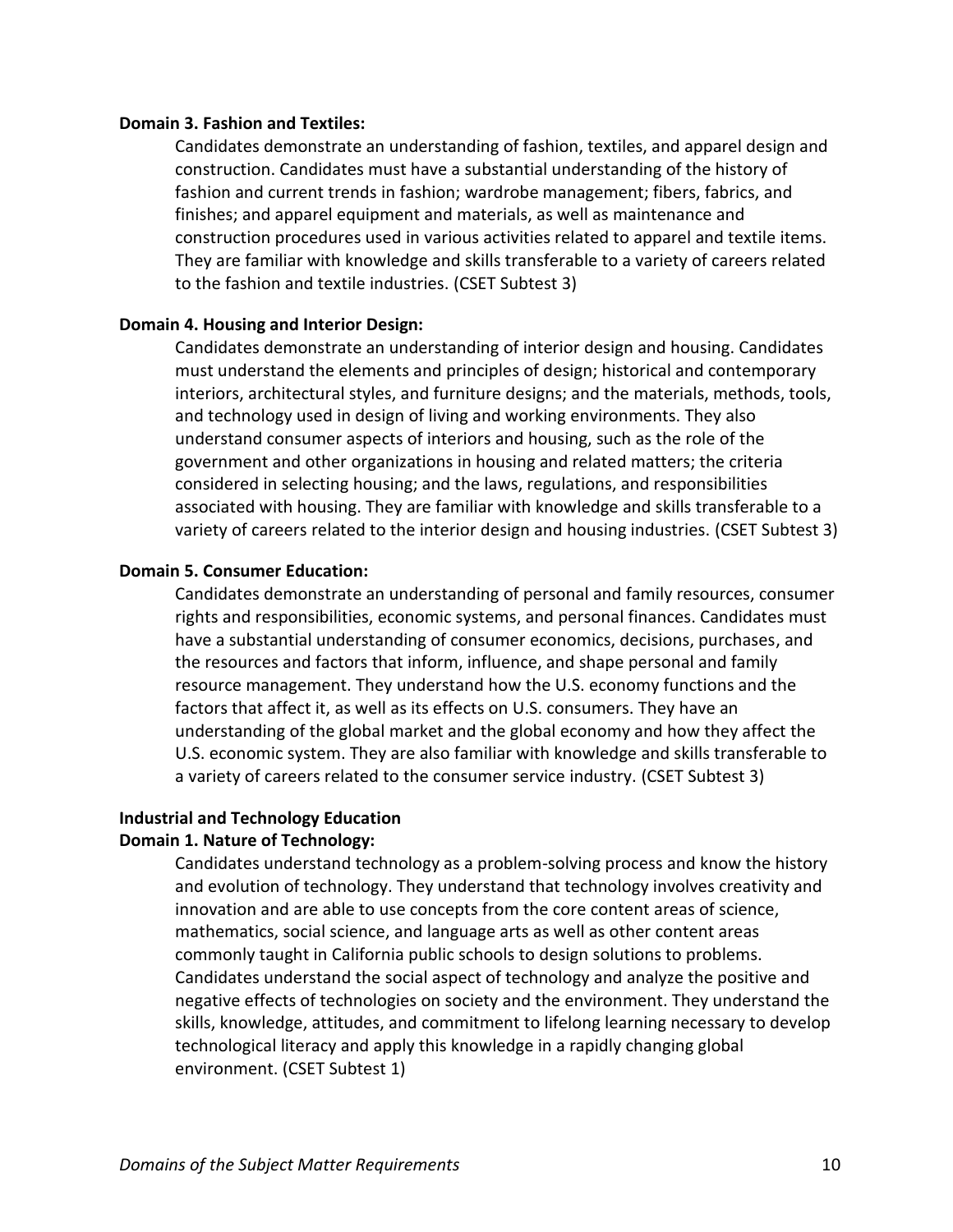#### **Domain 2. Power and Energy:**

Candidates demonstrate an understanding of the fundamental scientific concepts of power and energy and how these concepts apply to mechanical, fluid, thermal, and electrical systems. Candidates understand the generation, transmission, storage, and control of power and energy and apply this knowledge to design, maintain, and analyze a variety of power and energy technologies, including transportation technologies. (CSET Subtest 2)

## **Domain 3. Information and Communication:**

Candidates demonstrate an understanding of the knowledge and skills needed to design, analyze, use, and maintain a variety of communication systems. They demonstrate an understanding of how information systems encode, transmit, receive, decode, and store data. Candidates understand principles of graphic communication and use appropriate graphic tools to communicate visually. They apply knowledge of circuits and their components to electronic communication systems. (CSET Subtest 2)

## **Domain 4. Project and Product Development:**

Candidates demonstrate an understanding of product development and how to plan, manage, and produce manufacturing and construction systems. Candidates understand the resources and processes needed to safely use a variety of processes to design, produce, maintain, and evaluate products. Candidates demonstrate an understanding of the requirements and constraints in the engineering design process and the systems approach to manufacturing and construction enterprises. Candidates understand issues associated with quality management and quality control, including statistical tools. (CSET Subtest 2)

## <span id="page-11-0"></span>**Mathematics: Foundational Level Domain 1: Number and Quantity:**

Candidates demonstrate an understanding of number theory and a command of number sense as outlined in California's Common Core Content Standards for Mathematics (Grade 6, Grade 7, Grade 8, and High School). Candidates demonstrate a depth and breadth of conceptual knowledge to ensure a rigorous view of number systems and their underlying structures. They prove and use properties of natural numbers. They formulate conjectures about the natural numbers using inductive reasoning and verify conjectures with proofs. (CSET Subtest 1)

#### **Domain 2: Algebra:**

Candidates demonstrate an understanding of the foundations of algebra as outlined in California Common Core Content Standards for Mathematics (Grade 7, Grade 8, and High School). Candidates demonstrate a depth and breadth of conceptual knowledge to ensure a rigorous view of algebra and its underlying structures. They are skilled at symbolic reasoning and use algebraic skills and concepts to model a variety of problemsolving situations. They understand the power of mathematical abstraction and symbolism. (CSET Subtest 1)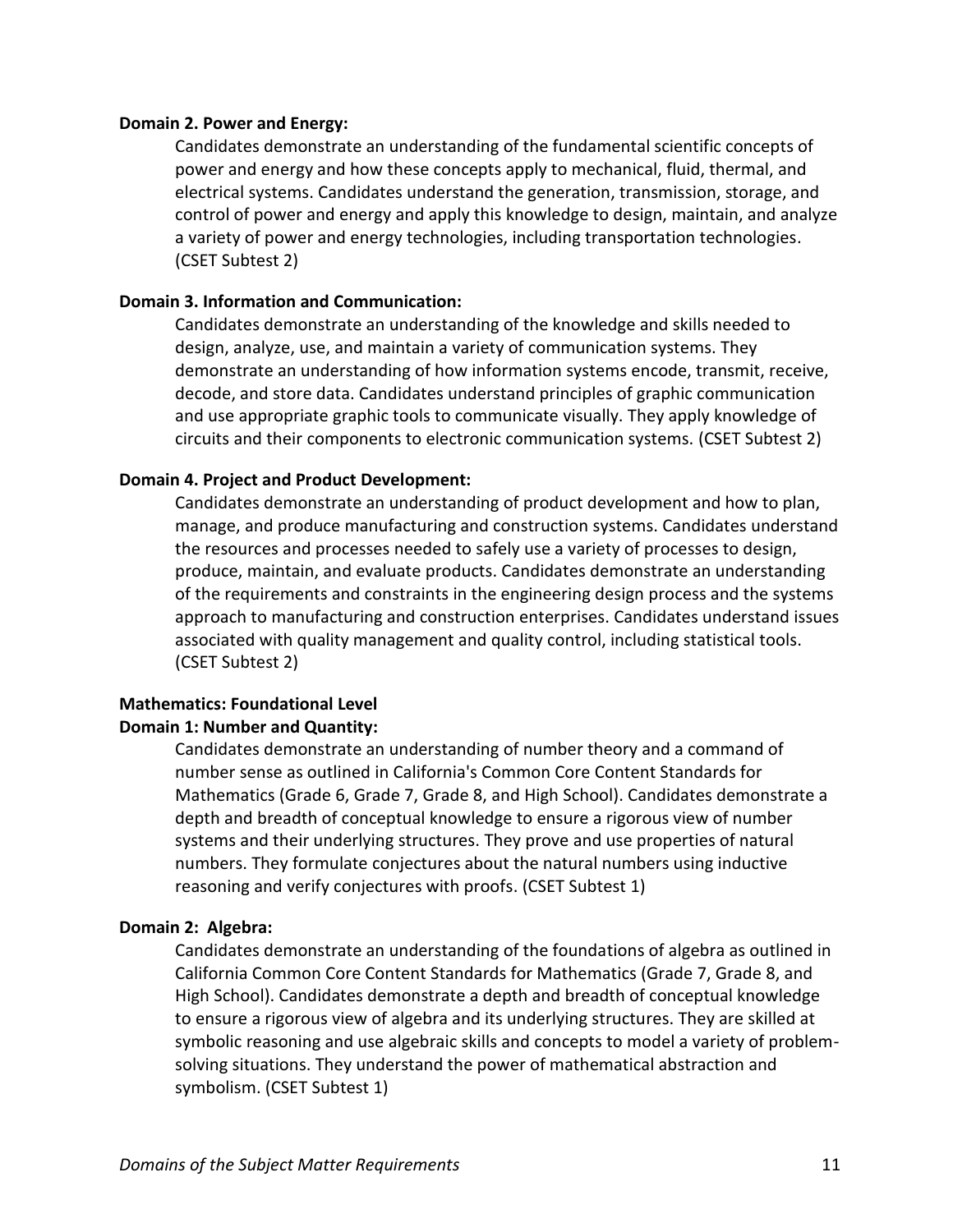#### **Domain 3: Geometry:**

Candidates demonstrate an understanding of the foundations of geometry outlined in California Common Core Content Standards for Mathematics (Grade 7, Grade 8, and High School). Candidates demonstrate a depth and breadth of conceptual knowledge to ensure a rigorous view of geometry and its underlying structures. They demonstrate an understanding of axiomatic systems and different forms of logical arguments. Candidates understand, apply, and prove theorems relating to a variety of topics in two- and three-dimensional geometry, including coordinate, synthetic, non-Euclidean, and transformational geometry. (CSET Subtest 2)

#### **Domain 4: Probability and Statistics:**

Candidates demonstrate an understanding of statistics and probability distributions as outlined in the California Common Core Content Standards for Mathematics (Grade 7, Grade 8, and High School). Candidates demonstrate a depth and breadth of conceptual knowledge to ensure a rigorous view of probability and statistics and their underlying structures. They solve problems and make inferences using statistics and probability distributions. (CSET Subtest 2)

#### <span id="page-12-0"></span>**Mathematics**

## **Domain 1: Number and Quantity:**

Candidates demonstrate an understanding of number theory and a command of number sense as outlined in California Common Core Content Standards for Mathematics (Grade 6, Grade 7, Grade 8, and High School). Candidates demonstrate a depth and breadth of conceptual knowledge to ensure a rigorous view of number systems and its underlying structures. They prove and use properties of natural numbers. They formulate conjectures about the natural numbers using inductive reasoning and verify conjectures with proofs. (CSET Subtest 1)

#### **Domain 2: Algebra:**

Candidates demonstrate an understanding of the foundations of algebra as outlined in the California Common Core Content Standards for Mathematics (Grade 7, Grade 8, and High School). Candidates demonstrate a depth and breadth of conceptual knowledge to ensure a rigorous view of algebra and its underlying structures. They are skilled at symbolic reasoning and use algebraic skills and concepts to model a variety of problem-solving situations. They understand the power of mathematical abstraction and symbolism. (CSET Subtest 1)

#### **Domain 3: Geometry:**

Candidates demonstrate an understanding of the foundations of geometry as outlined in the California Common Core Content Standards for Mathematics (Grade 7, Grade 8, and High School). Candidates demonstrate a depth and breadth of conceptual knowledge to ensure a rigorous view of geometry and its underlying structures. They demonstrate an understanding of axiomatic systems and different forms of logical arguments. Candidates understand, apply, and prove theorems relating to a variety of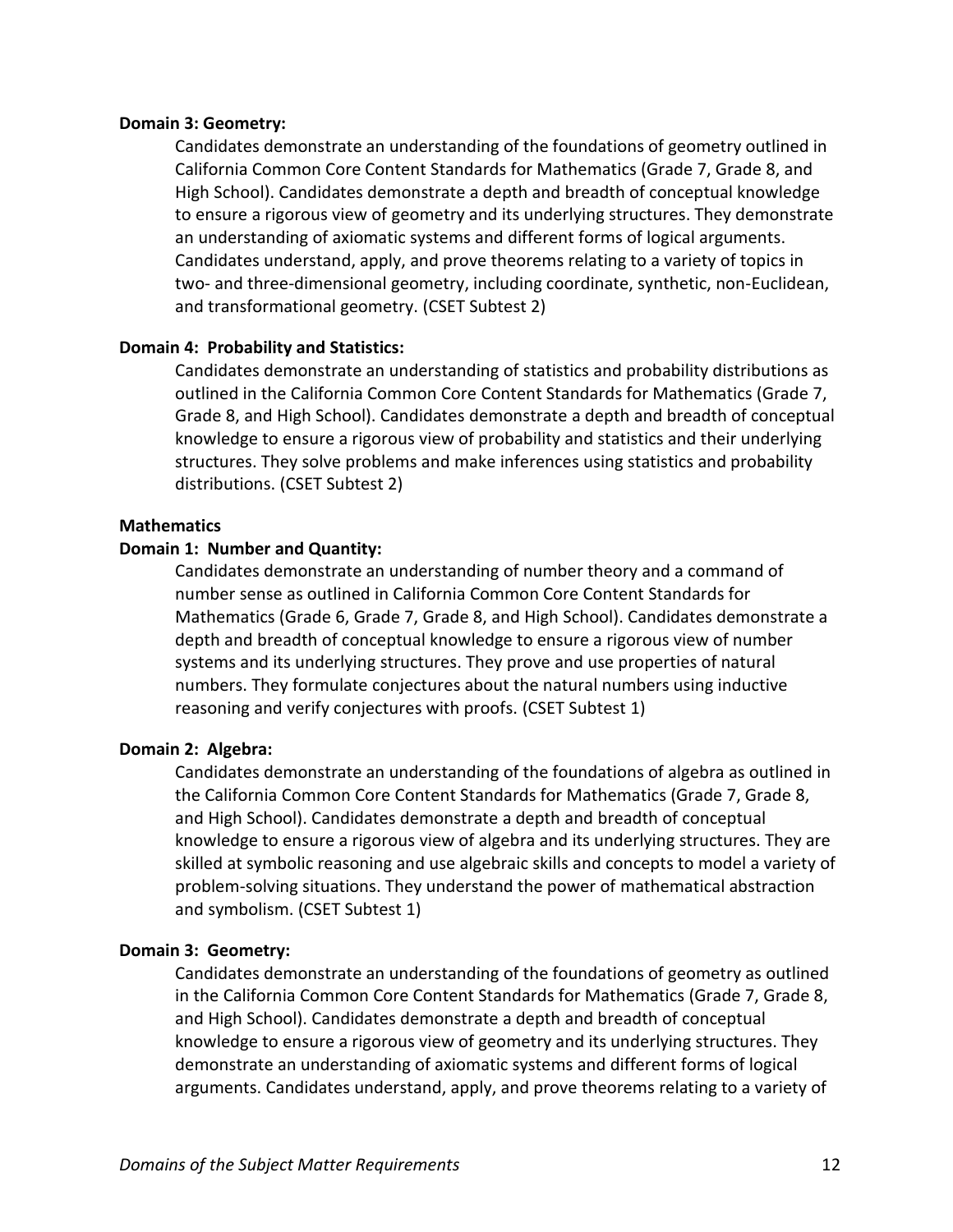topics in two- and three-dimensional geometry, including coordinate, synthetic, non-Euclidean, and transformational geometry. (CSET Subtest 2)

#### **Domain 4: Probability and Statistics:**

Candidates demonstrate an understanding of statistics and probability distributions as outlined in the California Common Core Content Standards for Mathematics (Grade 7, Grade 8, and High School). Candidates demonstrate a depth and breadth of conceptual knowledge to ensure a rigorous view of probability and statistics and their underlying structures. They solve problems and make inferences using statistics and probability distributions. (CSET Subtest 2)

## **Domain 5: Calculus:**

Candidates demonstrate an understanding of trigonometry and calculus as outlined in the California Common Core Content Standards for Mathematics (High School). Candidates demonstrate a depth and breadth of conceptual knowledge to ensure a rigorous view of trigonometry and calculus and their underlying structures. They apply the concepts of trigonometry and calculus to solving problems in real-world situations. (CSET Subtest 3)

#### <span id="page-13-0"></span>**Music**

## **Domain 1. Artistic Perception:**

Candidates demonstrate an advanced understanding of the facets of artistic perception contained in the Visual and Performing Arts Content Standards for California Public Schools Prekindergarten Through Grade Twelve: Music (2001). Candidates have both broad and deep conceptual knowledge of the subject matter. They possess highly developed aural musicianship and aural analysis skills and have acquired advanced knowledge of written music theory and analysis. (CSET Subtest 1)

## **Domain 2. Creative Expression:**

Candidates demonstrate an advanced understanding of the facets of creative expression contained in the Visual and Performing Arts Content Standards for California Public Schools Prekindergarten Through Grade Twelve: Music (2001). Candidates have both broad and deep conceptual knowledge of the subject matter. They perform expressively and skillfully on a primary instrument or with voice. To meet the needs of the general music classroom and ensemble rehearsals, they also play the keyboard proficiently. Candidates have a thorough knowledge of conducting techniques, and they demonstrate that they can conduct choral and instrumental ensembles expressively and skillfully. They are also skilled at sight-singing, sight-reading, composing, arranging, and improvising music for classroom and performance situations. (CSET Subtest 2)

## **Domain 3. Historical and Cultural Foundations:**

Candidates demonstrate an advanced understanding of the historical and cultural foundations of music contained in the Visual and Performing Arts Content Standards for California Public Schools Prekindergarten Through Grade Twelve: Music (2001).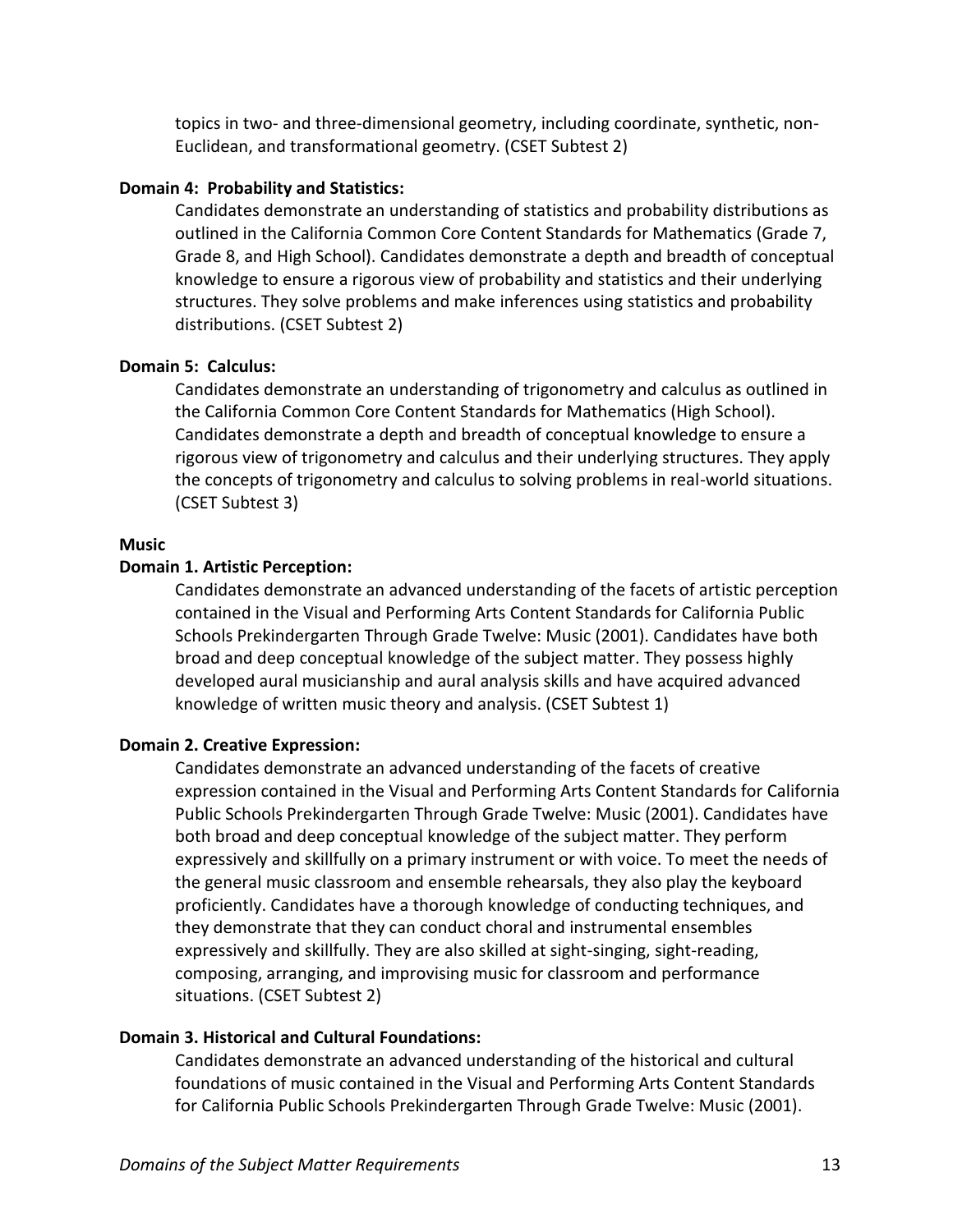Candidates have both broad and deep conceptual knowledge of the subject matter. They demonstrate wide knowledge of music from around the world, the history of Western music, and the history of music in the United States and California. They use this knowledge when analyzing musical works for various purposes. (CSET Subtest 1)

#### **Domain 4. Aesthetic Valuing:**

Candidates demonstrate an advanced understanding of aesthetic valuing in music as contained in the Visual and Performing Arts Content Standards for California Public Schools Prekindergarten Through Grade Twelve: Music (2001). Candidates have both broad and deep conceptual knowledge of the subject matter. They are able to respond to, analyze, and critique performances and works of music, including their own. (CSET Subtest 1)

#### **Domain 5. Connections, Relationships, and Applications:**

Candidates demonstrate an advanced understanding of music connections, relationships, and applications contained in the Visual and Performing Arts Content Standards for California Public Schools Prekindergarten Through Grade Twelve: Music (2001). Candidates have both broad and deep 5 conceptual knowledge of the subject matter. They understand the connections and relationships between music and the other arts as well as between music and other academic disciplines. Candidates are also familiar with the broad range of career and lifelong learning opportunities available in the field of music as well as the ways in which music functions in the media and entertainment industries. (CSET Subtest 2)

## **Domain 6. Music Methodology and Repertoire:**

Candidates demonstrate an advanced understanding of music methodology and repertoire for listening and performance that reflects the content in the Visual and Performing Arts Content Standards for California Public Schools Prekindergarten Through Grade Twelve: Music (2001). Candidates have both broad and deep conceptual knowledge of the subject matter. They have in-depth knowledge of methodology of general music as well as instrumental and choral performance ensembles. Candidates are familiar with a broad range of repertoire, and they apply criteria to evaluate pieces of music for specific purposes. Candidates are familiar with the broad range of technology used in creating, listening to, and studying music. They are also knowledgeable about strategies for sequencing music activities and about specialized music evaluation tools. (CSET Subtest 3)

#### <span id="page-14-0"></span>**Physical Education**

#### **Domain 1. Professional Foundations:**

Candidates demonstrate an understanding of the philosophical, historical, and legal/ethical foundations of physical education. To plan and implement programs that are aligned with the approved Physical Education Framework or other approved state documents and the Challenge Standards for Student Success: Physical Education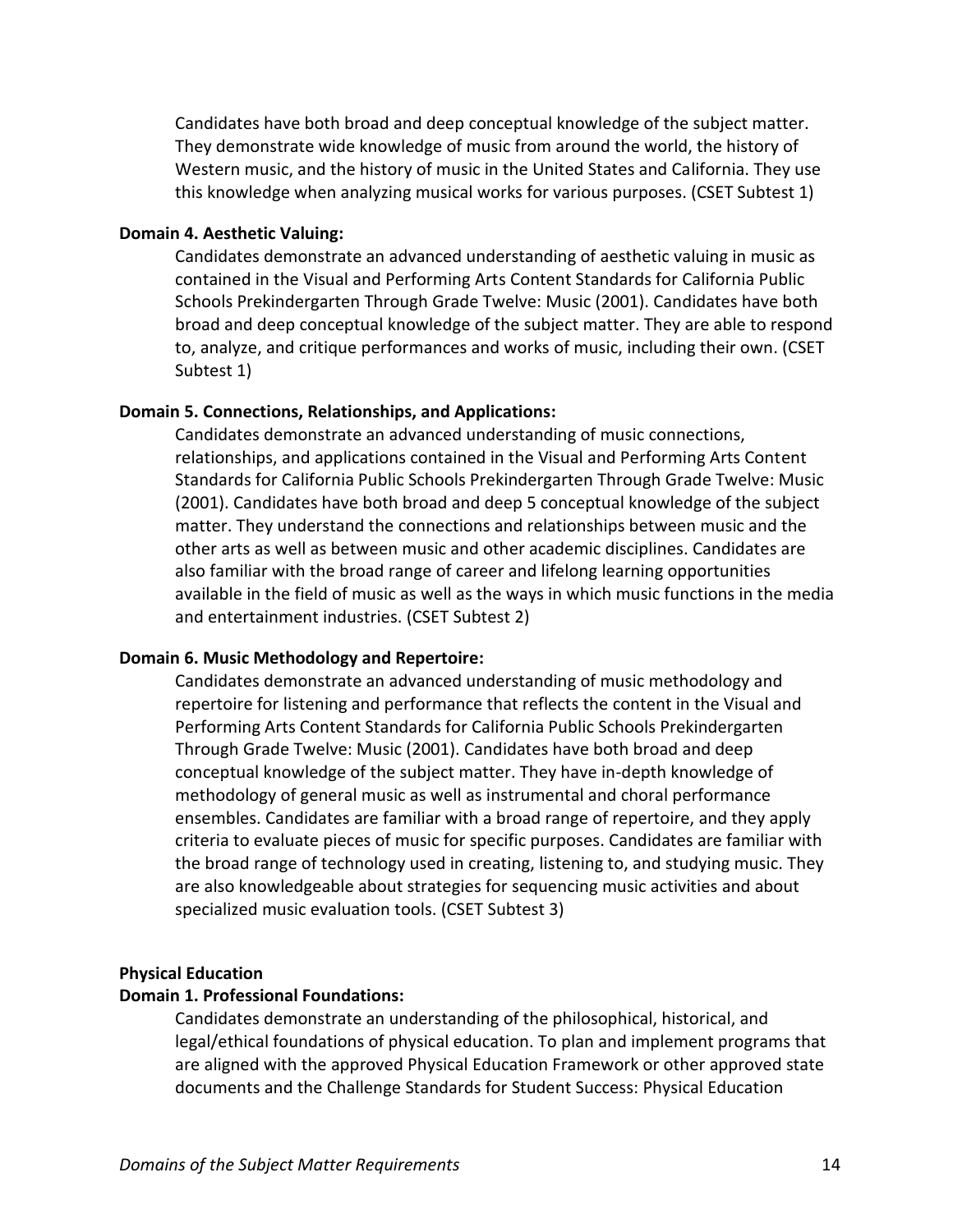(1998), candidates must have a broad and deep understanding of issues that affect the field, of the professional responsibilities of physical educators, and of the past and present philosophies of physical education and their impact on contemporary programs. (CSET Subtest 3)

## **Domain 2. Growth, Motor Development, and Motor Learning:**

Candidates must demonstrate an understanding of human growth and development processes, as well as how these processes interact with and influence motor learning, in order to teach the movement knowledge and skills contained in the Challenge Standards for Student Success: Physical Education (1998). Foundational knowledge of physical growth, motor development, and motor learning helps ensure that candidates are prepared to provide students, including students with disabilities, with an appropriate, safe, and effective physical education program. (CSET Subtest 1)

#### **Domain 3. The Science of Human Movement:**

Candidates demonstrate an understanding of the scientific bases of human movement. To guide students in meeting the goals identified in the Challenge Standards for Student Success: Physical Education (1998), candidates must be able to analyze motion according to scientific principles and apply that knowledge with consideration for individual differences, including disabilities. A broad and deep understanding of the sciences involved in human movement, including anatomy, physiology, kinesiology/biomechanics, exercise physiology, and health-related fitness, enables candidates to understand and explain motion; recognize changes in body systems resulting from practice, development, and response to exercise; and provide instruction in safe and efficient body mechanics. (CSET Subtest 1)

#### **Domain 4. The Sociology and Psychology of Human Movement:**

Candidates demonstrate an understanding of the sociology and psychology of human movement. Physical activity provides a context for a broad range of experiences that can be used to promote the personal and social developmental concepts and skills contained in the Challenge Standards for Student Success: Physical Education (1998). A broad and deep understanding of the sociological and psychological aspects of movement activities helps ensure that candidates are prepared to promote students' motivation for physical activity, regardless of students' abilities, and their development of positive, responsible personal and social behaviors that encourage lifelong physical activity. (CSET Subtest 2)

## **Domain 5. Movement Concepts and Forms:**

Candidates demonstrate an understanding of the movement concepts and forms contained in the Challenge Standards for Student Success: Physical Education (1998). These include but are not limited to aquatics; dance; fitness activities; fundamental and creative movement skills; individual, dual, and team sports; nontraditional activities and games; outdoor education activities; and gymnastics. To develop a balanced program that will address a variety of ability levels and create challenging, appropriate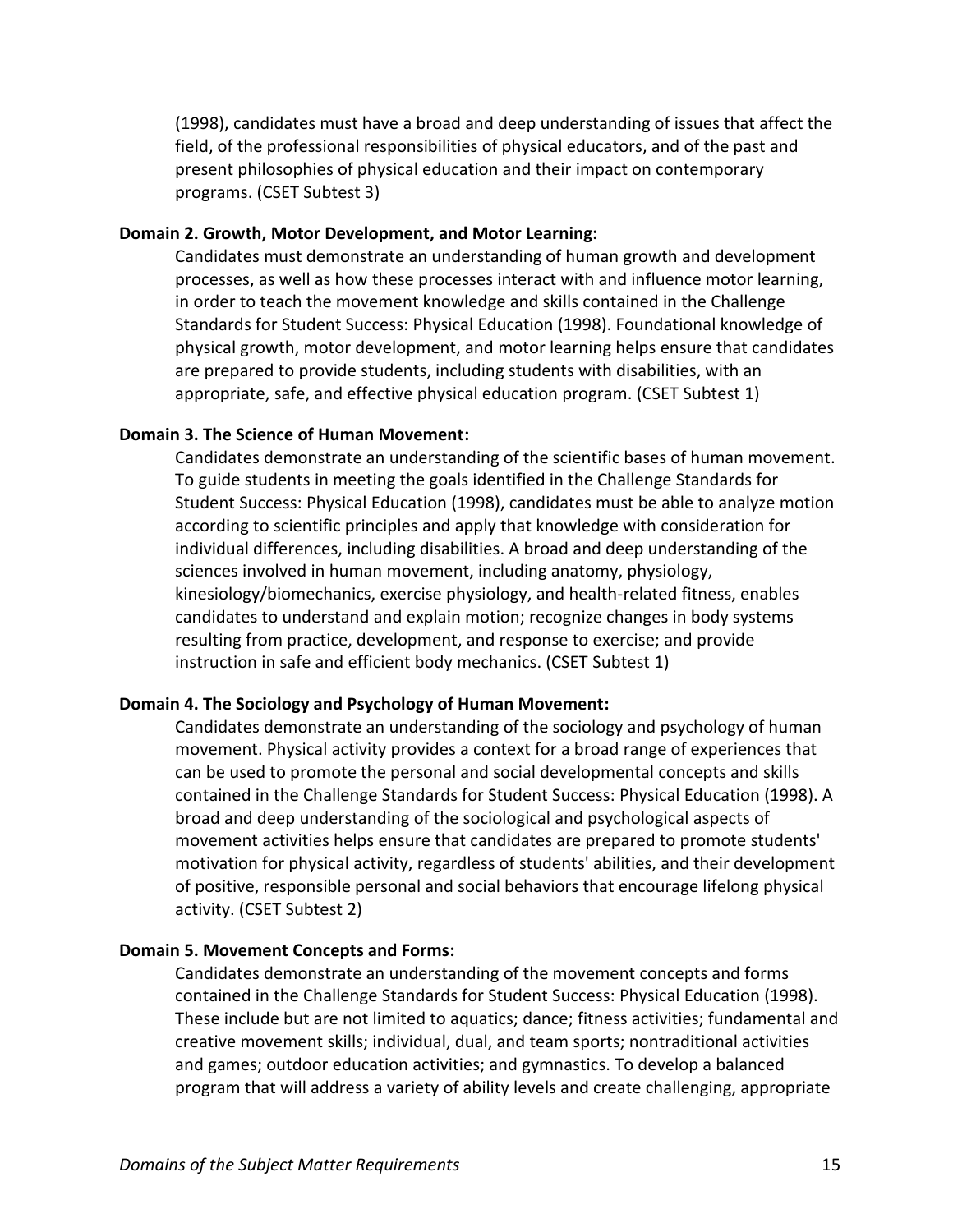tasks in a variety of movement forms, candidates must have a broad and deep understanding of movement and fitness activities as well as an ability to integrate and apply movement concepts to a broad range of physical education activities and environments. (CSET Subtest 2)

## **Domain 6. Assessment and Evaluation Principles:**

Candidates must demonstrate an understanding of assessment principles and procedures in order to be able to evaluate the effectiveness of physical education strategies and activities in promoting student achievement of the goals presented in the Challenge Standards for Student Success: Physical Education (1998). A rigorous knowledge of assessment helps ensure that candidates can determine whether individuals, including those with diverse backgrounds, varying abilities, and special needs, have progressed and achieved specified goals in physical education. Candidates must be able to select, adapt, and develop appropriate assessment instruments and strategies based on sound research principles related to physical, motor, and fitness attributes and needs of individuals and classes. (CSET Subtest 2)

#### **Domain 7. Integration of Concepts:**

Candidates must demonstrate an understanding of the integration of themes and concepts in physical education and the interrelationships between physical education and other subject areas in order to create effective learning environments and experiences that provide students with opportunities to achieve the goals contained in the Challenge Standards for Student Success: Physical Education (1998). (CSET Subtest 3)

#### <span id="page-16-0"></span>**Science: Foundational Level Science**

## **General Science Domain 1: Scientific Practices, Engineering Design and Applications, and Crosscutting Concepts (Subtest I)**

Understand scientific practices

Understand engineering practices, design, and applications

Understand crosscutting concepts among the sciences and engineering

#### **General Science Domain 2: Physical Sciences (Subtest I)**

Understand structure and properties of matter

Understand chemical reactions and biochemistry

Understand motion and stability: forces and interactions

Understand waves and their applications in technologies for information transfer

Understand energy

Understand electricity and magnetism

## **General Science Domain 3: Life Sciences (Subtest I)**

Understand the structure and function of cells

Understand growth, development, and energy flow in organisms

Understand ecosystems: interactions, energy, and dynamics

Understand heredity: inheritance and variation of traits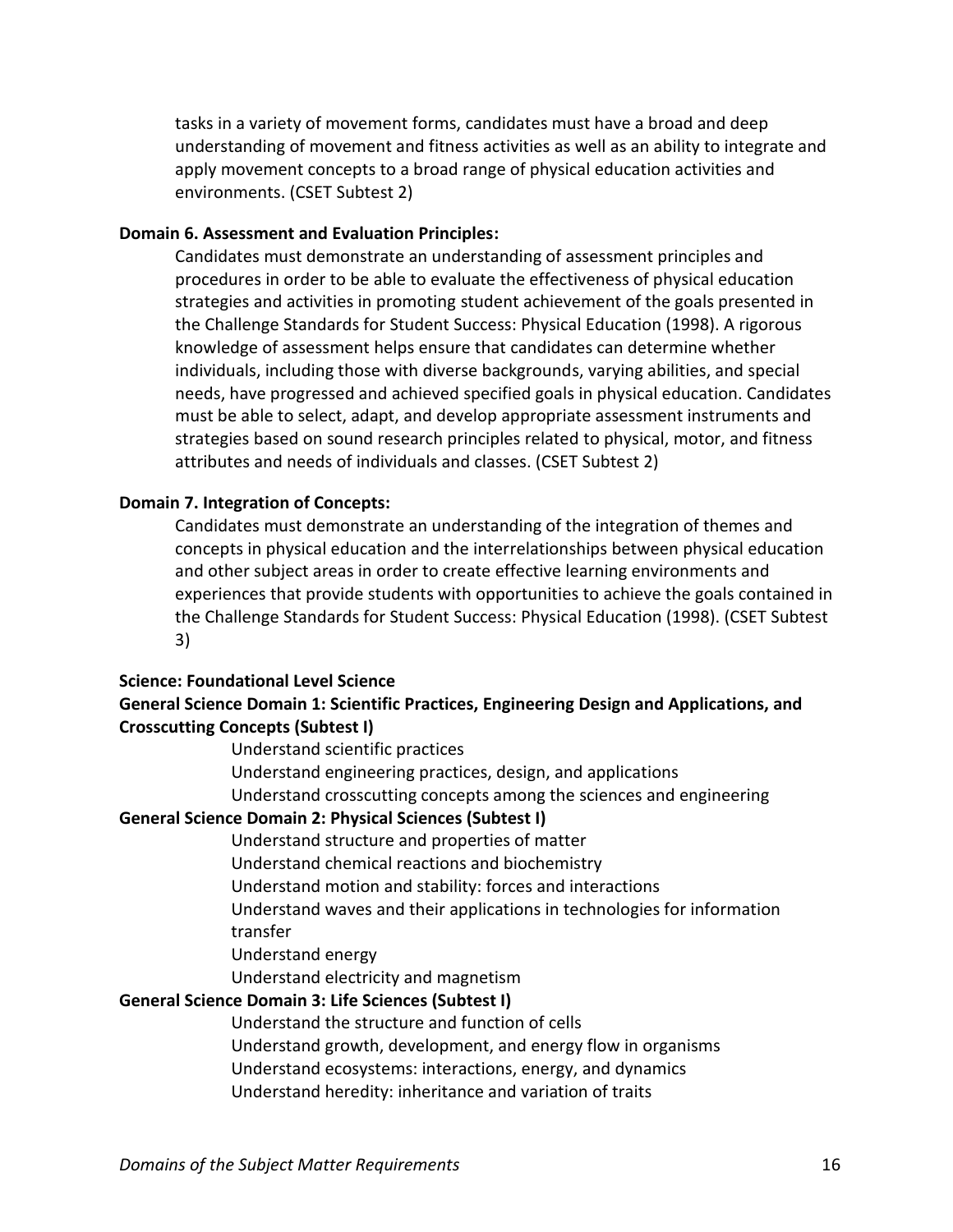Understand biological evolution: unity and diversity

## **General Science Domain 4: Earth and Space Sciences (Subtest I)**

Understand Earth's place in the universe

Understand Earth's materials and systems and surface processes

Understand plate tectonics and large scale system interactions

Understand weather and climate

Understand natural resources and natural hazards

<span id="page-17-0"></span>**Science: Biology**

## **General Science Domain 1: Scientific Practices, Engineering Design and Applications, and Crosscutting Concepts (Subtest I)**

Understand scientific practices

Understand engineering practices, design, and applications

Understand crosscutting concepts among the sciences and engineering

## **General Science Domain 2: Physical Sciences (Subtest I)**

Understand structure and properties of matter

Understand chemical reactions and biochemistry

Understand motion and stability: forces and interactions

Understand waves and their applications in technologies for information transfer

Understand energy

Understand electricity and magnetism

## **General Science Domain 3: Life Sciences (Subtest I)**

Understand the structure and function of cells Understand growth, development, and energy flow in organisms Understand ecosystems: interactions, energy, and dynamics Understand heredity: inheritance and variation of traits Understand biological evolution: unity and diversity

## **General Science Domain 4: Earth and Space Sciences (Subtest I)**

Understand Earth's place in the universe

Understand Earth's materials and systems and surface processes Understand plate tectonics and large scale system interactions Understand weather and climate

Understand natural resources and natural hazards

## **Domain 1: From Molecules to Organisms: Structures and Processes (Subtest II)**

Understand the structure and function of cells

Understand the hierarchical organization and functioning of systems in multicellular organisms

Understand growth and development of organisms

Understand matter and energy flow in organisms

## **Domain 2: Ecosystems: Interactions, Energy, and Dynamics (Subtest II)**

Understand interdependent relationships in ecosystems Understand cycles of matter and energy transfer in ecosystems Understand ecosystem dynamics, functioning, and resilience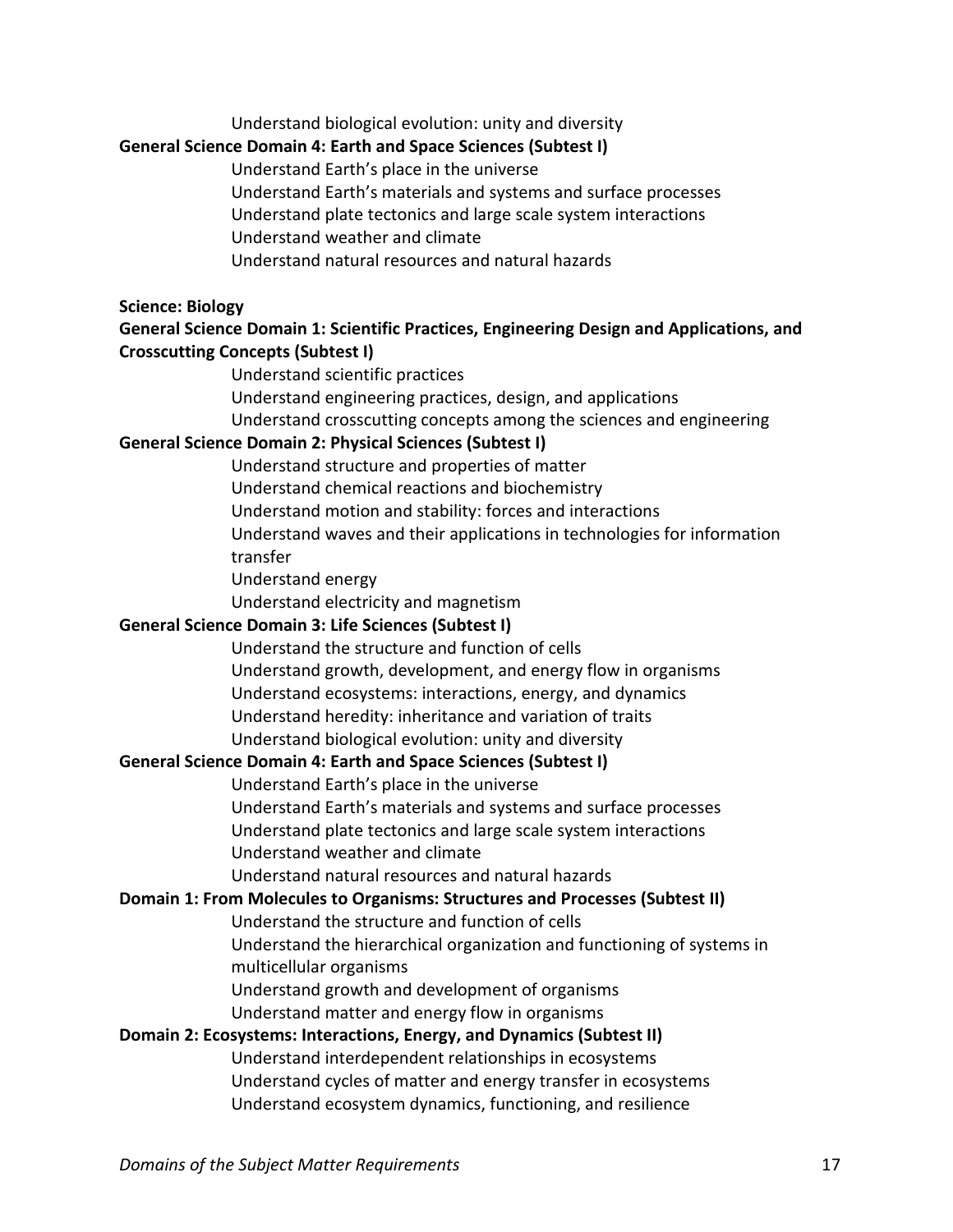## **Domain 3: Heredity: Inheritance and Variation of Traits (Subtest II)**

Understand inheritance of traits

Understand variation of traits and genetic engineering

## **Domain 4: Biological Evolution: Unity and Diversity (Subtest II)**

Understand evidence of common ancestry and diversity Understand natural selection Understand adaptation.

<span id="page-18-0"></span>**Science: Chemistry**

## **General Science Domain 1: Scientific Practices, Engineering Design and Applications, and Crosscutting Concepts (Subtest I)**

Understand scientific practices

Understand engineering practices, design, and applications

Understand crosscutting concepts among the sciences and engineering

## **General Science Domain 2: Physical Sciences (Subtest I)**

Understand structure and properties of matter

Understand chemical reactions and biochemistry

Understand motion and stability: forces and interactions

Understand waves and their applications in technologies for information transfer

Understand energy

Understand electricity and magnetism

## **General Science Domain 3: Life Sciences (Subtest I)**

Understand the structure and function of cells Understand growth, development, and energy flow in organisms Understand ecosystems: interactions, energy, and dynamics Understand heredity: inheritance and variation of traits Understand biological evolution: unity and diversity

## **General Science Domain 4: Earth and Space Sciences (Subtest I)**

Understand Earth's place in the universe

Understand Earth's materials and systems and surface processes Understand plate tectonics and large scale system interactions

Understand weather and climate

Understand natural resources and natural hazards

## **Domain 1: Structure and Properties of Matter (Subtest II)**

Understand the structure of matter

Understand the properties of matter

Understand the behavior and properties of solutions

Understand nuclear processes

## **Domain 2: Chemical Reactions and Chemical Bonding (Subtest II)**

Understand chemical reactions

Understand chemical bonding

Understand conservation of matter and stoichiometry

Understand organic chemistry and biochemistry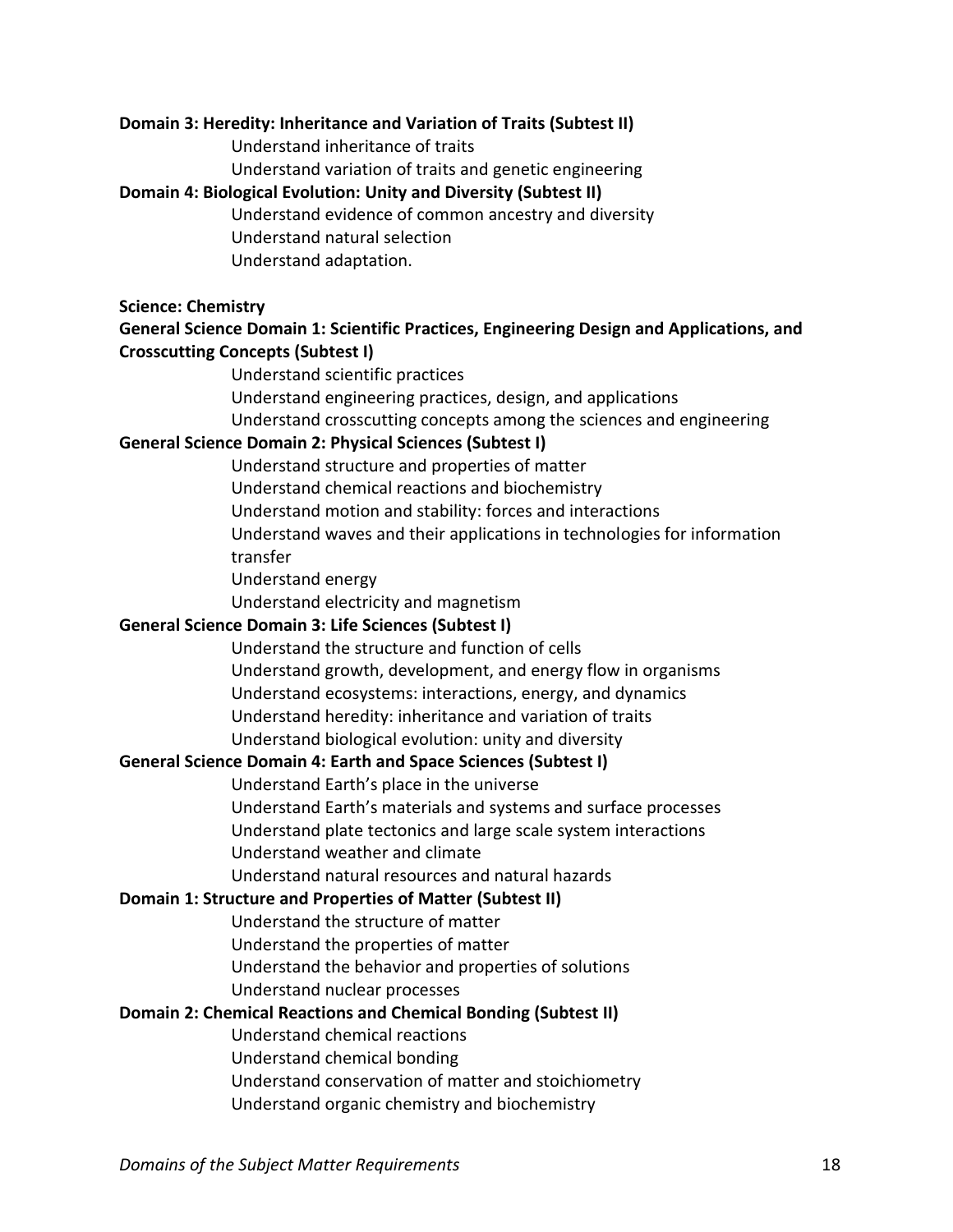## **Domain 3: Energy (Subtest II)**

Understand the definitions of energy, conservation of energy, and energy transfer

Understand energy in chemical processes and everyday life

#### <span id="page-19-0"></span>**Science: Earth and Space Science**

## **General Science Domain 1: Scientific Practices, Engineering Design and Applications, and Crosscutting Concepts (Subtest I)**

Understand scientific practices

Understand engineering practices, design, and applications

Understand crosscutting concepts among the sciences and engineering

#### **General Science Domain 2: Physical Sciences (Subtest I)**

Understand structure and properties of matter

Understand chemical reactions and biochemistry

Understand motion and stability: forces and interactions

Understand waves and their applications in technologies for information transfer

Understand energy

Understand electricity and magnetism

## **General Science Domain 3: Life Sciences (Subtest I)**

Understand the structure and function of cells Understand growth, development, and energy flow in organisms Understand ecosystems: interactions, energy, and dynamics Understand heredity: inheritance and variation of traits Understand biological evolution: unity and diversity

## **General Science Domain 4: Earth and Space Sciences (Subtest I)**

Understand Earth's place in the universe

Understand Earth's materials and systems and surface processes Understand plate tectonics and large scale system interactions Understand weather and climate

Understand natural resources and natural hazards

## **Domain 1: Earth's Place in the Universe (Subtest II)**

Understand the university and its stars Understand Earth and the solar system Understand the history of planet Earth

#### **Domain 2: Earth's Systems (Subtest II)**

Understand Earth's materials and systems Understand plate tectonics and large-scale systems Understand oceanography and the role of water in Earth's surface processes Understand the atmosphere, weather, and climate

#### **Domain 3: Earth and Human Activity (Subtest II)**

Understand natural resources Understand natural hazards Understand human impacts on Earth's systems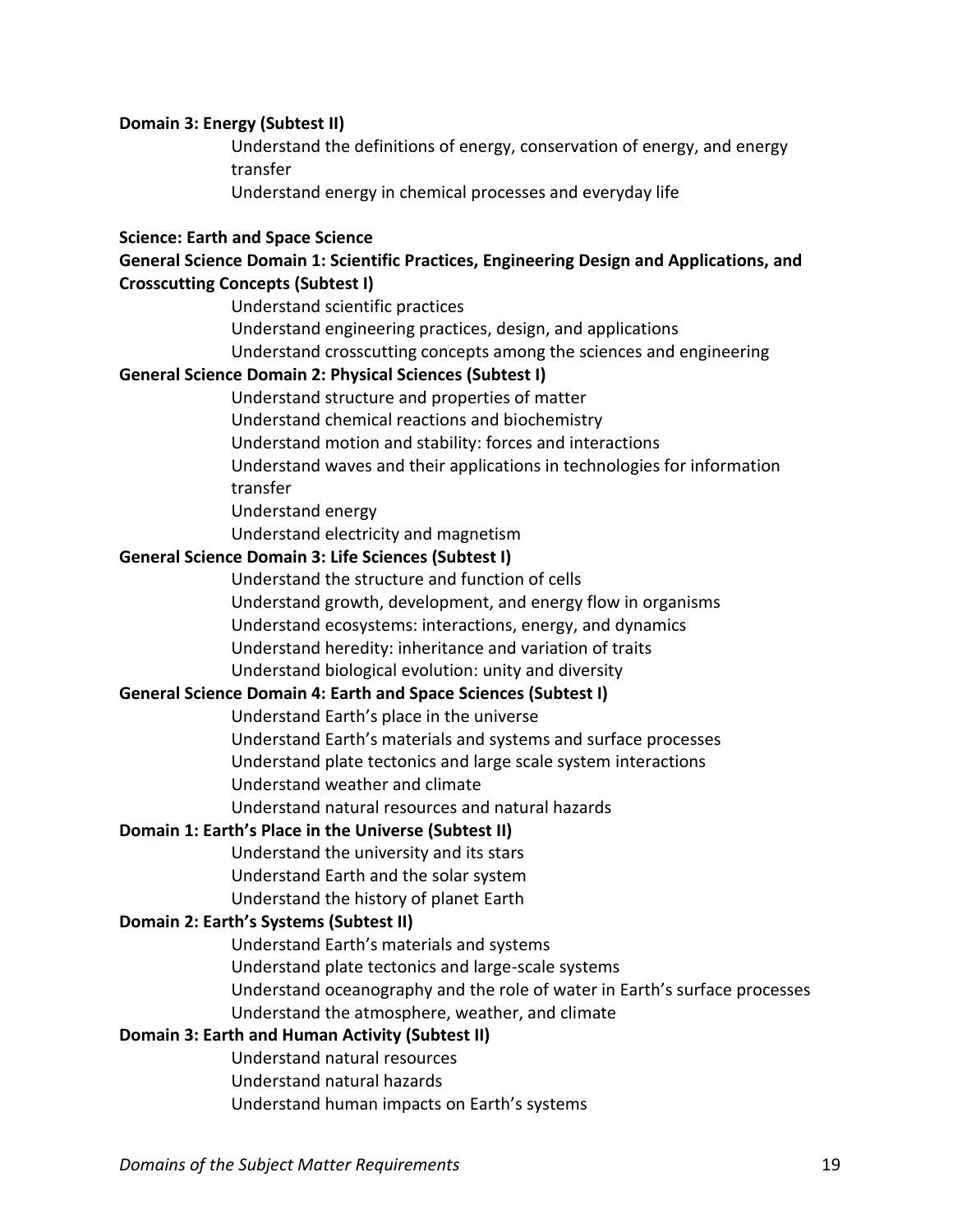## Understand global climate change

#### <span id="page-20-0"></span>**Science: Physics**

## **General Science Domain 1: Scientific Practices, Engineering Design and Applications, and Crosscutting Concepts (Subtest I)**

Understand scientific practices Understand engineering practices, design, and applications Understand crosscutting concepts among the sciences and engineering

## **General Science Domain 2: Physical Sciences (Subtest I)**

Understand structure and properties of matter

Understand chemical reactions and biochemistry

Understand motion and stability: forces and interactions

Understand waves and their applications in technologies for information transfer

Understand energy

Understand electricity and magnetism

## **General Science Domain 3: Life Sciences (Subtest I)**

Understand the structure and function of cells Understand growth, development, and energy flow in organisms Understand ecosystems: interactions, energy, and dynamics Understand heredity: inheritance and variation of traits Understand biological evolution: unity and diversity

## **General Science Domain 4: Earth and Space Sciences (Subtest I)**

Understand Earth's place in the universe

Understand Earth's materials and systems and surface processes Understand plate tectonics and large scale system interactions Understand weather and climate

Understand natural resources and natural hazards

## **Physics Domain 1: Motion and Stability: Forces and Interactions (Subtest II)**

Understand forces and motion

Understand conservation of energy and momentum

#### **Physics Domain 2: Energy (Subtest II)**

Understand definitions of energy and energy in everyday life Understand thermal energy and kinetic molecular theory Understand electricity and magnetism

#### **Physics Domain 3: Waves and their Application (Subtest II)**

Understand wave properties

Understand electromagnetic radiation and applications of waves in information technologies and instrumentation

#### **Physics Domain 4: Modern Physics (Subtest II)**

Understand quantum mechanics, the standard model of particles, and special relativity

Understand nuclear processes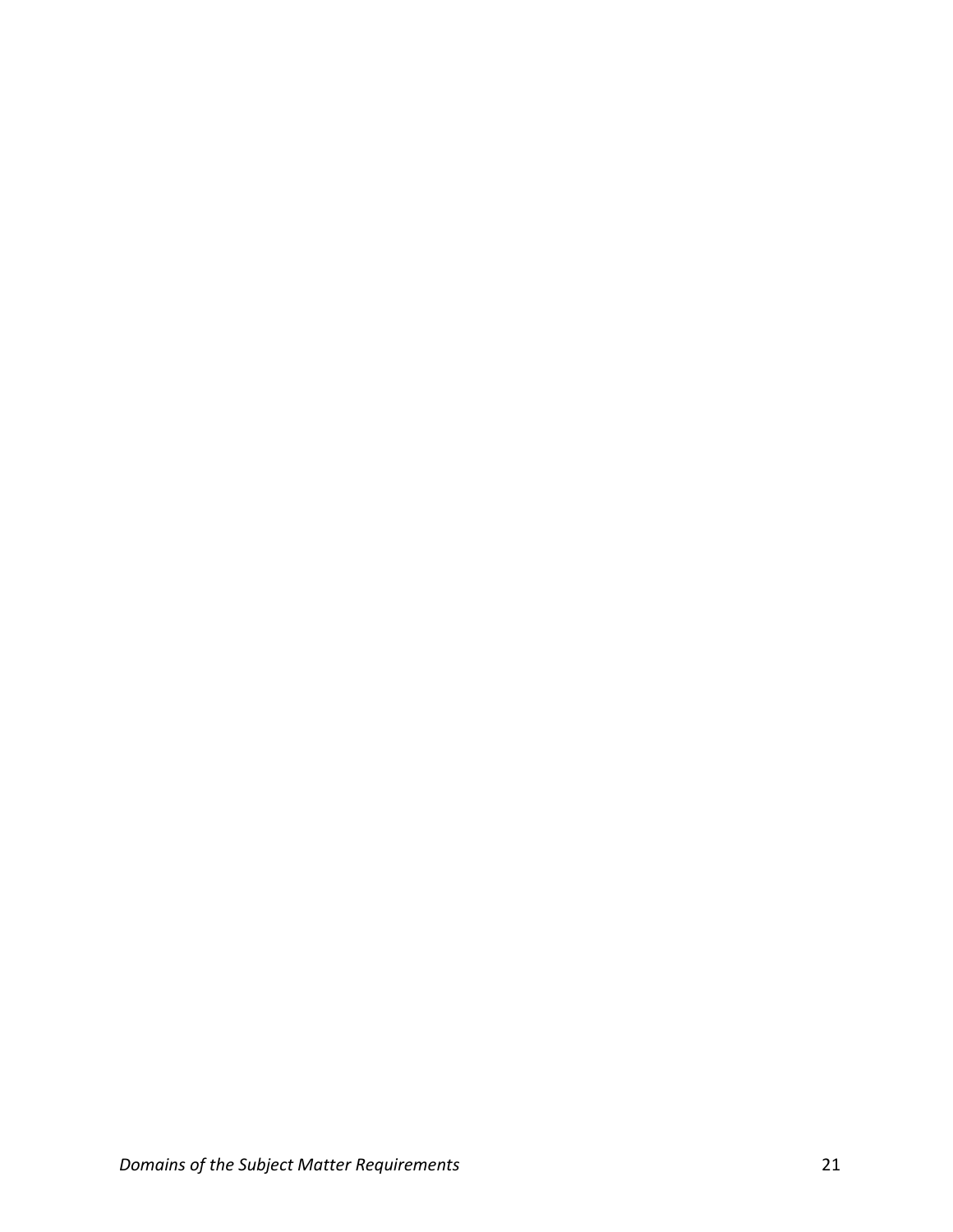## <span id="page-22-0"></span>**Social Science**

## **Domain 1. World History:**

Candidates demonstrate knowledge of the foundations and contexts of the world history contained in the History-Social Science Content Standards for California Public Schools (1998) as outlined in the History-Social Science Framework for California Public Schools (2001) at a post secondary level of rigor. Candidates have both broad and deep conceptual understanding of the subject matter. Candidates study the people, major events, and issues of the major Western and non-Western civilizations from the origins of humankind to the present. In their study of world history, candidates apply higherlevel thinking skills. These skills include, but are not limited to, the ability to analyze, interpret, compare and contrast, and synthesize information about significant historical issues in both written and oral presentation. Candidates utilize appropriate research skills and primary and secondary sources. They engage in historiographic thinking, and demonstrate awareness of multiple historical and geographic perspectives. Candidates appreciate the fundamental role geography plays in historical inquiry. They also understand and are able to apply the principles of political science and economics to historical analysis. (CSET Subtest 1)

## **Domain 2. U.S. History:**

Candidates demonstrate knowledge of the foundations and contexts of the United States history contained in the History-Social Science Content Standards for California Public Schools (1998) as outlined in the History-Social Science Framework for California Public Schools (2001) at a post secondary level of rigor. Candidates have both broad and deep conceptual understanding of the subject matter. Candidates study the people and major events and issues of U. S. history from the colonization of North America to the present. In their study of U.S. history, they apply higher level thinking skills. These skills include, but are not limited to, the ability to analyze, interpret, compare and contrast, and synthesize information about significant historical issues in both written and oral presentation. Candidates utilize appropriate research skills and primary and secondary sources. They engage in historiographic thinking, and are aware of multiple historical and geographic perspectives. Candidates appreciate the fundamental role geography plays in historical inquiry, and they understand and apply the principles of political science and economics to historical analysis of U.S. history. (CSET Subtest 2)

## **Domain 3. California History:**

Candidates demonstrate knowledge of the foundations and contexts of the California history contained in the History-Social Science Content Standards for California Public Schools (1998) as outlined in the History-Social Science Framework for California Public Schools (2001) at a post secondary level of rigor. Candidates have both broad and deep conceptual understanding of the subject matter. Candidates study the history of California from the pre-Columbian period to the present. In this study of California history, they apply higher level thinking skills. These skills include, but are not limited to, the ability to analyze, interpret, compare and contrast, and synthesize information about significant historical issues in both written and oral presentation. Candidates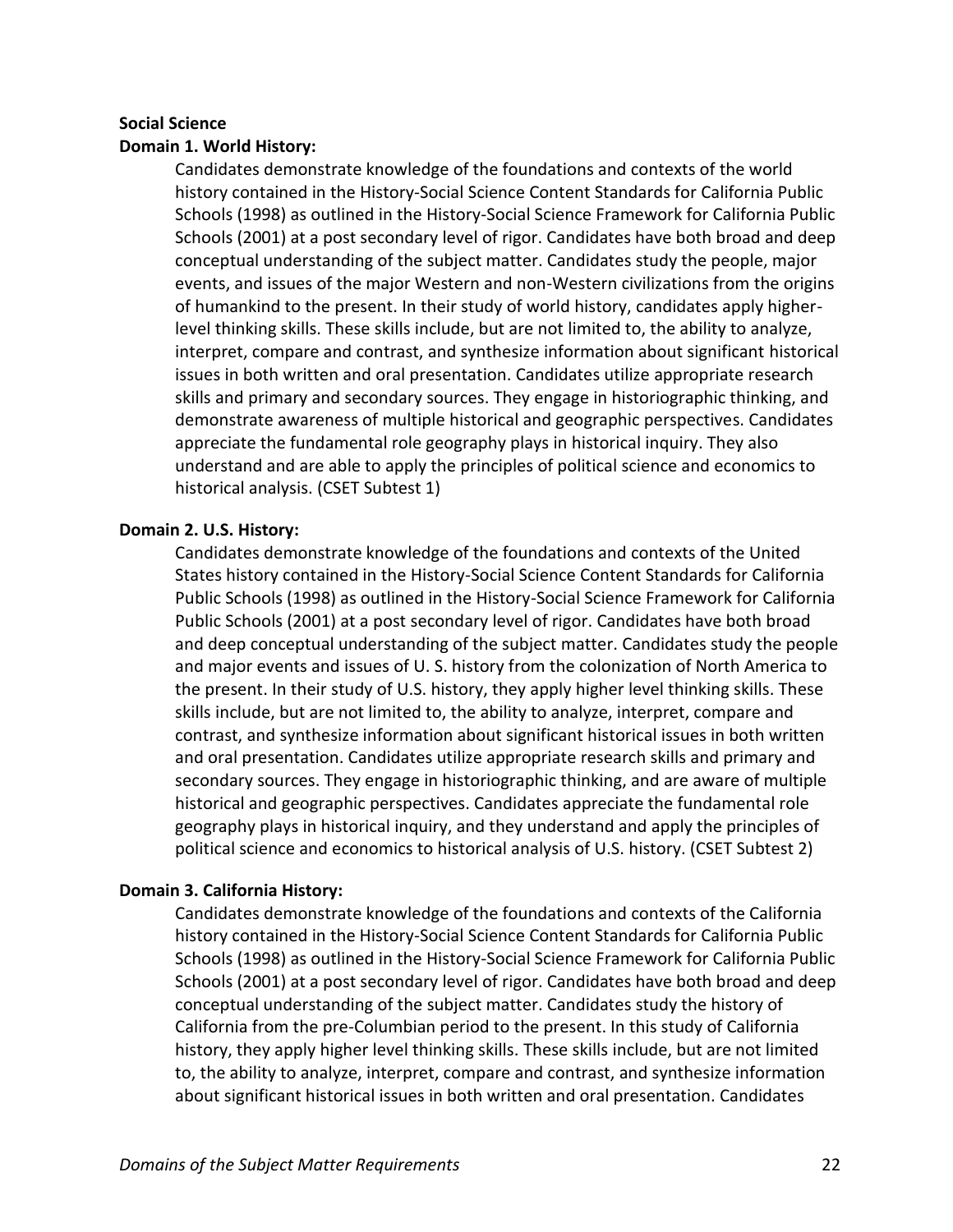utilize appropriate research skills and primary and secondary sources. They engage in historiographic thinking, and are aware of multiple historical and geographic perspectives. Candidates appreciate the fundamental role geography plays in historical inquiry, and they understand and are able to apply the principles of political science and economics to historical analysis of California history. Candidates understand the relationship between California and U.S. history while also recognizing the political, social, economic, and geographic conditions that make California unique. (CSET Subtest 3)

## **Domain 4. Principles of American Democracy:**

Candidates demonstrate knowledge of the foundations and contexts of the American democracy contained in the History-Social Science Content Standards for California Public Schools (1998) as outlined in the History-Social Science Framework for California Public Schools (2001) at a post secondary level of rigor. Candidates have both broad and deep conceptual understanding of the subject matter. Candidates study the principles of American democracy and analyze how those principles are put into practice in American politics and government. In their study of American democratic principles and practices, candidates apply higher level thinking skills. These skills include the ability to analyze the effect of governmental structures, economic conditions, and social forces on the distribution and use of power. These skills also include the ability to articulate and defend basic values and principles of democratic government. Candidates utilize appropriate research skills and primary and secondary sources. The study of social science must move beyond rote memorization. Therefore, candidates understand and are able to apply the principles and methodologies of political science, economics, and geography to the study of American democracy. Candidates recognize that knowledge and understanding of the social sciences are intrinsic to political analysis. (CSET Subtest 3)

#### **Domain 5. Principles of Economics:**

Candidates demonstrate knowledge of the foundations and contexts of the economics contained in the History-Social Science Content Standards for California Public Schools (1998) as outlined in the History-Social Science Framework for California Public Schools (2001) at a post secondary level of rigor. Candidates have both broad and deep conceptual understanding of the subject matter. Candidates study the principles of economics, both in relation to the United States economy and to the international economy. In their study of economics they apply higher level thinking skills. These skills include, but are not limited to, the ability to analyze, interpret, compare, contrast and synthesize information about significant issues in both written and oral presentation. Candidates utilize research skills and different methods of analysis, including the use of marginal analysis, equilibrium analysis, micro and macro analysis and positive and normative analysis skills. They use the skills of economic analysis to explain rational behavior of people and groups encountering experiences of everyday life in the form of tables and numbers, graphical analysis and single equations. Candidates demonstrate how solutions are derived from each form of economic analysis, how they are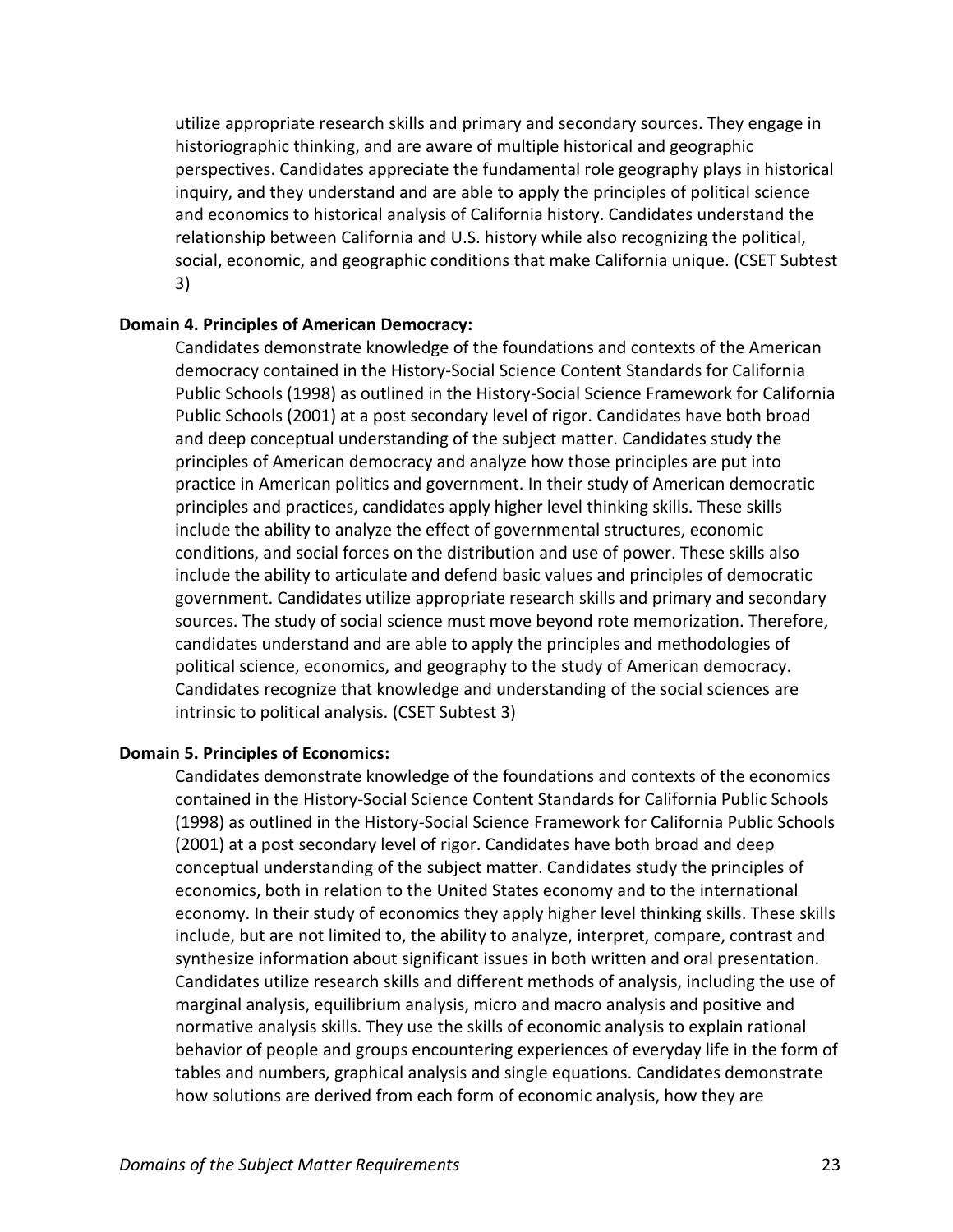equivalent, and how they translate from one to another. Economic themes are intrinsic to all of the social science content domains. Therefore, candidates demonstrate the ability to explore issues that feature both theoretical and applied economics. (CSET Subtest 3)

#### **Domain 6. Principles of Geography:**

Candidates demonstrate knowledge of the foundations and contexts of the geography contained in the History-Social Science Content Standards for California Public Schools (1998) as outlined in the History-Social Science Framework for California Public Schools (2001) at a post secondary level of rigor. Candidates have both broad and deep conceptual understanding of the subject matter. Candidates study the principles of geography and their application to the study of history, political science, and economics. In their study of geography, they apply higher level thinking skills. These skills include (but are not limited to) the ability to analyze, interpret, compare and contrast, and synthesize information regarding the geographic character of landscapes, societies, and ecosystems across the earth. They know the five basic themes of geography as stated in the 2000 History-Social Science Framework: location; place; human and environmental interaction; movement; and regions. Candidates use basic map and globe skills, such as latitude/longitude, relative location, distance/direction, scale, legend, map projections, and distortion categories to describe and analyze the world from a geographic perspective. (CSET Subtest 1)

#### <span id="page-24-0"></span>**Theatre**

#### **Domain 1. Creating:**

Candidates have both broad and in-depth conceptual knowledge of the processes and roles involved in drama and theatre production. They understand how to envision/conceptualize and generate works of drama and theatre and how to organize, develop, refine, rehearse, and complete theatrical works. They understand the techniques, skills, and tools used in the creative process, as well as the collaborative nature of theatrical work.

#### **Domain 2. Performing:**

Candidates have both broad and in-depth conceptual knowledge of theatrical performance. They understand how to select, analyze, interpret, develop, and refine artistic work for presentation and are able to convey meaning through the presentation of artistic work. They understand the components of dramatic structure and technical theatre elements, the ways in which actors use a variety of exercises and techniques to create and refine character and create meaning, and the factors involved in presenting drama/theatre works to specific audiences.

#### **Domain 3. Responding:**

Candidates have both broad and in-depth conceptual knowledge of the process of responding to drama/theatre works. They understand how to perceive and analyze artistic work and are skilled at interpreting intent and meaning in individual works of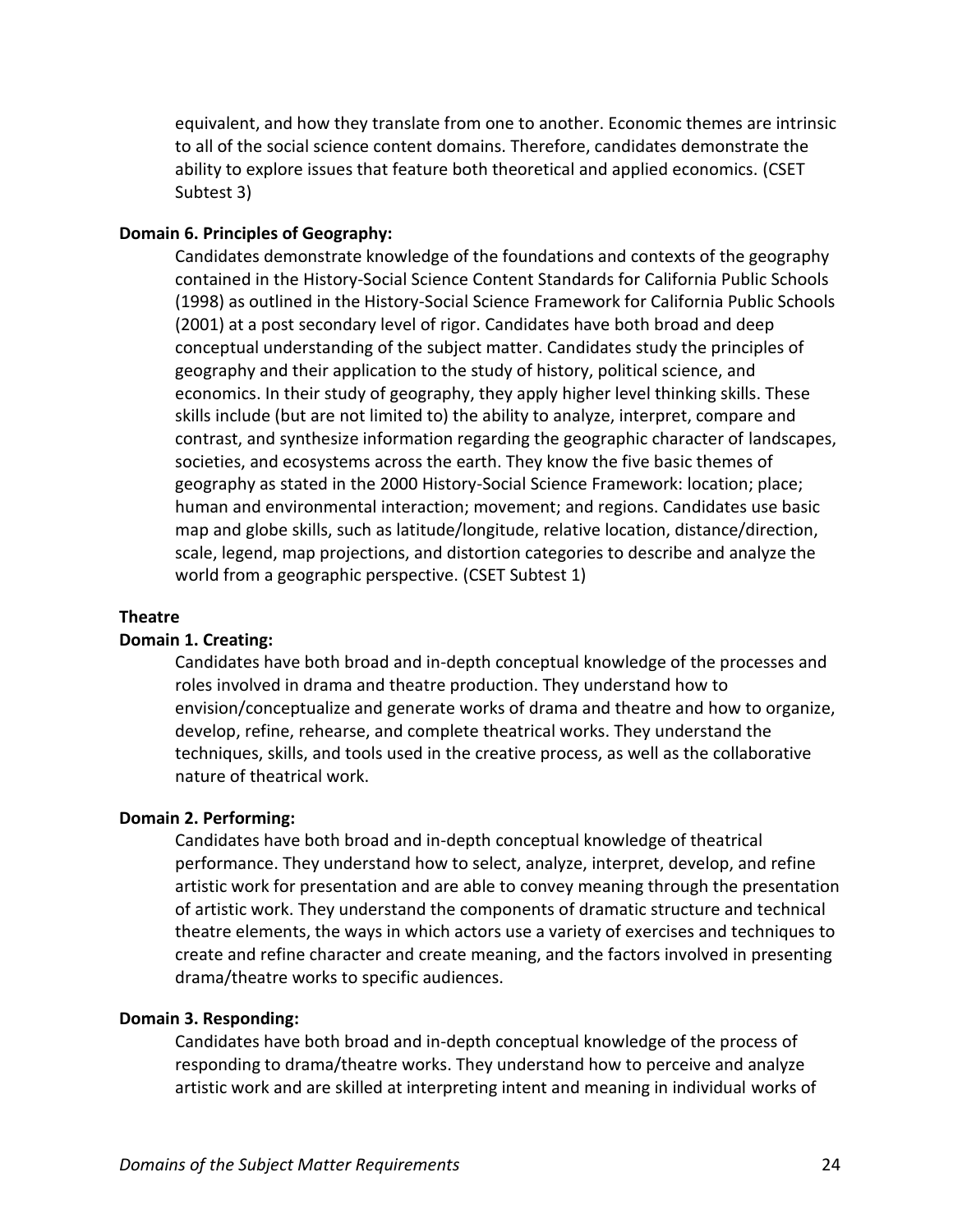drama/theatre. They appreciate the importance of reflection in understanding the impact of drama processes and theatre experiences; consider the role of emotions in connecting with and responding to drama/theatre works; recognize that interpretations of drama/theatre work are influenced by personal experiences, cultural contexts, and aesthetics; and apply considered criteria to evaluate drama/theatre work.

## **Domain 4. Connecting:**

Candidates have both broad and in-depth conceptual knowledge of the societal, cultural, and historical contexts of drama/theatre. They demonstrate basic knowledge of western and non-western theatre traditions, of the history and diversity of theatre, and of the roles and forms of theatre in societies past and present. Candidates demonstrate understanding of how empathy and the interrelationships between self and others influence and inform drama/theatre works. They have both broad and indepth conceptual knowledge of ways in which theatre is connected to other art forms. They demonstrate knowledge of the important role that research plays in theatre.

#### <span id="page-25-0"></span>**World Languages: American Sign Language Domain 1. General Linguistics**

Candidates demonstrate knowledge of the nature, process, and components of language at the postsecondary level, as described in the American Council on the Teaching of Foreign Languages (ACTFL): Program Standards for the Preparation of Foreign Language Teachers (2002) and reflected in the Foreign Language Framework for California Public Schools, Kindergarten through Grade Twelve (2003). Candidates demonstrate both broad and deep conceptual understanding of the subject matter, including the universal characteristics of human languages, both spoken and signed, and the ways in which linguistics describes and categorizes language structures. They analyze the processes by which languages change over time, understand how languages vary geographically, socially, and ethnographically, and recognize the family relationships among different languages. Candidates show an awareness of the communicative functions of language and how those functions vary depending upon the context and purpose of communication. They demonstrate a thorough understanding of language acquisition, including the processes by which additional languages are acquired and the developmental patterns of language learning, and recognize that language acquisition involves the interrelationship of language and culture. (Subtest 2)

## **Domain 2: Linguistics of the Target Language – American Sign Language (ASL).**

Candidates demonstrate a broad and deep knowledge of American Sign Language (ASL) linguistics at the postsecondary level, as reflected in the Foreign Language Framework for California Public Schools, Kindergarten through Grade Twelve (2003). Candidates demonstrate an understanding of ASL, including phonological structures, the rules by which lexical items are formed, and the ways in which phrases, clauses, and sentences are structured, and can explain the major levels and features of ASL grammar. They are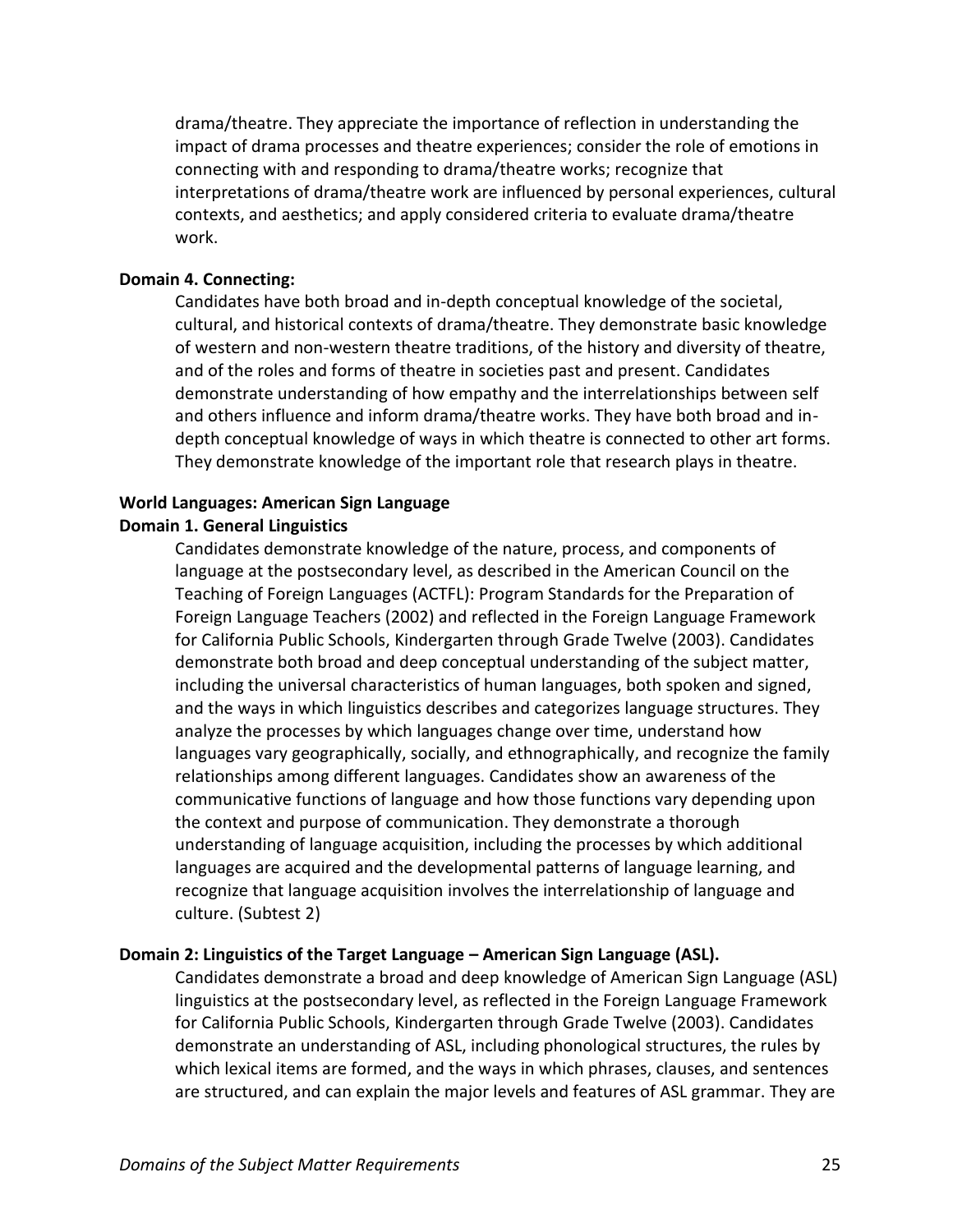able to describe ASL phonological features, transcription conventions, morphological rules, syntactic patterns, and semantics. Candidates are able to describe the rules for sign and sentence formation, as well as the structure, function, and meaning of ASL discourse, including pragmatic features, sociolinguistic features, and features for producing coherence in discourse. Candidates are familiar with rhetorical and stylistic devices and the levels of language appropriate for various tasks and communicative purposes. In addition, candidates understand the historical changes in ASL and its variations, including differences in articulation, vocabulary, and grammatical structures, as well as register. (Subtest 2, Error Analysis Only in Subtest III)

#### **Domain 3: Literary and Cultural Texts and Traditions**

Candidates demonstrate a broad and deep knowledge of American Sign Language (ASL) and American Deaf culture literary and cultural texts and traditions, and of their contexts, at the postsecondary level, as reflected in the Foreign Language Framework for California Public Schools, Kindergarten through Grade Twelve (2003). Candidates are familiar with major American Sign Language literary and intellectual movements, genres, creators, and works. Candidates are also familiar with major English-language works written by Deaf people within American Deaf culture. Candidates demonstrate the ability to analyze, interpret, and synthesize ideas as well as critical issues from a wide range of creators and thinkers across a variety of forms and media. They understand the historical, social, and cultural contexts in which literary and cultural texts were created, the influence of these factors on ideas and forms of expression, and the ways in which those texts both reflect and shape American Deaf culture. Finally, candidates use literary and cultural texts to interpret and reflect upon the perspectives of American Deaf culture over time. (Subtest 1)

#### **Domain 4. Cultural Analysis and Comparisons:**

Candidates possess a broad and deep knowledge of American Deaf culture and demonstrate an understanding of the interrelationships among the processes, perspectives, practices, and products of American Deaf culture at the postsecondary level, as reflected in the Foreign Language Framework for California Public Schools, Kindergarten through Grade Twelve (2003). Candidates recognize culture as a dynamic, interrelated system and employ a variety of processes to identify, analyze, and evaluate cultural themes, values, and ideas. They are able to explore relationships among cultural perspectives and social institutions, and they understand how cultural practices and products exemplify the perspectives of American Deaf culture. Candidates exhibit familiarity with daily living patterns, cultural attitudes and priorities, contemporary and historical issues, social institutions, and significant artistic and literary works in American Deaf culture. They are able to identify the roles and contributions of major figures and notable individuals in American Deaf culture and references made to them. Candidates are able to interpret ideas, values, and beliefs that represent American Deaf culture's traditions and contemporary variations and are able to compare and contrast social, historical, and artistic traditions in American Deaf culture with those of other cultures. (Subtest 1)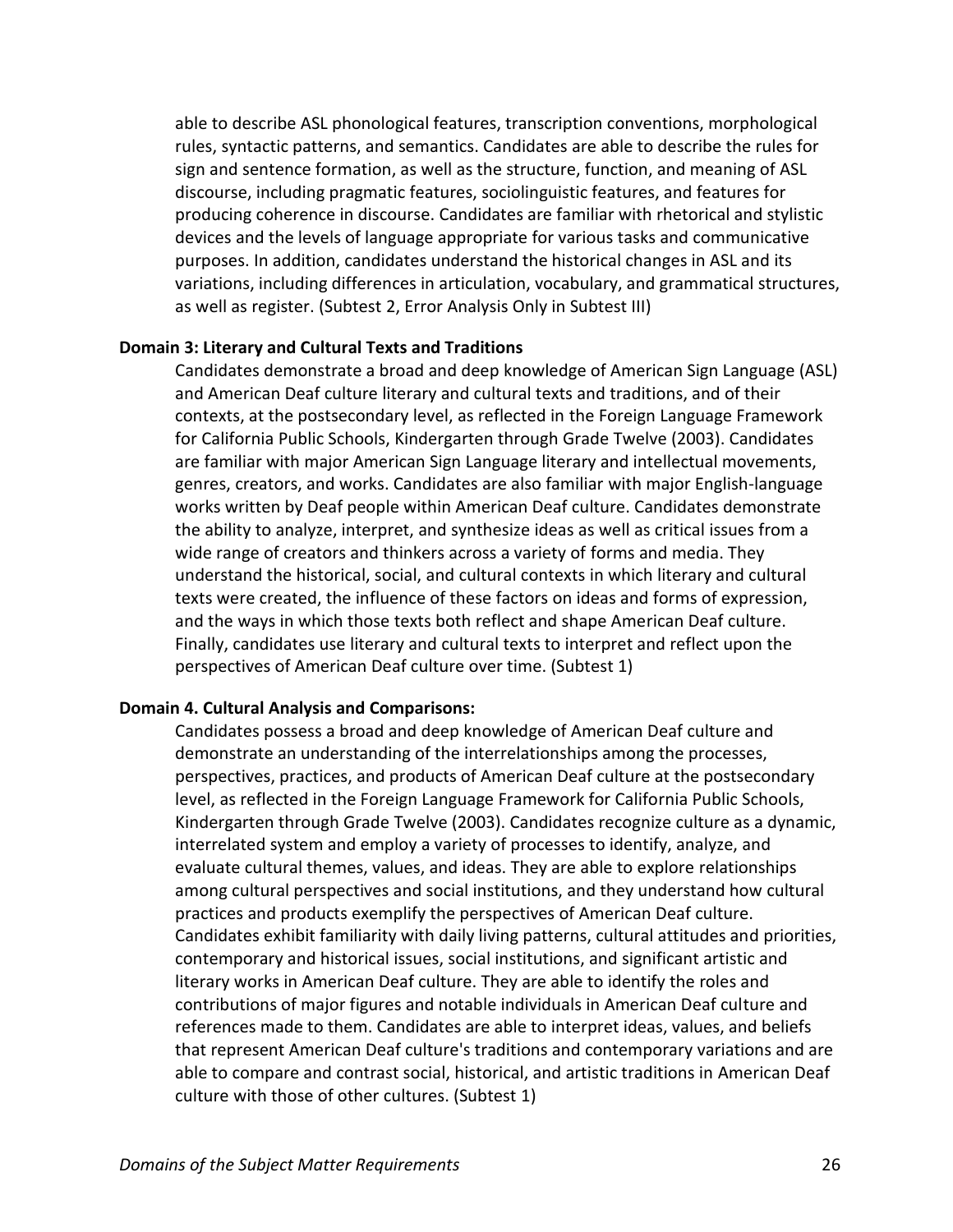#### **Domain 5: Language and Communication: Receptive Comprehension.**

Candidates demonstrate proficiency in the comprehension of American Sign Language (ASL) discourse as reflected in the Foreign Language Framework for California Public Schools, Kindergarten through Grade Twelve (2003). Candidates demonstrate the ability to understand ASL discourse for various purposes in different contexts, including a variety of message types and levels of formality, and to accurately comprehend ideas and vocabulary across a range of content, including art, literature, politics, society, and current events, as well as everyday communications and interactions. They demonstrate the ability to comprehend and make inferences about both limited and extended ASL discourse, including monologues, conversations, news reports, narratives and descriptions in various time frames, speeches, and debates. Candidates are not only able to identify the main ideas and supporting details of ASL discourse, but also to infer the meaning of unfamiliar signs from their contexts, understand ASL discourse on a number of levels, analyze it from multiple perspectives, and give detailed personal interpretations that are supported by a broad range of cultural knowledge and understanding. Finally, they demonstrate the ability to think critically about ASL discourse and to evaluate it in relation to stylistic variations and social relationships, as well as the signer's purposes, assumptions, and intended audience. (Subtest 3)

#### **Domain 6: Language and Communication: Expressive Production**

Candidates demonstrate proficiency in the production of American Sign Language (ASL) discourse as reflected in the Foreign Language Framework for California Public Schools, Kindergarten through Grade Twelve (2003). Candidates demonstrate the ability to communicate effectively in ASL in everyday situations and react competently when asked to respond to a complication or an unexpected turn of events. They communicate clearly and accurately to participate effectively in most formal and informal signed conversations on practical, social, professional, and abstract topics and are able to narrate and describe in multiple dimensions of time, providing detailed accounts and exhibiting good control of aspect. Candidates demonstrate the ability to communicate effectively in ASL using correct articulation for various purposes in different contexts and employ a variety of message types. Candidates accurately express ideas in culturally appropriate language across a range of content, including art, literature, politics, society, and current events, as well as everyday communications and interactions. They are able to deliver presentations on a wide range of topics, employing communication strategies and language tailored to the situation, and present narrations and descriptions that relate relevant and supporting facts in extended and cohesive discourse. (Subtest 3)

## <span id="page-27-0"></span>**World Languages (Arabic, Armenian, Farsi, Filipino, Hmong, Khmer) Domain 1. General Linguistics:**

Candidates demonstrate knowledge of the nature, process, and components of language at the postsecondary level, as described in the American Council on the Teaching of Foreign Languages (ACTFL): Program Standards for the Preparation of Foreign Language Teachers (2002) and reflected in the Foreign Language Framework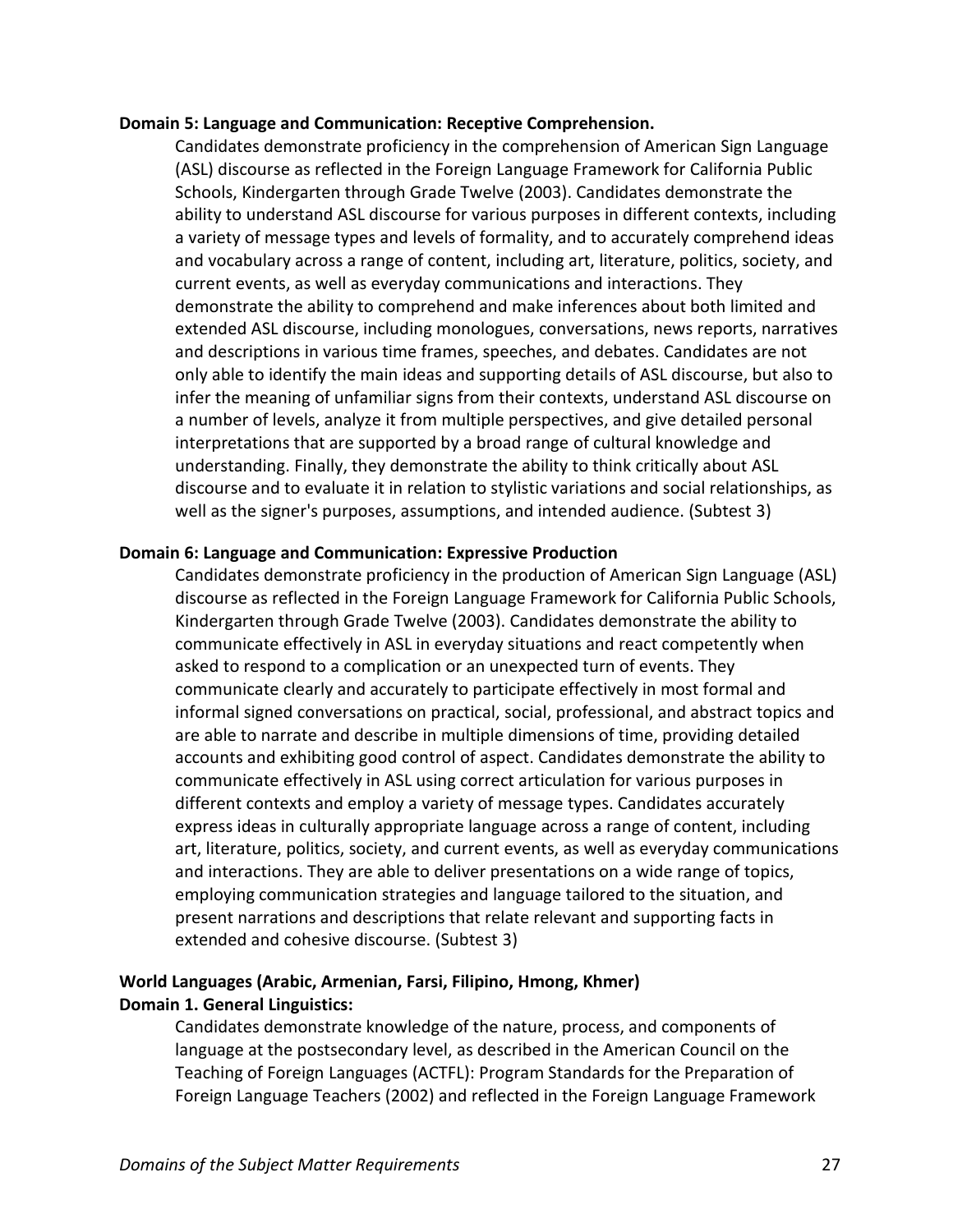for California Public Schools, Kindergarten through Grade Twelve (2003). Candidates demonstrate both broad and deep conceptual understanding of the subject matter, including the universal characteristics of human languages and the ways in which linguistics describes and categorizes language structures. They analyze the processes by which languages change over time, understand how languages vary geographically, socially, and ethnographically, and recognize the family relationships among different languages. Candidates show an awareness of the communicative functions of language and how those functions vary depending upon the context and purpose of communication. They demonstrate a thorough understanding of language acquisition, including the processes by which new languages are acquired and the developmental patterns of language learning, and recognize that language acquisition involves the interrelationship of language and culture. (CSET Subtest 1, 4, 5)

#### **Domain 2. Linguistics of the Target Language:**

Candidates demonstrate a broad and deep knowledge of target-language linguistics at the postsecondary level, as described in the American Council on the Teaching of Foreign Languages (ACTFL): Program Standards for the Preparation of Foreign Language Teachers (2002) and reflected in the Foreign Language Framework for California Public Schools, Kindergarten through Grade Twelve (2003). Candidates demonstrate an understanding of the languages they teach, including sound systems, the rules by which words are formed, and the ways in which phrases, clauses, and sentences are structured, and can explain the major levels and features of the target-language grammar. They understand articulatory phonetics and are able to describe targetlanguage phonological features, orthography, morphological rules, syntactic patterns, and semantics. Candidates are able to describe the rules for word and sentence formation, as well as the structure, function, and meaning of target language discourse, including features for producing coherence in spoken and written discourse, pragmatic features, and sociolinguistic features of target-language discourse. Candidates are familiar with rhetorical and stylistic devices, figures of speech, and the levels of language appropriate for various tasks and communicative purposes. In addition, they understand the historical changes in the target language and the variations among regional dialects, including differences in pronunciation, orthography, vocabulary, and grammatical structures, as well as register. (CSET Subtest 1, 4, 5)

## **Domain 3. Literary and Cultural Texts and Traditions:**

Candidates demonstrate a broad and deep knowledge of literary and cultural texts and traditions, and of their contexts, at the postsecondary level, as described in the American Council on the Teaching of Foreign Languages (ACTFL): Program Standards for the Preparation of Foreign Language Teachers (2002) and reflected in the Foreign Language Framework for California Public Schools, Kindergarten through Grade Twelve (2003). Candidates are familiar with major literary and intellectual movements, genres, writers, and works. They can analyze, interpret, and synthesize ideas as well as critical issues from a wide range of writers and thinkers across a variety of forms and media. They understand the historical, social, and cultural contexts in which literary and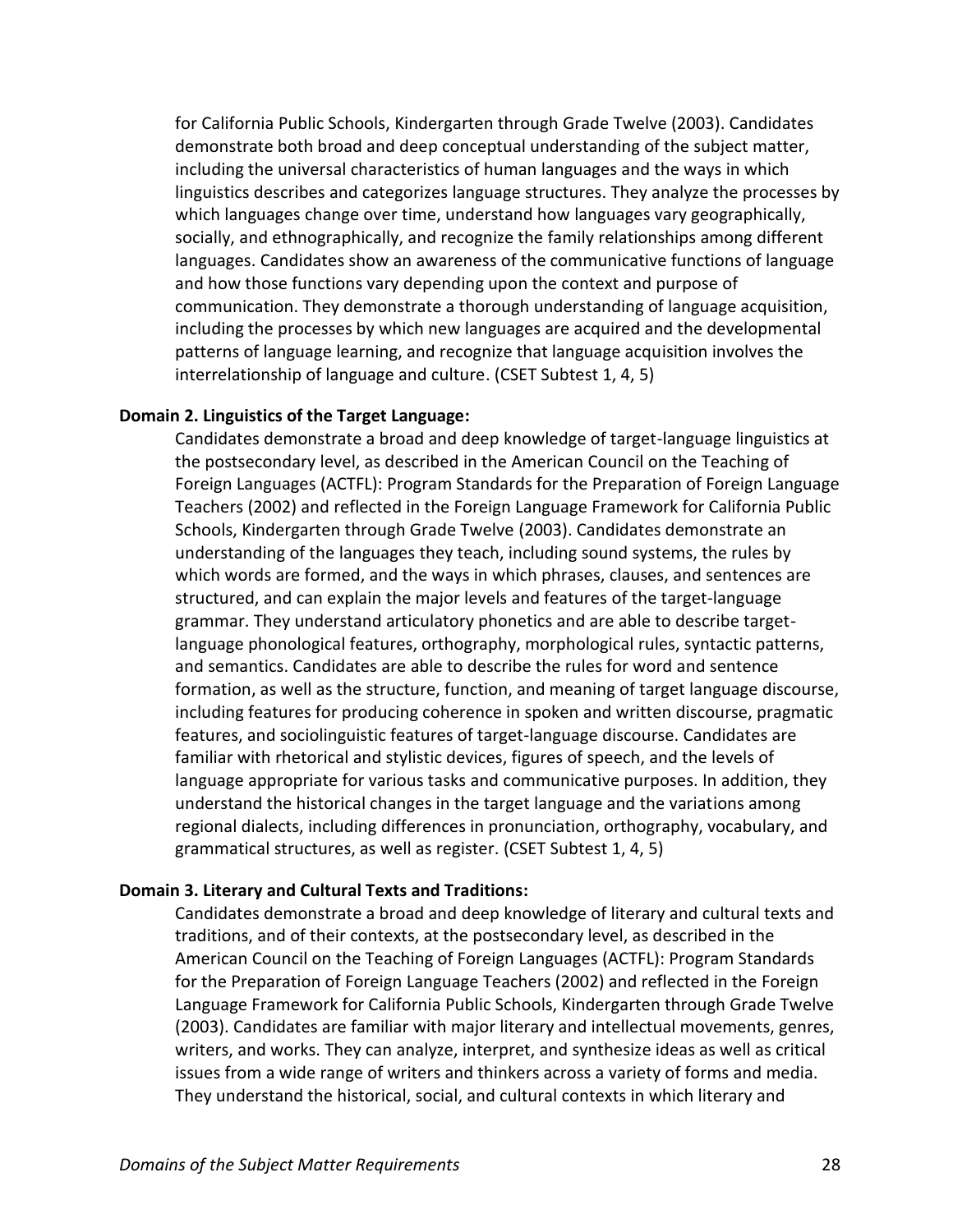cultural texts were created, the influence of these factors on ideas and forms of expression, and the ways in which those texts both reflect and shape the target culture. Finally, candidates use literary and cultural texts to interpret and reflect upon the perspectives of the target culture over time. (CSET Subtest 1, 4)

#### **Domain 4. Cultural Analysis and Comparisons:**

Candidates possess a broad and deep knowledge of the cultures associated with the target language and demonstrate an understanding of the interrelationships among the perspectives, practices, and products of those cultures at the postsecondary level, as described in the American Council on the Teaching of Foreign Languages (ACTFL): Program Standards for the Preparation of Foreign Language Teachers (2002) and reflected in the Foreign Language Framework for California Public Schools, Kindergarten through Grade Twelve (2003). Candidates recognize culture as a dynamic, interrelated system and employ a variety of processes to identify, analyze, and evaluate cultural themes, values, and ideas. They are able to explore relationships among cultural perspectives and social institutions, and they understand how cultural practices and products exemplify the perspectives of cultures associated with the target language. Candidates recognize important geographical features and analyze the impact of geographical factors on the development of cultures associated with the target language. They exhibit familiarity with contemporary and historical issues, significant works of art, cultural attitudes and priorities, daily living patterns, and social institutions. They are able to identify the roles and contributions of major political figures, artists, and cultural icons, and references made to them in the culture. Candidates are able to interpret ideas, values, and beliefs that represent the target culture's traditions and contemporary variations and are able to compare and contrast social, historical, and artistic traditions in the target culture with those of other cultures. (CSET Subtest 1)

#### **Domain 5. Language and Communication: Listening Comprehension:**

Candidates demonstrate proficiency in the comprehension of oral messages in the individual target language as described in the American Council on the Teaching of Foreign Languages (ACTFL): Program Standards for the Preparation of Foreign Language Teachers (2002) and reflected in the Foreign Language Framework for California Public Schools, Kindergarten through Grade Twelve (2003). For individual target languages, candidates may be asked to demonstrate all or some of the following knowledge and skills. Candidates demonstrate the ability to listen effectively and understand oral messages in the target language for various purposes in different contexts, including a variety of text types, and to accurately comprehend ideas and vocabulary across a range of content, including art, literature, politics, society, and current events, as well as everyday communications and interactions. They demonstrate the ability to comprehend and interpret both limited and extended oral messages, including monologues, conversations, news broadcasts, narratives and descriptions in various time frames, speeches, and debates. Candidates are not only able to identify the main ideas and supporting details of oral messages, but also to infer the meaning of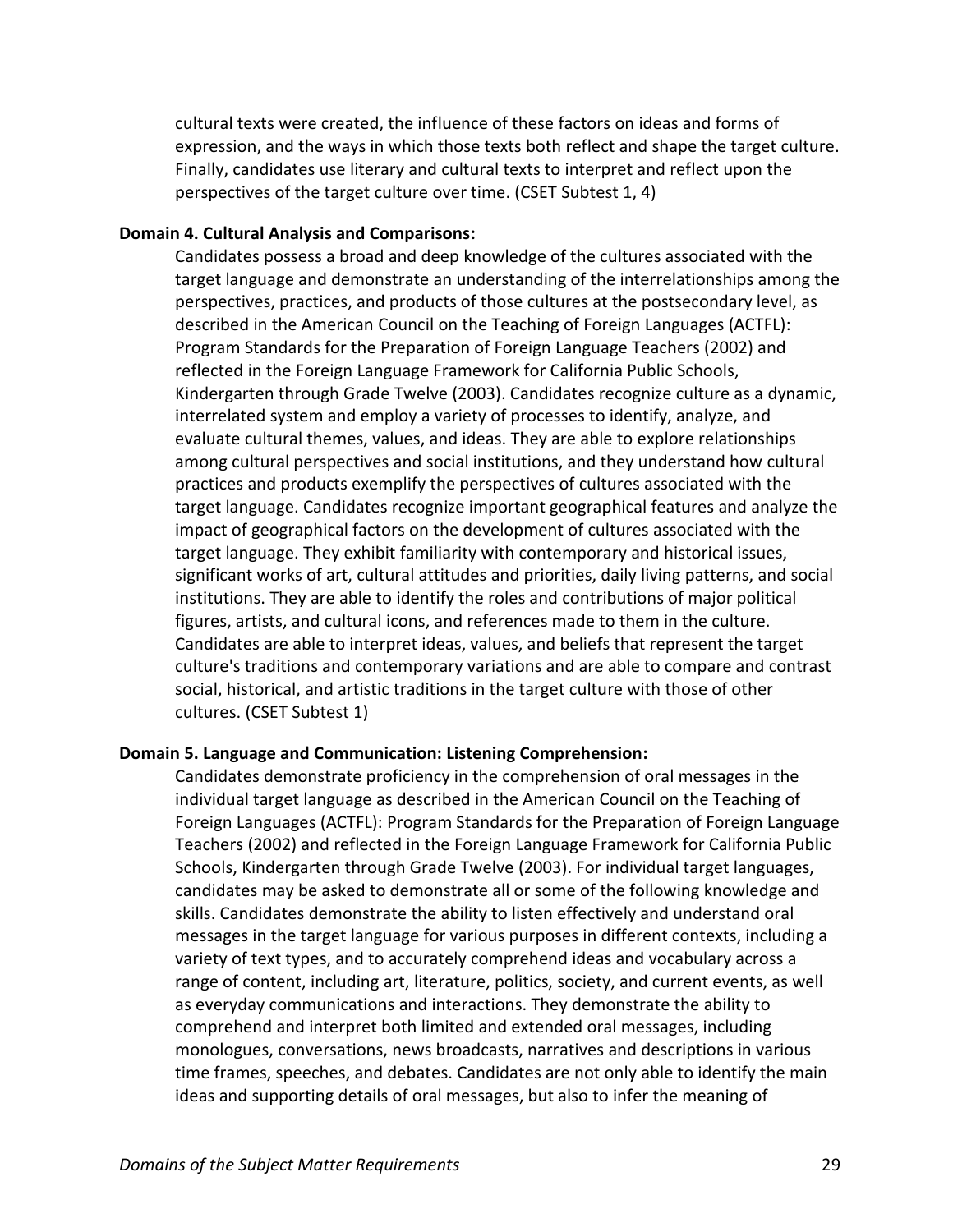unfamiliar words from their contexts, interpret oral messages on a number of levels, analyze them from multiple perspectives, and give detailed personal interpretations that are supported by a rich range of cultural knowledge and understanding. Finally, they demonstrate the ability to think critically about oral messages and to evaluate them in relation to logical and stylistic standards and social relationships, as well as the speaker's purposes, assumptions, and intended audience. (CSET Subtest 2)

## **Domain 6. Language and Communication: Reading Comprehension:**

Candidates demonstrate proficiency in the comprehension of written texts in the individual target language as described in the American Council on the Teaching of Foreign Languages (ACTFL): Program Standards for the Preparation of Foreign Language Teachers (2002) and reflected in the Foreign Language Framework for California Public Schools, Kindergarten through Grade Twelve (2003). For individual target languages, candidates may be asked to demonstrate all or some of the following knowledge and skills. Candidates demonstrate the ability to read effectively and understand written texts in the target language for multiple purposes in different contexts, including a variety of text types, and to accurately comprehend ideas and vocabulary across a range of content, including art, literature, politics, society, and current events, as well as everyday communications and interactions. They demonstrate the ability to comprehend and interpret a variety of texts written in the target language, including expository prose, personal essays, newspaper and magazine articles, narratives and descriptions, correspondence, Web sites, electronic messages, and realia (e.g., signs, flyers, menus). Candidates interpret written texts on a number of levels, analyzing them from multiple perspectives, synthesizing concepts and ideas, and giving detailed personal interpretations that are supported by a rich range of cultural knowledge and understanding. Finally, they demonstrate the ability to think critically about what they read and to evaluate written texts in relation to logical and stylistic standards and social relationships, as well as the author's purposes, assumptions, and intended audience. (CSET Subtest 2)

#### **Domain 7. Language and Communication: Oral Expression:**

Candidates demonstrate proficiency in oral expression in the individual target language as described in the American Council on the Teaching of Foreign Languages (ACTFL): Program Standards for the Preparation of Foreign Language Teachers (2002) and reflected in the Foreign Language Framework for California Public Schools, Kindergarten through Grade Twelve (2003). For individual target languages, candidates may be asked to demonstrate all or some of the following knowledge and skills. Candidates demonstrate the ability to speak effectively in everyday situations and to react competently when asked to respond orally to a complication or an unexpected turn of events. They speak with good pronunciation and intonation and with sufficient accuracy to participate effectively in most formal and informal conversations on practical, social, professional, and abstract topics and are able to narrate and describe in major time frames, providing detailed accounts and exhibiting good control of aspect. Candidates demonstrate the ability to speak effectively in the target language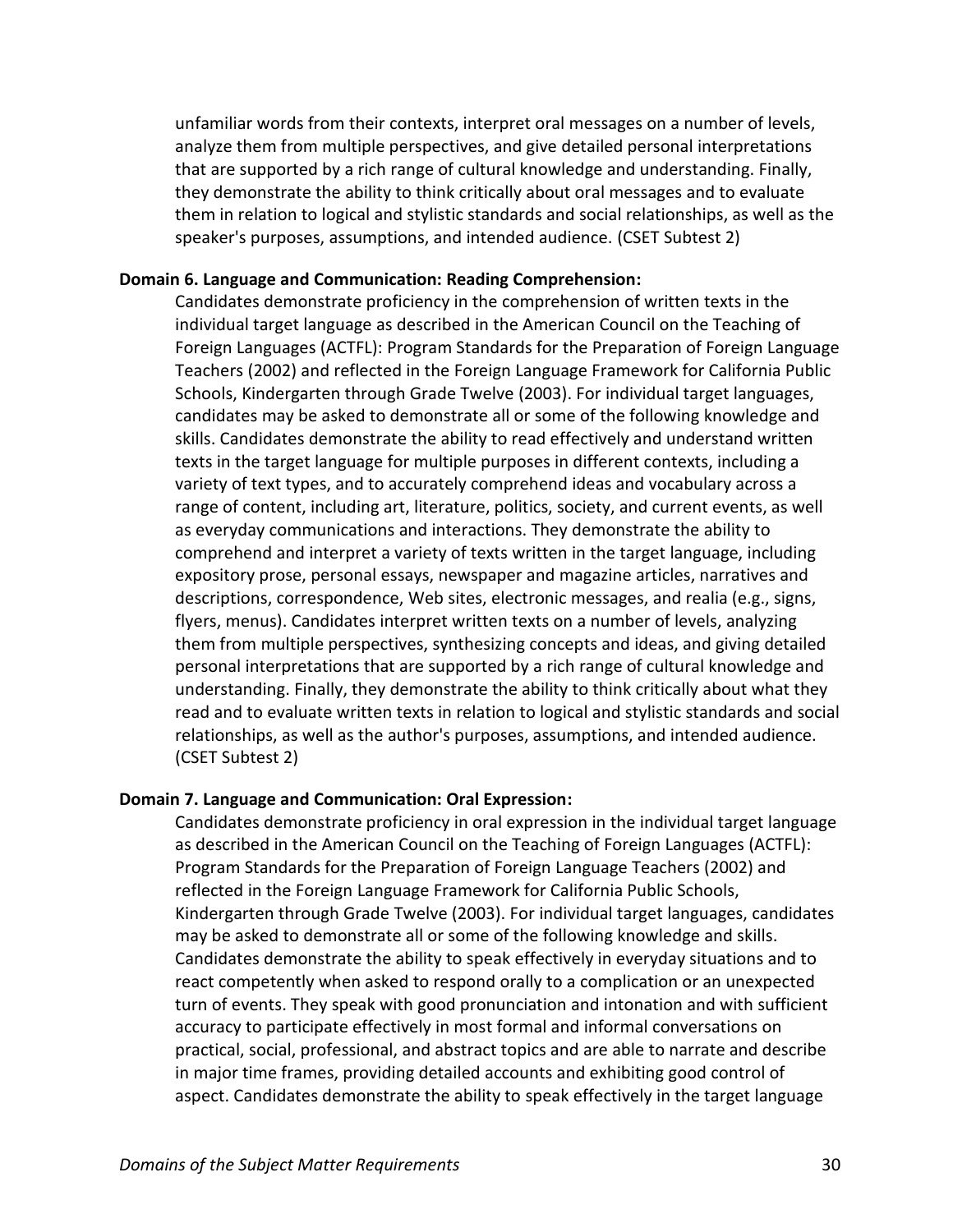for various purposes in different contexts, employing a variety of text types and accurately expressing ideas in culturally appropriate language across a range of content, including art, literature, politics, society, and current events, as well as everyday communications and interactions. Finally, they are able to deliver oral presentations on a wide range of topics, employing strategies and vocabulary tailored to the speaking situation, and present narrations and descriptions that relate relevant and supporting facts in extended and cohesive discourse. (CSET Subtest 2)

#### **Domain 8. Language and Communication: Written Expression:**

Candidates demonstrate proficiency in written communication in the individual target language as described in the American Council on the Teaching of Foreign Languages (ACTFL): Program Standards for the Preparation of Foreign Language Teachers (2002) and reflected in the Foreign Language Framework for California Public Schools, Kindergarten through Grade Twelve (2003). For individual target languages, candidates may be asked to demonstrate all or some of the following knowledge and skills. Candidates write in major time frames, employ vocabulary appropriate to purpose and audience, and use a variety of different syntactic structures. When writing texts of several paragraphs in length, they demonstrate competence in the use of a variety of cohesive devices and discourse strategies. Candidates demonstrate the ability to write effectively in the target language for various purposes in different contexts, employing a variety of text types, and to accurately express ideas in culturally appropriate language and vocabulary across a range of content, including art, literature, politics, society, and current events, as well as everyday communications and interactions. Finally, they demonstrate the ability to express themselves through formal and informal writings on practical, social, and professional topics and to write about issues and events of public and personal relevance through extended written texts. (CSET Subtest 2)

## <span id="page-31-0"></span>**World Languages (Cantonese, French, German, Japanese, Korean, Mandarin, Punjabi, Russian, Spanish, Vietnamese)**

## **Domain 1. General Linguistics:**

Candidates demonstrate knowledge of the nature, process, and components of language at the postsecondary level, as described in the American Council on the Teaching of Foreign Languages (ACTFL): Program Standards for the Preparation of Foreign Language Teachers (2002) and reflected in the Foreign Language Framework for California Public Schools, Kindergarten through Grade Twelve (2003). Candidates demonstrate both broad and deep conceptual understanding of the subject matter, including the universal characteristics of human languages and the ways in which linguistics describes and categorizes language structures. They analyze the processes by which languages change over time, understand how languages vary geographically, socially, and ethnographically, and recognize the family relationships among different languages. Candidates show an awareness of the communicative functions of language and how those functions vary depending upon the context and purpose of communication. They demonstrate a thorough understanding of language acquisition,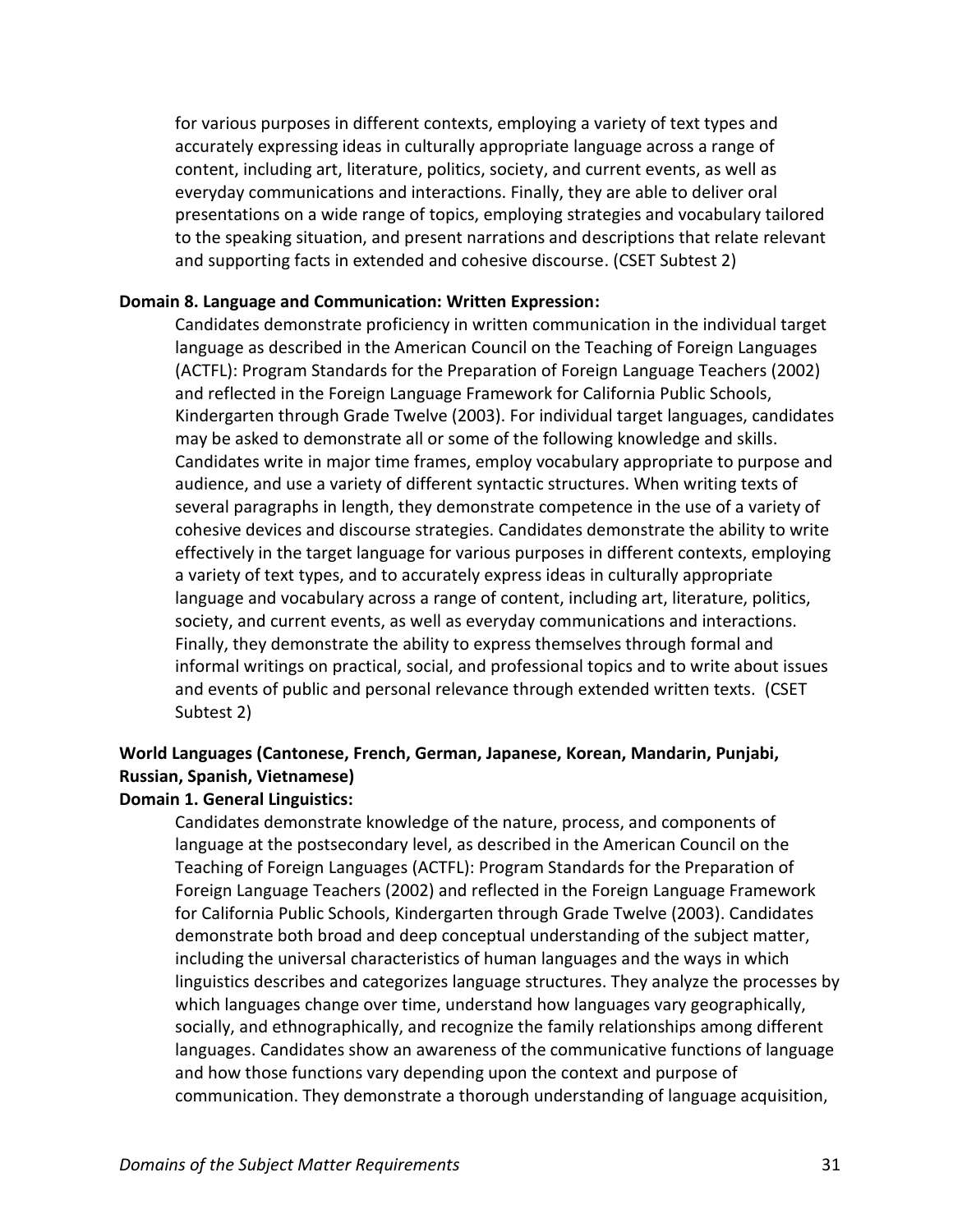including the processes by which new languages are acquired and the developmental patterns of language learning, and recognize that language acquisition involves the interrelationship of language and culture. (CSET Subtest 1)

#### **Domain 2. Linguistics of the Target Language:**

Candidates demonstrate a broad and deep knowledge of target-language linguistics at the postsecondary level, as described in the American Council on the Teaching of Foreign Languages (ACTFL): Program Standards for the Preparation of Foreign Language Teachers (2002) and reflected in the Foreign Language Framework for California Public Schools, Kindergarten through Grade Twelve (2003). Candidates demonstrate an understanding of the languages they teach, including sound systems, the rules by which words are formed, and the ways in which phrases, clauses, and sentences are structured, and can explain the major levels and features of the target-language grammar. They understand articulatory phonetics and are able to describe targetlanguage phonological features, orthography, morphological rules, syntactic patterns, and semantics. Candidates are able to describe the rules for word and sentence formation, as well as the structure, function, and meaning of target language discourse, including features for producing coherence in spoken and written discourse, pragmatic features, and sociolinguistic features of target-language discourse. Candidates are familiar with rhetorical and stylistic devices, figures of speech, and the levels of language appropriate for various tasks and communicative purposes. In addition, they understand the historical changes in the target language and the variations among regional dialects, including differences in pronunciation, orthography, vocabulary, and grammatical structures, as well as register. (CSET Subtest 1)

#### **Domain 3. Literary and Cultural Texts and Traditions:**

Candidates demonstrate a broad and deep knowledge of literary and cultural texts and traditions, and of their contexts, at the postsecondary level, as described in the American Council on the Teaching of Foreign Languages (ACTFL): Program Standards for the Preparation of Foreign Language Teachers (2002) and reflected in the Foreign Language Framework for California Public Schools, Kindergarten through Grade Twelve (2003). Candidates are familiar with major literary and intellectual movements, genres, writers, and works. They can analyze, interpret, and synthesize ideas as well as critical issues from a wide range of writers and thinkers across a variety of forms and media. They understand the historical, social, and cultural contexts in which literary and cultural texts were created, the influence of these factors on ideas and forms of expression, and the ways in which those texts both reflect and shape the target culture. Finally, candidates use literary and cultural texts to interpret and reflect upon the perspectives of the target culture over time. (CSET Subtest 2)

#### **Domain 4. Cultural Analysis and Comparisons:**

Candidates possess a broad and deep knowledge of the cultures associated with the target language and demonstrate an understanding of the interrelationships among the perspectives, practices, and products of those cultures at the postsecondary level, as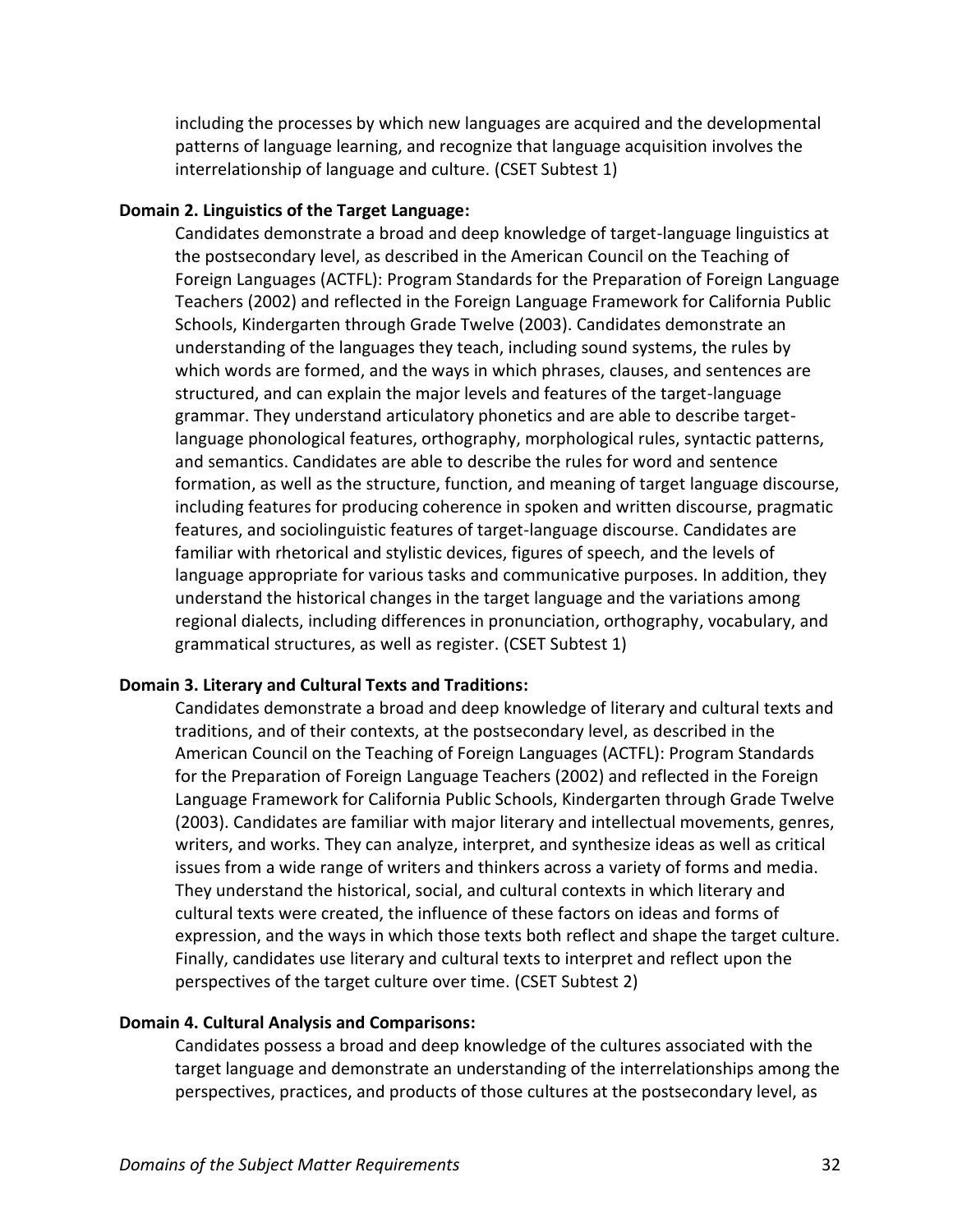described in the American Council on the Teaching of Foreign Languages (ACTFL): Program Standards for the Preparation of Foreign Language Teachers (2002) and reflected in the Foreign Language Framework for California Public Schools, Kindergarten through Grade Twelve (2003). Candidates recognize culture as a dynamic, interrelated system and employ a variety of processes to identify, analyze, and evaluate cultural themes, values, and ideas. They are able to explore relationships among cultural perspectives and social institutions, and they understand how cultural practices and products exemplify the perspectives of cultures associated with the target language. Candidates recognize important geographical features and analyze the impact of geographical factors on the development of cultures associated with the target language. They exhibit familiarity with contemporary and historical issues, significant works of art, cultural attitudes and priorities, daily living patterns, and social institutions. They are able to identify the roles and contributions of major political figures, artists, and cultural icons, and references made to them in the culture. Candidates are able to interpret ideas, values, and beliefs that represent the target culture's traditions and contemporary variations and are able to compare and contrast social, historical, and artistic traditions in the target culture with those of other cultures. (CSET Subtest 2)

#### **Domain 5. Language and Communication: Listening Comprehension:**

Candidates demonstrate proficiency in the comprehension of oral messages in the individual target language as described in the American Council on the Teaching of Foreign Languages (ACTFL): Program Standards for the Preparation of Foreign Language Teachers (2002) and reflected in the Foreign Language Framework for California Public Schools, Kindergarten through Grade Twelve (2003). For individual target languages, candidates may be asked to demonstrate all or some of the following knowledge and skills. Candidates demonstrate the ability to listen effectively and understand oral messages in the target language for various purposes in different contexts, including a variety of text types, and to accurately comprehend ideas and vocabulary across a range of content, including art, literature, politics, society, and current events, as well as everyday communications and interactions. They demonstrate the ability to comprehend and interpret both limited and extended oral messages, including monologues, conversations, news broadcasts, narratives and descriptions in various time frames, speeches, and debates. Candidates are not only able to identify the main ideas and supporting details of oral messages, but also to infer the meaning of unfamiliar words from their contexts, interpret oral messages on a number of levels, analyze them from multiple perspectives, and give detailed personal interpretations that are supported by a rich range of cultural knowledge and understanding. Finally, they demonstrate the ability to think critically about oral messages and to evaluate them in relation to logical and stylistic standards and social relationships, as well as the speaker's purposes, assumptions, and intended audience. (CSET Subtest 3)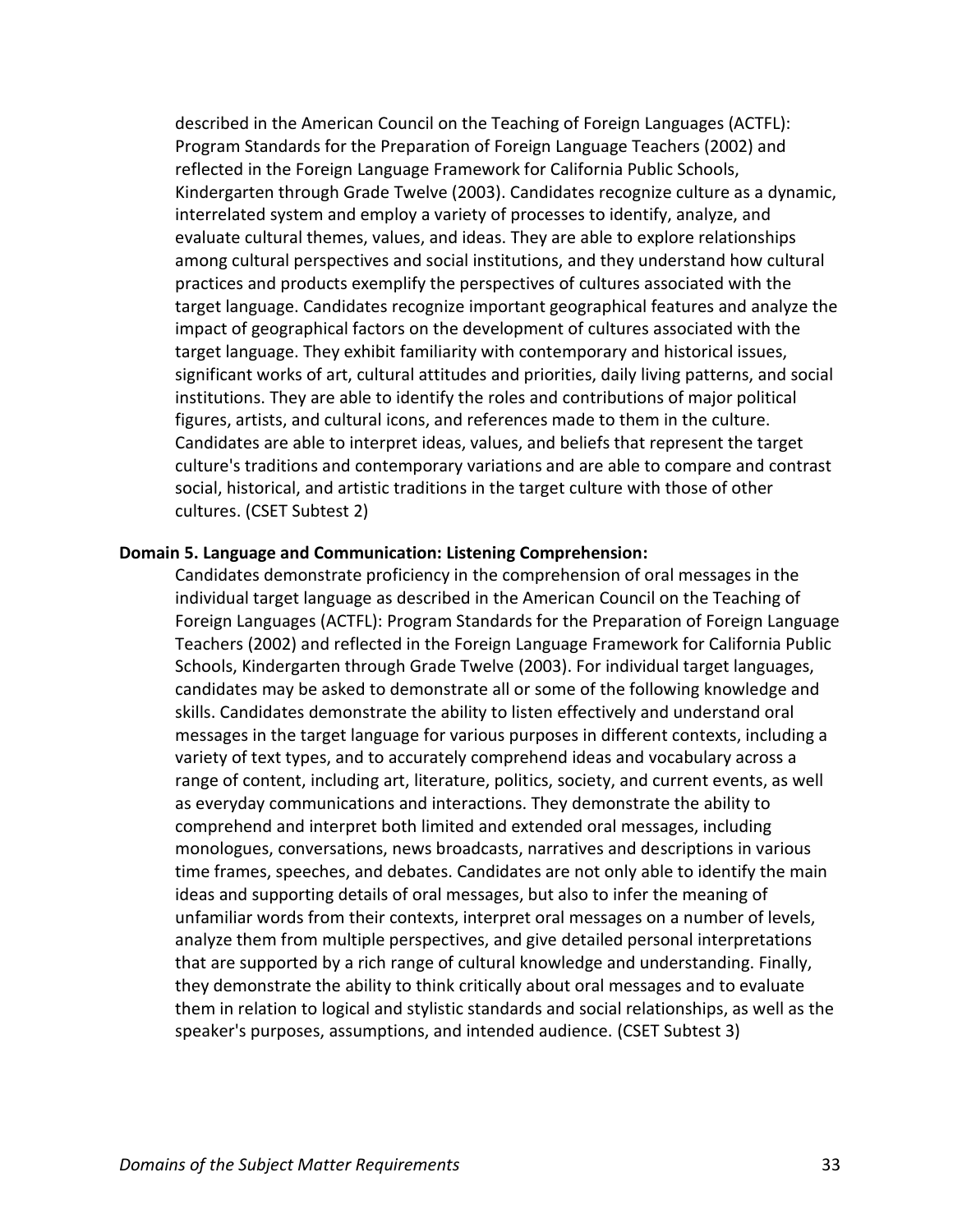#### **Domain 6. Language and Communication: Reading Comprehension:**

Candidates demonstrate proficiency in the comprehension of written texts in the individual target language as described in the American Council on the Teaching of Foreign Languages (ACTFL): Program Standards for the Preparation of Foreign Language Teachers (2002) and reflected in the Foreign Language Framework for California Public Schools, Kindergarten through Grade Twelve (2003). For individual target languages, candidates may be asked to demonstrate all or some of the following knowledge and skills. Candidates demonstrate the ability to read effectively and understand written texts in the target language for multiple purposes in different contexts, including a variety of text types, and to accurately comprehend ideas and vocabulary across a range of content, including art, literature, politics, society, and current events, as well as everyday communications and interactions. They demonstrate the ability to comprehend and interpret a variety of texts written in the target language, including expository prose, personal essays, newspaper and magazine articles, narratives and descriptions, correspondence, Web sites, electronic messages, and realia (e.g., signs, flyers, menus). Candidates interpret written texts on a number of levels, analyzing them from multiple perspectives, synthesizing concepts and ideas, and giving detailed personal interpretations that are supported by a rich range of cultural knowledge and understanding. Finally, they demonstrate the ability to think critically about what they read and to evaluate written texts in relation to logical and stylistic standards and social relationships, as well as the author's purposes, assumptions, and intended audience. **(CSET Subtest 3)**

#### **Domain 7. Language and Communication: Oral Expression:**

Candidates demonstrate proficiency in oral expression in the individual target language as described in the American Council on the Teaching of Foreign Languages (ACTFL): Program Standards for the Preparation of Foreign Language Teachers (2002) and reflected in the Foreign Language Framework for California Public Schools, Kindergarten through Grade Twelve (2003). For individual target languages, candidates may be asked to demonstrate all or some of the following knowledge and skills. Candidates demonstrate the ability to speak effectively in everyday situations and to react competently when asked to respond orally to a complication or an unexpected turn of events. They speak with good pronunciation and intonation and with sufficient accuracy to participate effectively in most formal and informal conversations on practical, social, professional, and abstract topics and are able to narrate and describe in major time frames, providing detailed accounts and exhibiting good control of aspect. Candidates demonstrate the ability to speak effectively in the target language for various purposes in different contexts, employing a variety of text types and accurately expressing ideas in culturally appropriate language across a range of content, including art, literature, politics, society, and current events, as well as everyday communications and interactions. Finally, they are able to deliver oral presentations on a wide range of topics, employing strategies and vocabulary tailored to the speaking situation, and present narrations and descriptions that relate relevant and supporting facts in extended and cohesive discourse. (CSET Subtest 3)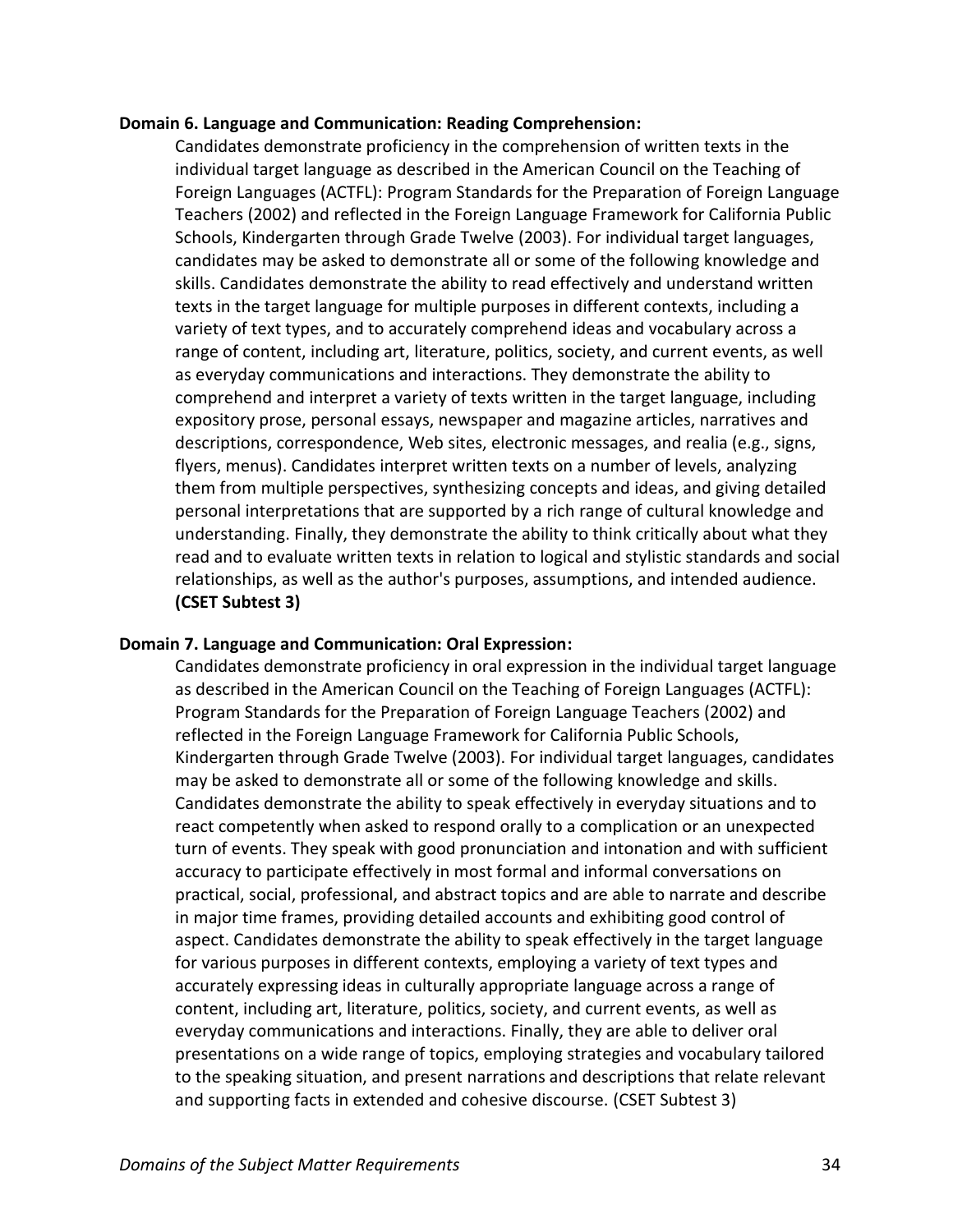## **Domain 8. Language and Communication: Written Expression:**

Candidates demonstrate proficiency in written communication in the individual target language as described in the American Council on the Teaching of Foreign Languages (ACTFL): Program Standards for the Preparation of Foreign Language Teachers (2002) and reflected in the Foreign Language Framework for California Public Schools, Kindergarten through Grade Twelve (2003). For individual target languages, candidates may be asked to demonstrate all or some of the following knowledge and skills. Candidates write in major time frames, employ vocabulary appropriate to purpose and audience, and use a variety of different syntactic structures. When writing texts of several paragraphs in length, they demonstrate competence in the use of a variety of cohesive devices and discourse strategies. Candidates demonstrate the ability to write effectively in the target language for various purposes in different contexts, employing a variety of text types, and to accurately express ideas in culturally appropriate language and vocabulary across a range of content, including art, literature, politics, society, and current events, as well as everyday communications and interactions. Finally, they demonstrate the ability to express themselves through formal and informal writings on practical, social, and professional topics and to write about issues and events of public and personal relevance through extended written texts. (CSET Subtest 3)

## <span id="page-35-0"></span>**World Language: English Language Development**

## **Domain 1: Knowledge of English Learners in California and the United States (CSET Subtest I)**

- Historical, Demographic and Social Context for English Learner Education
- Historical and Current Educational Research Relating to English Learner Achievement in California and the United States
- Characteristics and Typologies of English Learners
- Child and Adolescent Growth and Development

## **Domain 2: Applied Linguistics (CSET Subtest I)**

- The Nature of Language and Language Use
- Language Development
- English Language Linguistics
- Nature and Role Academic Language in Language Acquisition Across the Curriculum

## **Domain 3: Cultural Foundations (CSET Subtest II)**

- Cultural Perspectives and Resources
- Cultural Influences on Learning
- Roles and Influence of Families and the Community in Schooling

## **Domain 4: Foundations of English Learner Education in California and the United States (CSET Subtest II)**

- Historical Perspectives on English Learner Education in the United States and California
- Current Features of English Learner Education in California
- Foundations of Assessment for English Learners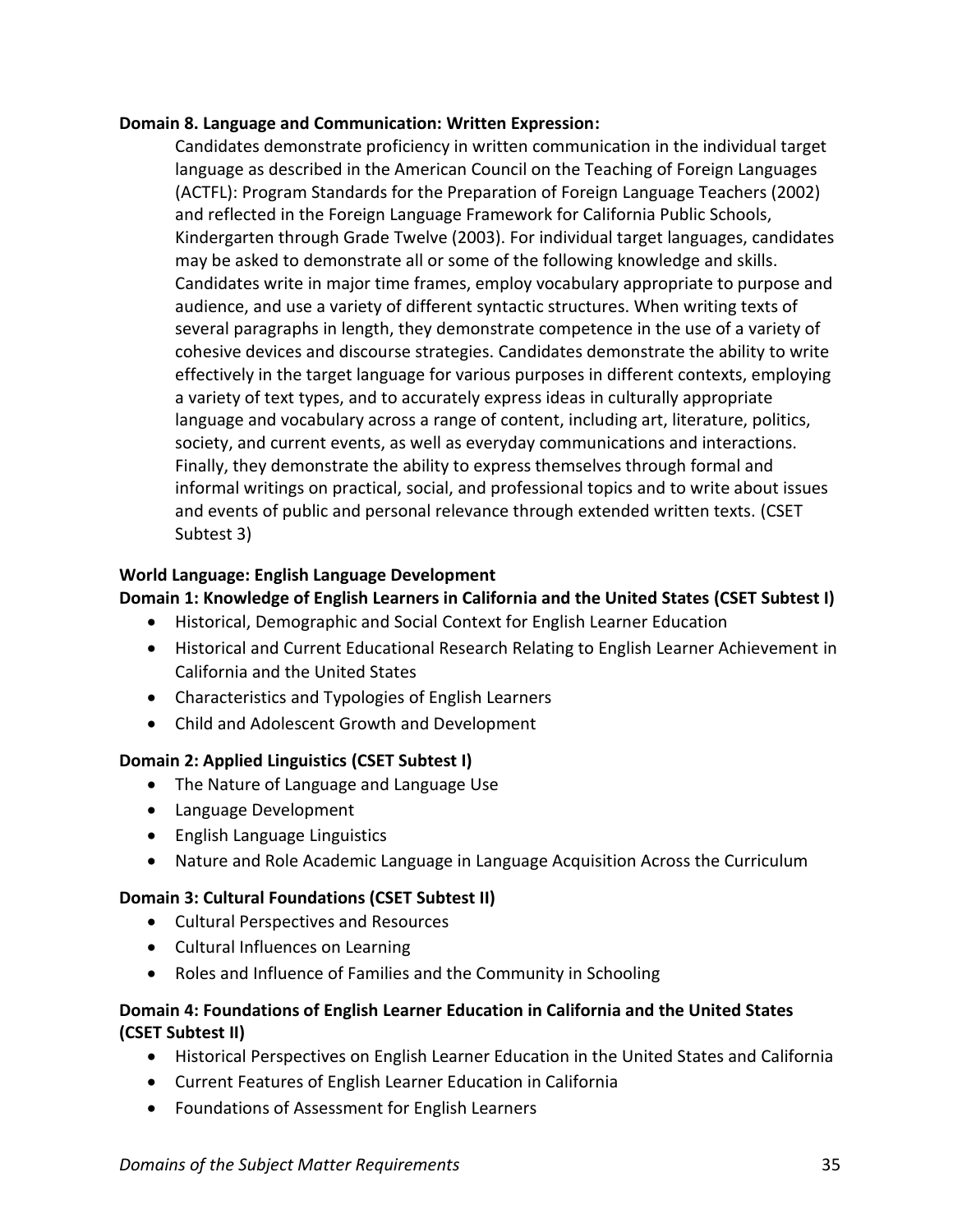- Foundations of Literacy Instruction for English Learners
- Foundations of English Language Development Instruction for English Learners

## **Domain 5: Principals of ELD Instruction to Promote Receptive and Productive Language Proficiency (CSET Subtest III)**

- Principles of English Aural Language Instruction and Assessment for English Learners
- Principles of English Oral Language Instruction and Assessment for English Learners
- Principles of English Reading Instruction and Assessment for English Learners
- Principles of English Composition, Writing Instruction, and Assessment for English Learners
- Principles of Language Support for Academic Content Instruction and Assessment Across the Curriculum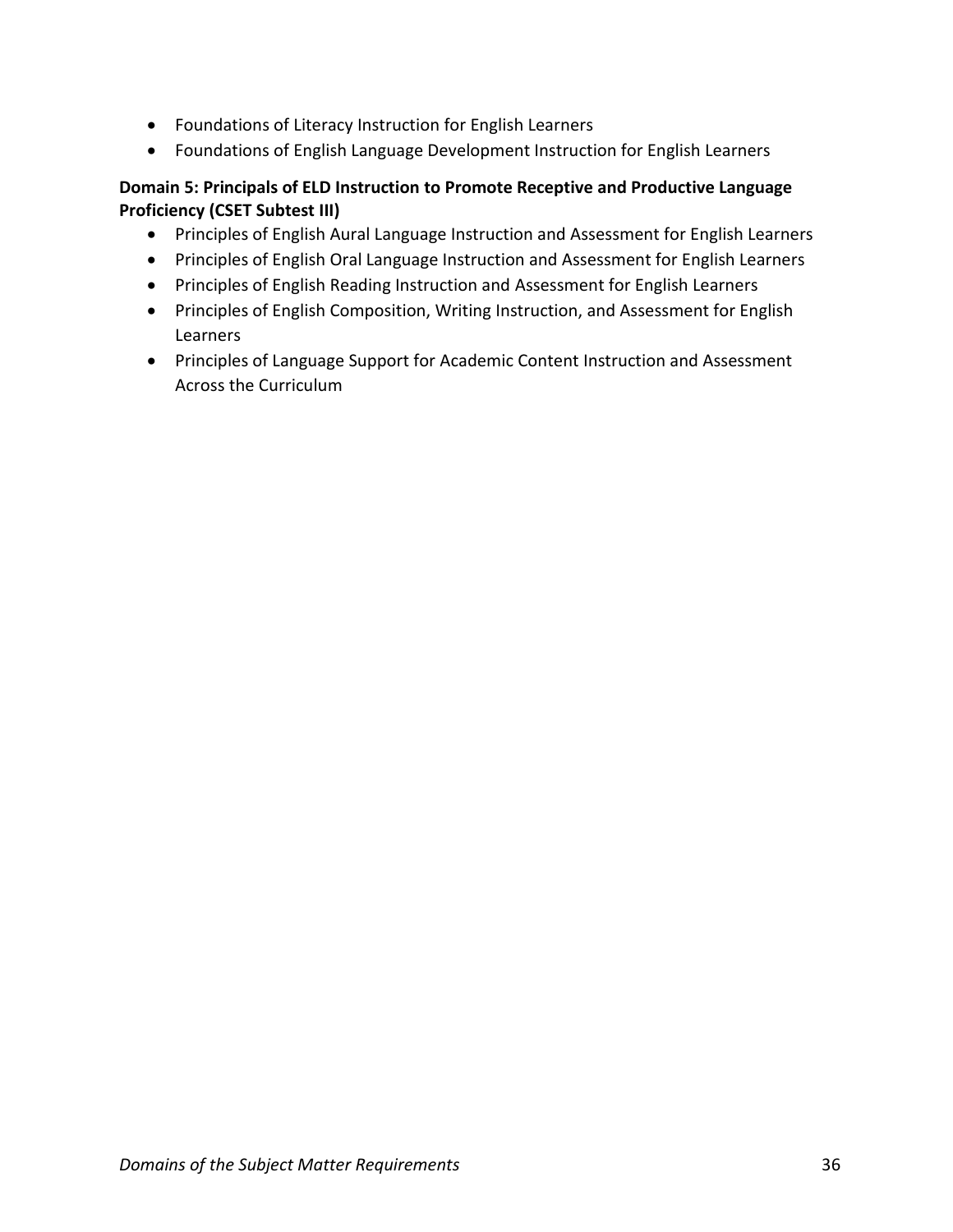## **MULTIPLE SUBJECTS**

## <span id="page-37-1"></span><span id="page-37-0"></span>**Reading, Language, and Literature Domain 1: Language and Linguistics**

- **1.1 Language Structure and Linguistics.** Candidates for Multiple Subject Teaching Credentials are able to identify and demonstrate an understanding of the fundamental components of human language, including phonology, morphology, syntax, and semantics, as well as the role of pragmatics in using language to communicate. In the context of these components, they reflect on both the potential for differences among languages and the universality of linguistic structures. Candidates can demonstrate knowledge of phonemic awareness (e.g., the processes of rhyming, segmenting, and blending). They apply knowledge of similarities and differences among groups of phonemes (e.g., consonants and vowels) that vary in their placement and manner of articulation. Candidates know the differences between phoneme awareness and phonics. They know the predictable patterns of sound-symbol and symbol-sound relationships in English (the Alphabetic Principle). Candidates identify examples of parts of speech, and their functions, as well as the morphology contributing to their classification. They recognize and use syntactic components (such as phrases and clauses, including verbals) to understand and develop a variety of sentence types (e.g., simple, compound, and complex sentences).
- **1.2 Language Development and Acquisition.** Candidates for Multiple Subject Teaching Credentials apply knowledge of both the development of a first language and the acquisition of subsequent ones. They can describe the principal observable milestones in each domain, and identify the major theories that attempt to explain the processes of development and acquisition. Candidates demonstrate that they understand the range of issues related to the interaction of first languages and other languages. They are able to recognize special features that may identify a pupil's language development as exceptional, distinguishing such features from interlanguage effects.
- **1.3 Literacy.** Candidates for Multiple Subject Teaching Credentials understand and use the major descriptions of developing literacy. Across the continuum of English language acquisition, candidates can identify the progressive development of phonemic awareness, decoding, comprehension, word recognition, and spelling (including its complexities related to the interaction of phonology, the alphabetic principle, morphology, and etymology). Candidates understand how these processes interact with the development of concepts, of vocabulary (including relationships among etymologies and both denotative and connotative word meanings), and of contextual analysis. Candidates can identify indicators of reading fluency (i.e., accuracy, rate, and prosody). They understand interrelationships between decoding,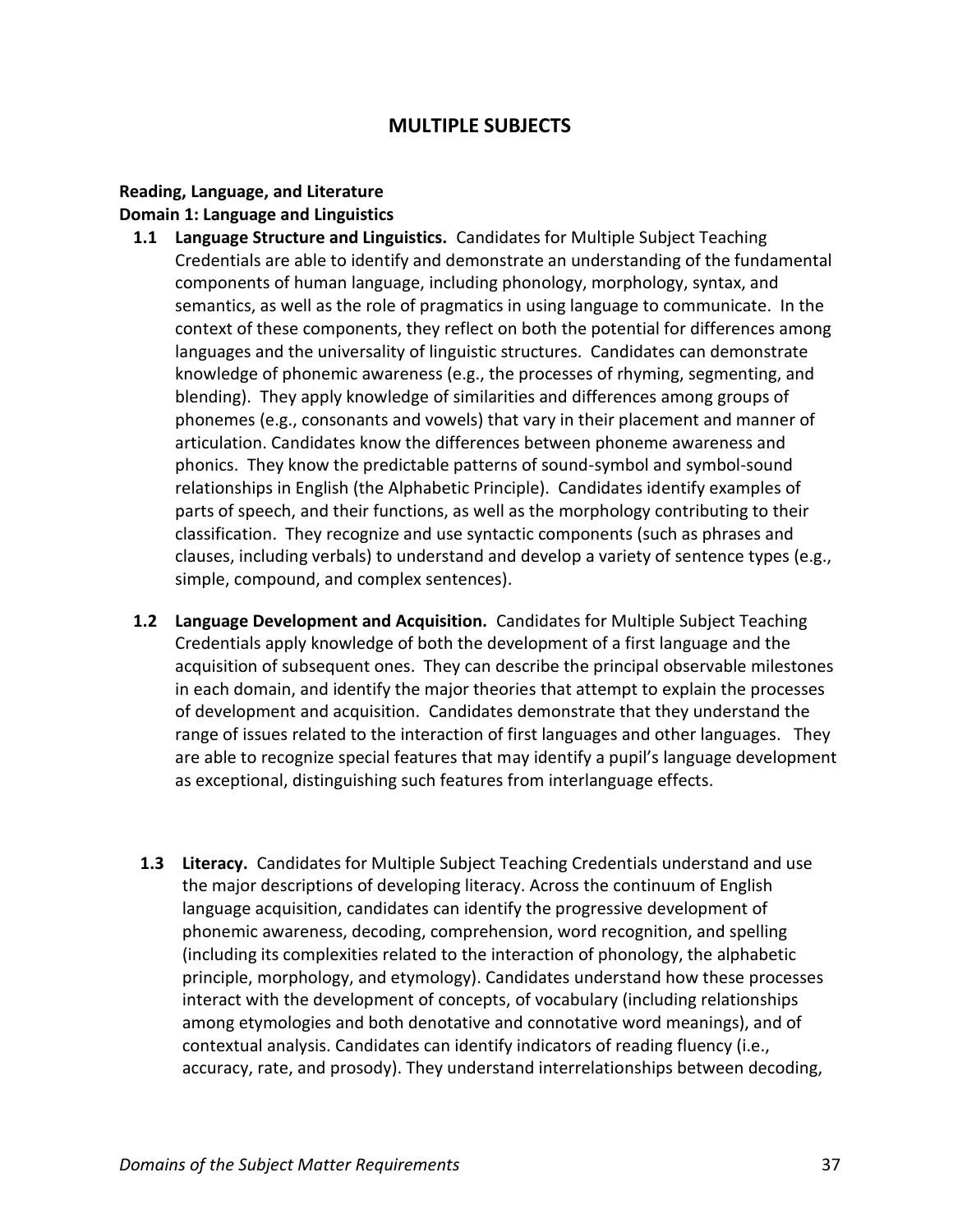fluency, vocabulary knowledge, and reading comprehension, and they can identify factors that affect comprehension.

**1.4 Assessment.** In assessing developing literacy, candidates for Multiple Subject Teaching Credentials apply knowledge of the implications that language development and differences have for the processes of learning to read and reading to learn. They know and apply a range of assessment methods and instruments to the respective and interrelated developing abilities in listening (for aural/oral languages), speaking, reading (decoding and comprehension), writing, vocabulary, and spelling conventions.

## **Domain 2: Non-Written and Written Communication**

- **2.1 Conventions of Language.** Applying their knowledge of linguistic structure, candidates for Multiple Subject Teaching Credentials identify and use the conventions associated with standard English. They recognize, understand, and use a range of conventions in both spoken and written English, including varieties of sentence structure, preferred usage, and conventions of spelling, capitalization, and punctuation.
- **2.2 Writing Strategies.** Candidates for Multiple Subject Teaching Credentials demonstrate knowledge of the stages of the writing process. They understand the purpose and technique of various prewriting strategies for organizing and giving focus to their writing (e.g., outlining, using graphic organizers, note taking). Candidates develop and strengthen writing as needed by revising, editing, rewriting, or trying a new approach. They draw upon their understanding of principles of organization, transitions, pointof-view, word choice, and conventions to produce clear and coherent writing in which the development, organization, and style are appropriate to task, purpose, and audience. Candidates demonstrate the ability to use technology, including the Internet, to produce and publish individual or shared writing products.
- **2.3 Writing Applications.** Candidates for Multiple Subject Teaching Credentials demonstrate knowledge of principles of composition such as appropriate structure, logical development of ideas, appropriate vocabulary, and context. Candidates compose and/or analyze writing in different genres, including arguments, informative/explanatory texts, and narratives, as well as summaries, letters, and research reports. Candidates demonstrate the ability to write arguments to support claims using valid reasoning and relevant and sufficient evidence. Candidates demonstrate the ability to write informative/explanatory texts, including career development documents (e.g., business letters, job applications), and to examine and convey ideas, concepts, and information through the effective selection, organization, and analysis of content. When writing an argument or informative/explanatory text, candidates draw evidence from literary and/or informational texts to support research, analysis, and reflection. Candidates demonstrate the ability to write narratives to develop real or imagined experiences or events using effective technique, relevant descriptive details, and well-structured event sequences.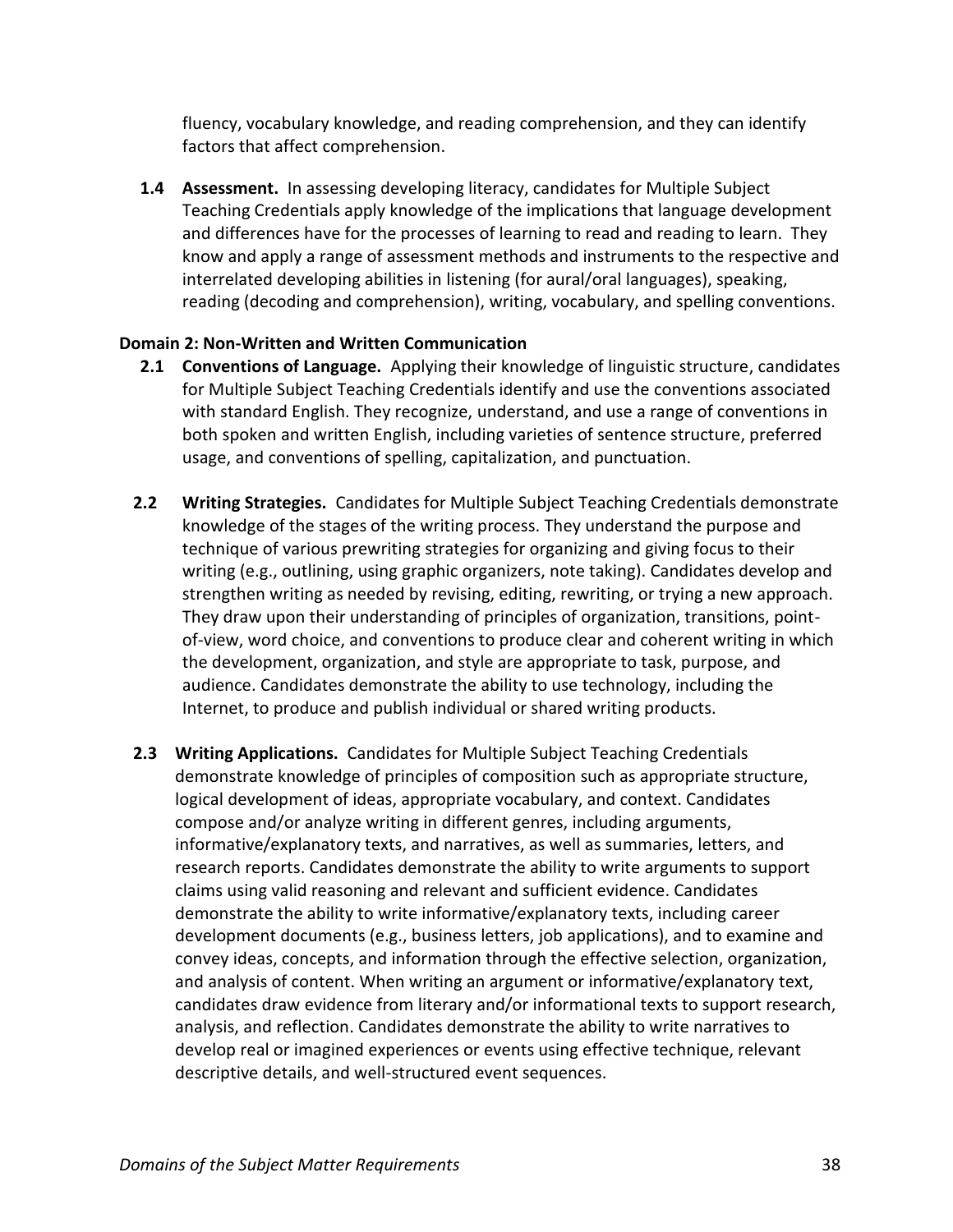- **2.4 Non-Written Communication**. Candidates for Multiple Subject Teaching Credentials demonstrate knowledge of non-written genres and traditions, and their characteristics (e.g., organization), including narratives, persuasive pieces, research presentations, poetry recitations, and responses to literature. They apply understandings of language development stages, from pre-production (beginning) to intermediate fluency, to children's developing abilities in such areas. Candidates analyze speech in terms of presentation components (e.g., volume, pace), pronunciation fluency, and identify the integration of nonverbal components (e.g., gesture) with verbal elements (e.g., volume). Candidates demonstrate knowledge of dialects, idiolects, and changes in what is considered standard oral English usage and their effects on perceptions of speaker performance, with attention to the dangers of stereotyping and bias. They also demonstrate an understanding of the potential impact on non-written presentations of images, sound, and other features from electronic media.
- **2.5 Research Strategies.** Candidates for Multiple Subject Teaching Credentials demonstrate their ability to use a variety of research sources, both print and electronic. They interpret such research, putting to use their findings and interpretations to construct their own reports and narratives. Candidates also understand the importance of citing research sources, using recognizable and accepted conventions for doing so.

## **Domain 3: Reading Comprehension and Analysis**

- **3.1 Reading Literature.** Candidates for Multiple Subject Teaching Credentials analyze works from different literary genres (e.g., novels, short stories, folktales and fairy tales, poems) as they are represented in diverse cultures, with special attention to children's literature, for both literary elements and structural features. They cite thorough textual evidence to support analysis of the explicit and implicit meaning of literary texts. When reading literary texts, they determine themes or central ideas, including those derived from cultural patterns and symbols found in rituals, mythologies, and traditions. Candidates analyze how dialogue and incidents in a work of fiction or drama move the action forward and/or reveal aspects of character. Candidates identify and evaluate literary devices in prose and poetry (e.g., rhyme, metaphor, alliteration). Candidates determine the meaning of words and phrases as they are used in literary texts, including figurative and connotative meanings. They analyze the impact of specific word choices on meaning and tone. They examine how an author's choices concerning structure contribute to a literary text's meaning and style. Candidates analyze how differences in the points of view of characters and the audience or reader create such effects as suspense or humor.
- **3.2 Reading Informational Text.** Candidates for Multiple Subject Teaching Credentials analyze the structure, organization, and purpose of informational texts. Candidates use thorough textual evidence to support analysis of the explicit and implicit meanings of texts. They demonstrate the ability to determine the central idea of an informational text and to analyze its development over the course of a text, including its relationship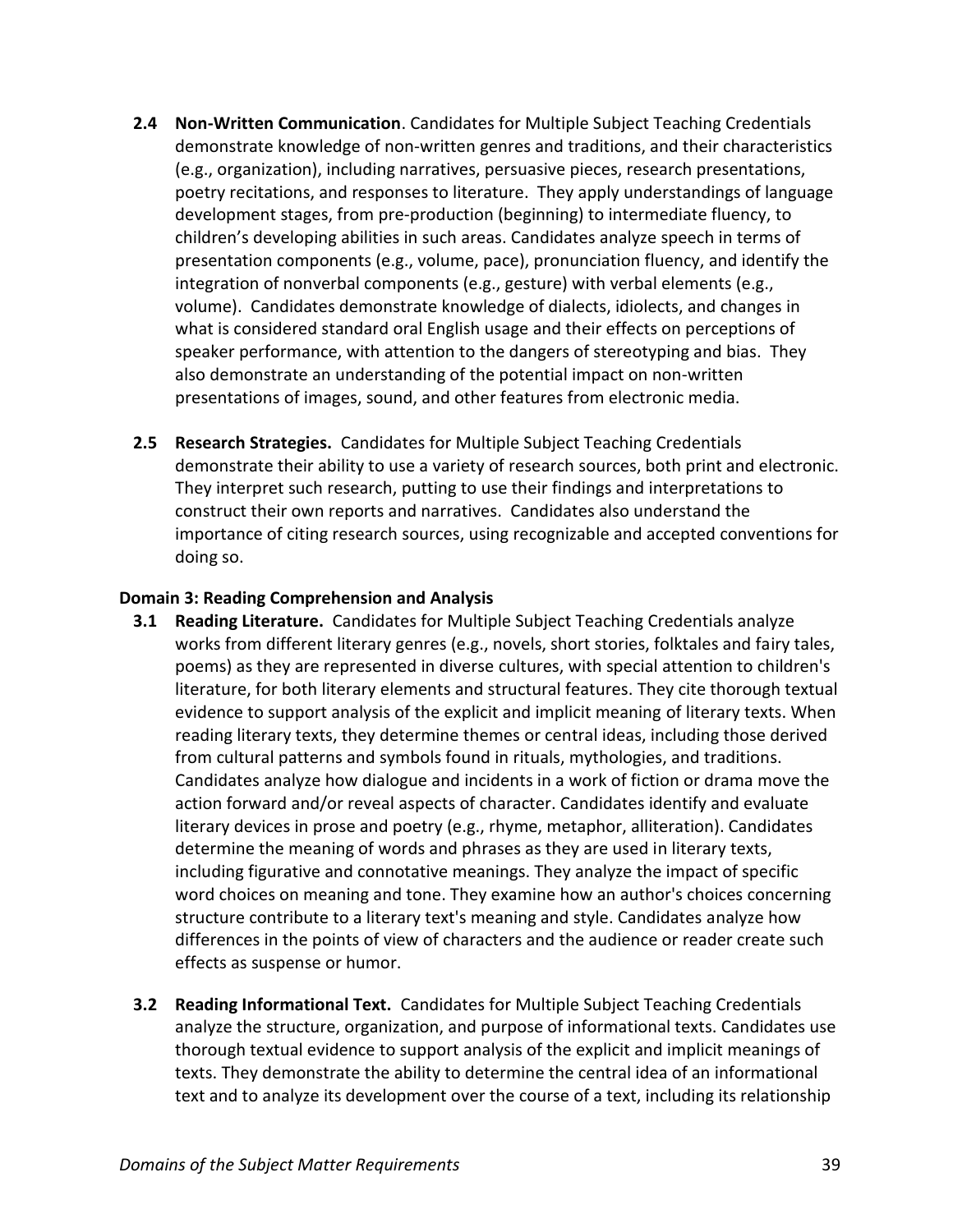to supporting ideas. Candidates demonstrate the ability to provide an objective summary of an informational text, using academic language as appropriate. They determine the meaning of words and phrases as they are used in informational texts, including figurative, connotative, and technical meanings. They analyze the impact of specific word choices on meaning and tone, including analogies or allusions to other texts. Candidates demonstrate an understanding of how the structure of informational texts, including popular print and digital media, is used to develop and refine key concepts. They analyze the use of text features (e.g., graphics, headers, captions) in consumer materials. Candidates determine an author's point(s) of view and purpose(s) and analyze how the author acknowledges and responds to conflicting evidence or viewpoints. Candidates integrate and evaluate multiple sources of information presented in different media or formats, as well as in words. They evaluate the structure and purpose of visual text features such as graphics, illustrations, data, and maps. Candidates recognize and analyze instances of bias and stereotyping in informational texts.

**3.3 Text Complexity.** Candidates for Multiple Subject Teaching Credentials evaluate text complexity using quantitative tools and measures, as well as knowledge of qualitative dimensions such as levels of meaning, structure, language conventionality and clarity, and background knowledge demands. Candidates apply knowledge of text complexity to select appropriate texts for supporting student learning goals. When matching readers to a text and task, candidates apply knowledge of reader variables (e.g., language, culture, motivation, background knowledge, skill levels, and experiences), and of task variables such as purpose and complexity.

## <span id="page-40-0"></span>**History and Social Science**

## **Domain 1: World History**

- **1.1 Ancient Civilizations.** Candidates for Multiple Subject Teaching Credentials trace the impact of physical geography on the development of ancient civilizations (i.e., Mesopotamian, Egyptian, Kush, Hebrew, Greek, Indian, Chinese, and Roman civilizations). They identify the intellectual contributions, artistic forms, and traditions (including the religious beliefs) of these civilizations. They recognize patterns of trade and commerce that influenced these civilizations.
- **1.2 Medieval and Early Modern Times.** Candidates for Multiple Subject Teaching Credentials describe the influence of physical geography on the development of medieval and early modern civilizations (i.e., Chinese, Japanese, African, Arabian, Mesoamerican, Andean Highland, and European civilizations). They trace the decline of the Western Roman Empire and the development of feudalism as a social and economic system in Europe and Japan. They identify the art, architecture, and science of Pre-Columbian America. Candidates describe the role of Christianity in medieval and early modern Europe, its expansion beyond Europe, and the role of Islam and its impact on Arabia, Africa, Europe, and Asia. They trace the development of the Renaissance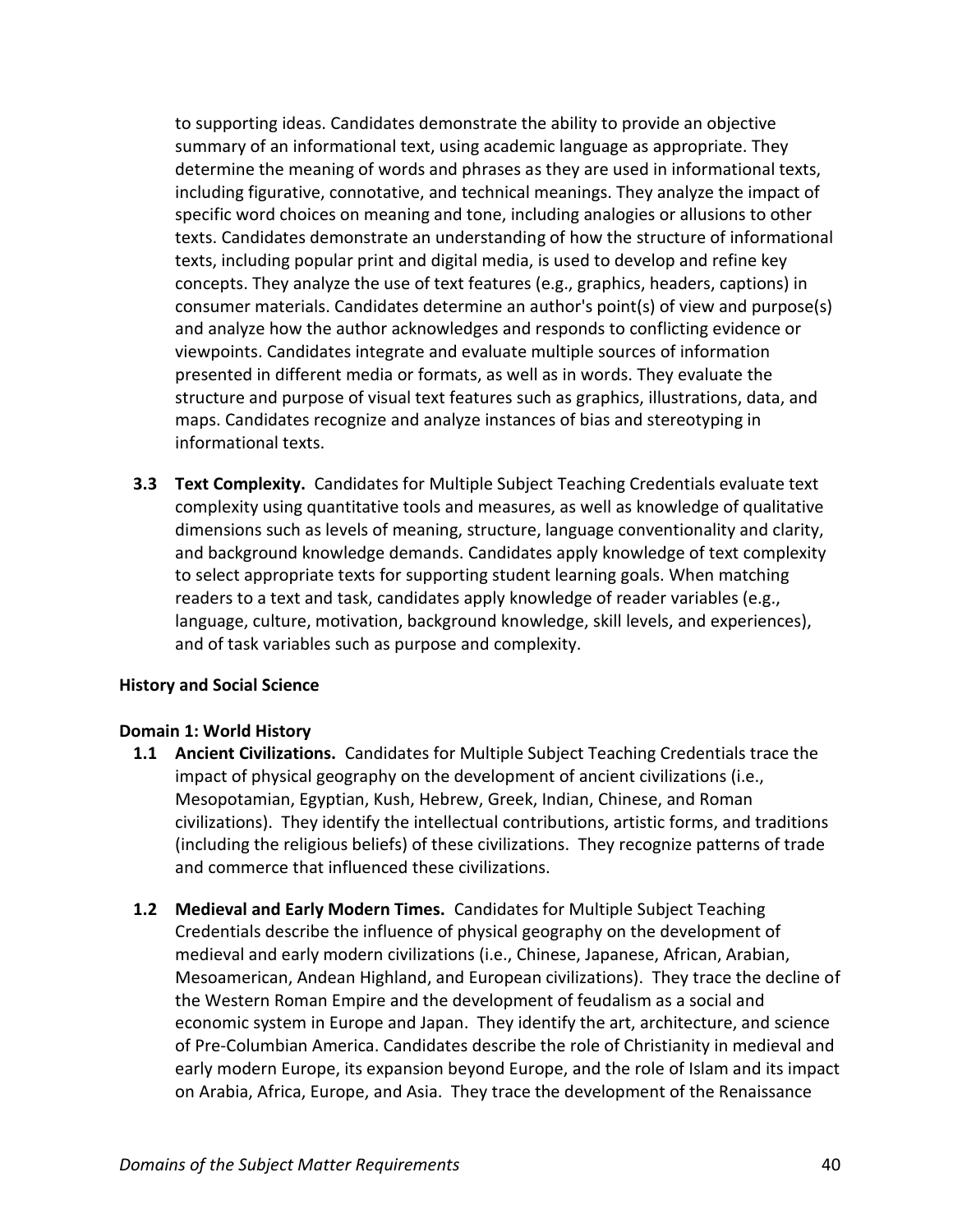and Scientific Revolution in Europe. They define the development of early modern capitalism and its global consequences. They describe the evolution of the idea of representative democracy from the Magna Carta through the Enlightenment.

## **Domain 2: United States History**

- **2.1 Early Exploration, Colonial Era, and the War for Independence.** Candidates for Multiple Subject Teaching Credentials identify and describe European exploration and settlement, and the struggle for control of North America during the Colonial Era, including cooperation and conflict among American Indians and new settlers. They identify the founders and discuss their religious, economic and political reasons for colonization of North America. They describe European colonial rule and its relationship with American Indian societies. Candidates describe the development and institutionalization of African slavery in the western hemisphere and its consequences in Sub-Saharan Africa. They describe the causes of the War for Independence, elements of political and military leadership, the impact of the war on Americans, the role of France, and the key ideas embodied within the Declaration of Independence.
- **2.2 The Development of the Constitution and the Early Republic.** Candidates for Multiple Subject Teaching Credentials describe the political system of the United States and the ways that citizens participate in it through executive, legislative and judicial processes. They define the Articles of Confederation and the factors leading to the development of the U.S. Constitution, including the Bill of Rights. They explain the major principles of government and political philosophy contained within the Constitution, especially separation of powers and federalism. Candidates trace the evolution of political parties, describe their differing visions for the country, and analyze their impact on economic development policies. They identify historical, cultural, economic and geographic factors that led to the formation of distinct regional identities. They describe the westward movement, expansion of U.S. borders, and government policies toward American Indians and foreign nations during the Early Republic. They identify the roles of Blacks (both slave and free), American Indians, the Irish and other immigrants, women and children in the political, cultural and economic life of the new country.
- **2.3 Civil War and Reconstruction.** Candidates for Multiple Subject Teaching Credentials recognize the origin and the evolution of the anti-slavery movement, including the roles of free Blacks and women, and the response of those who defended slavery. They describe evidence for the economic, social and political causes of the Civil War, including the constitutional debates over the doctrine of nullification and secession. They identify the major battles of the Civil War and the comparative strengths and weaknesses of the Union and the Confederacy. They describe the character of Reconstruction, factors leading to its abandonment, and the rise of Jim Crow practices.
- **2.4 The Rise of Industrial America.** Candidates for Multiple Subject Teaching Credentials recognize the pattern of urban growth in the United States, the impact of successive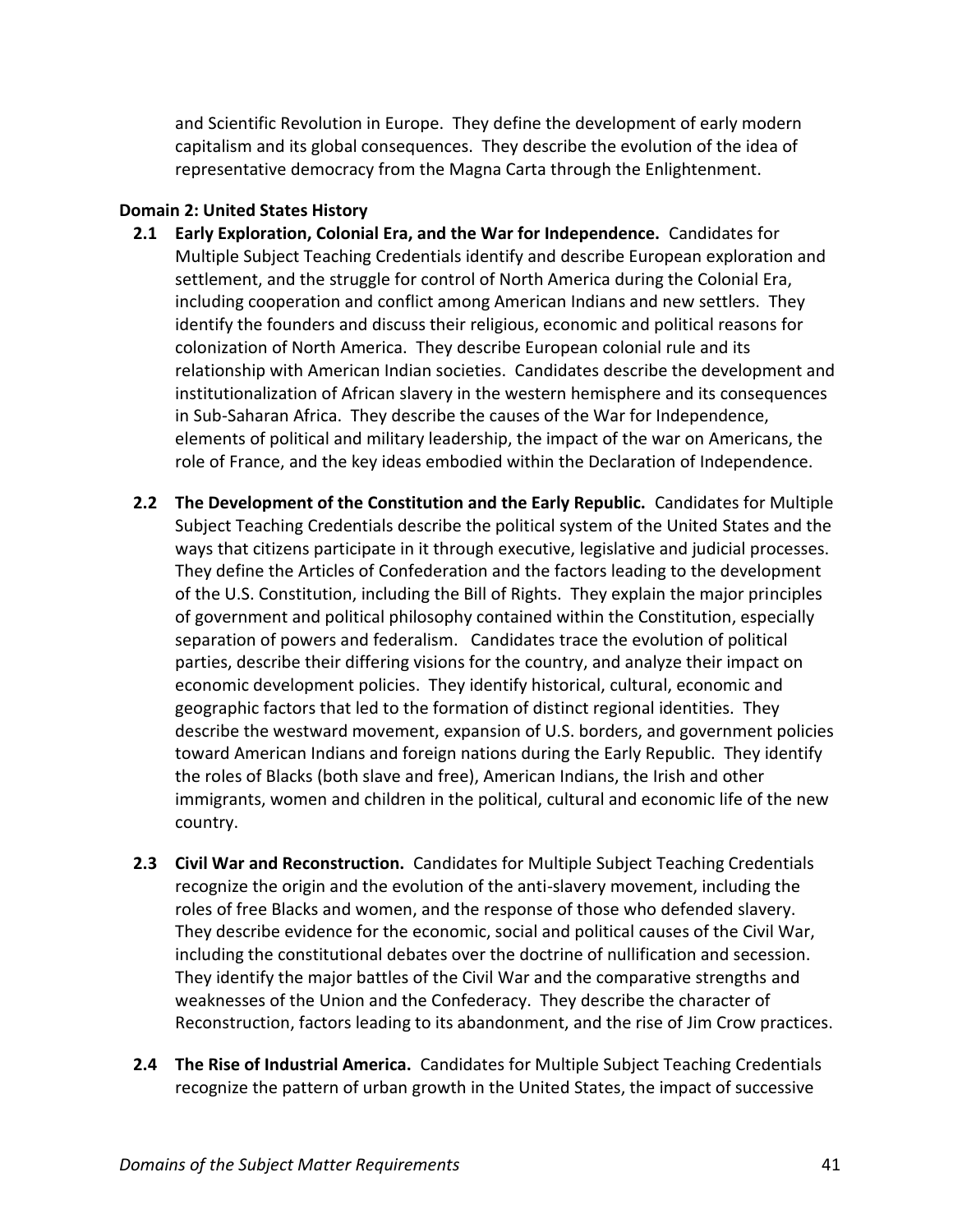waves of immigration in the nineteenth century, and the response of renewed nativism. They understand the impact of major inventions on the Industrial Revolution and the quality of life.

#### **Domain 3: California History**

- **3.1 The Pre-Columbian Period through the Gold Rush.** Candidates for Multiple Subject Teaching Credentials identify the impact of California's physical geography on its history. They describe the geography, economic activities, folklore and religion of California's American Indian peoples. They discuss the impact of Spanish exploration and colonization, including the mission system and its influence on the development of the agricultural economy of early California. They describe Mexican rule in California. They state the causes of the war between Mexico and the United States and its consequences for California. They describe the discovery of gold and its cultural, social, political and economic effects in California, including its impact on American Indians and Mexican nationals.
- **3.2 Economic, Political, and Cultural Development Since the 1850's.** Candidates for Multiple Subject Teaching Credentials identify key principles of the California Constitution, including the Progressive-era reforms of initiative, referendum and recall, and they recognize similarities and differences between it and the U. S. Constitution. They identify patterns of immigration to California, including the Dust Bowl migration, and discuss their impact on the cultural, economic, social and political development of the state. They identify the effects of federal and state law on the legal status of immigrants. They describe historical and contemporary perspectives on cultural diversity in the United States and in California. Candidates understand the development and identify the locations of California's major economic activities: mining, large-scale agriculture, entertainment, recreation, aerospace, electronics and international trade. They identify factors leading to the development of California's water delivery system, and describe its relationship to California geography.

## <span id="page-42-0"></span>**Mathematics**

#### **Domain 1: Number Sense**

**1.1 Numbers, Relationships Among Numbers, and Number Systems.** Candidates for Multiple Subject Teaching Credentials understand base ten place value, number theory concepts (e.g., greatest common factor), and the structure of the whole, integer, rational, and real number systems. They order real numbers, including integers, mixed numbers, rational numbers (e.g., fractions, decimals, percents) and irrational numbers on a number line. They represent and perform operations on numbers in exponential and scientific notation. They describe the relationships between the algorithms for addition, subtraction, multiplication, and division. They understand properties of number systems and their relationship to the algorithms, [e.g., 1 is the multiplicative identity;  $27 + 34 = 2 \times 10 + 7 + 3 \times 10 + 4 = (2 + 3) \times 10 + (7 + 4)$ . Candidates perform operations with positive, negative, and fractional exponents, as they apply to whole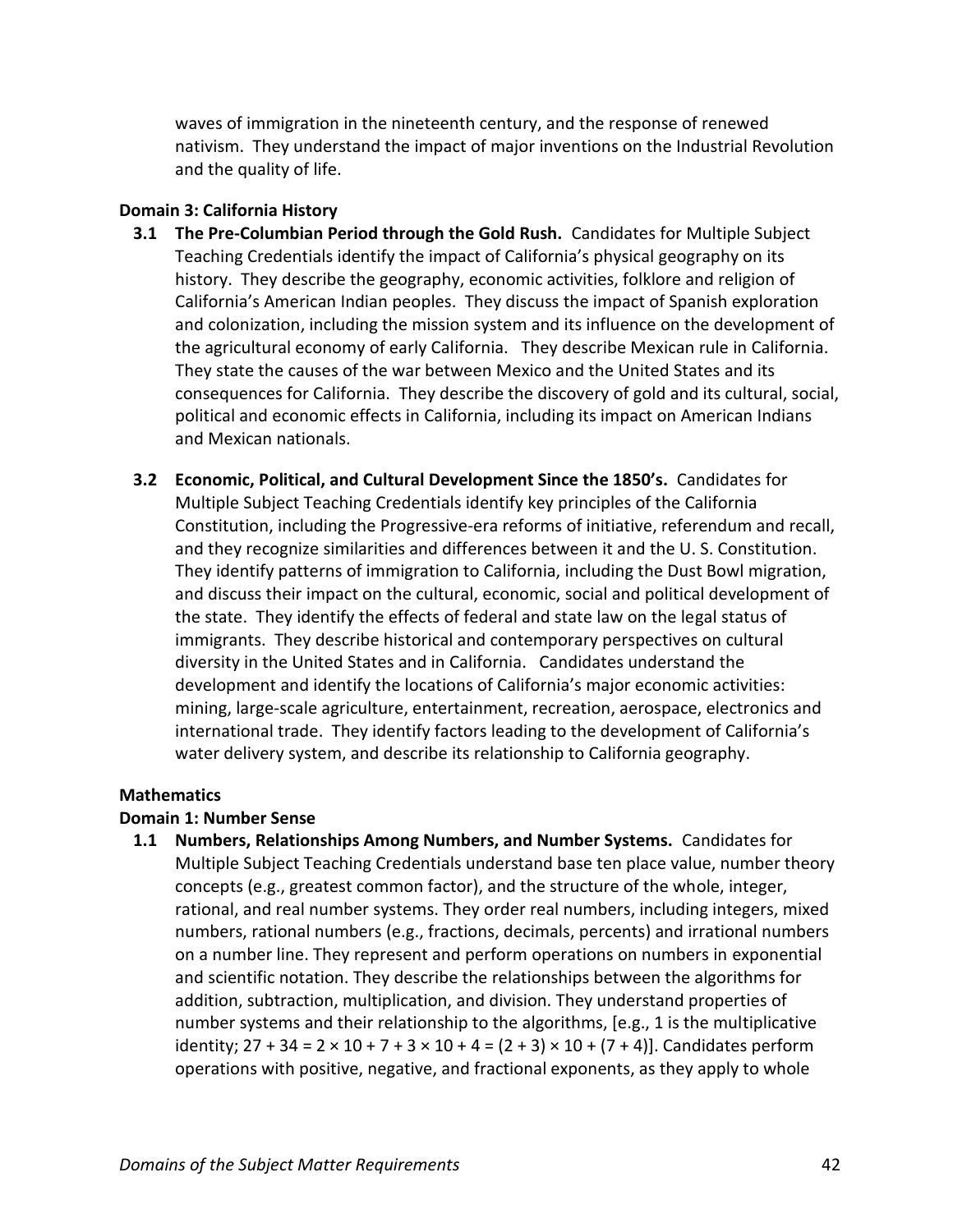numbers and fractions.

**1.2 Computational Tools, Procedures, and Strategies.** Candidates demonstrate fluency in standard algorithms for computation and evaluate the correctness of nonstandard algorithms. They demonstrate an understanding of the order of operations. They round numbers, estimate the results of calculations, and place numbers accurately on a number line. They demonstrate the ability to use technology, such as calculators or software, for complex calculations.

## **Domain 2: Algebra and Functions**

- **2.1 Patterns and Functional Relationships.** Candidates represent patterns, including relations and functions, through tables, graphs, verbal rules, or symbolic rules. They use proportional reasoning such as ratios, equivalent fractions, and similar triangles, to solve numerical, algebraic, and geometric problems. They use mathematics to represent and analyze quantitative relationships between dependent and independent variables in real-world problems.
- **2.2 Linear and Quadratic Equations and Inequalities.** Candidates are able to find equivalent expressions for equalities and inequalities, explain the meaning of symbolic expressions (e.g., relating an expression to a situation and vice versa), find the solutions, and represent them on graphs. They recognize and create equivalent algebraic expressions (e.g.,  $2(a+3) = 2a + 6$ ), and represent geometric problems algebraically (e.g., the area of a triangle). They use mathematics to solve real-world problems using numerical and algebraic expressions and equations. Candidates have a basic understanding of linear equations and their properties (e.g., slope, perpendicularity); the multiplication, division, and factoring of polynomials; and graphing and solving quadratic equations through factoring and completing the square. They interpret graphs of linear and quadratic equations and inequalities, including solutions to systems of equations.

## **Domain 3: Measurement and Geometry**

- **3.1 Two- and Three-dimensional Geometric Objects.** Candidates for Multiple Subject Teaching Credentials understand characteristics of common two- and threedimensional figures, such as triangles (e.g., isosceles and right triangles), quadrilaterals, and spheres. They are able to draw conclusions based on the congruence, similarity, or lack thereof, of two figures. They identify different forms of symmetry, translations, rotations, and reflections. They understand the Pythagorean theorem and its converse. They are able to work with properties of parallel lines.
- **3.2 Representational Systems, Including Concrete Models, Drawings, and Coordinate Geometry.** Candidates use concrete representations, such as manipulatives, drawings, and coordinate geometry to represent geometric objects. They construct basic geometric figures using a compass and straightedge, and represent three-dimensional objects through two-dimensional drawings. They combine and dissect two- and three-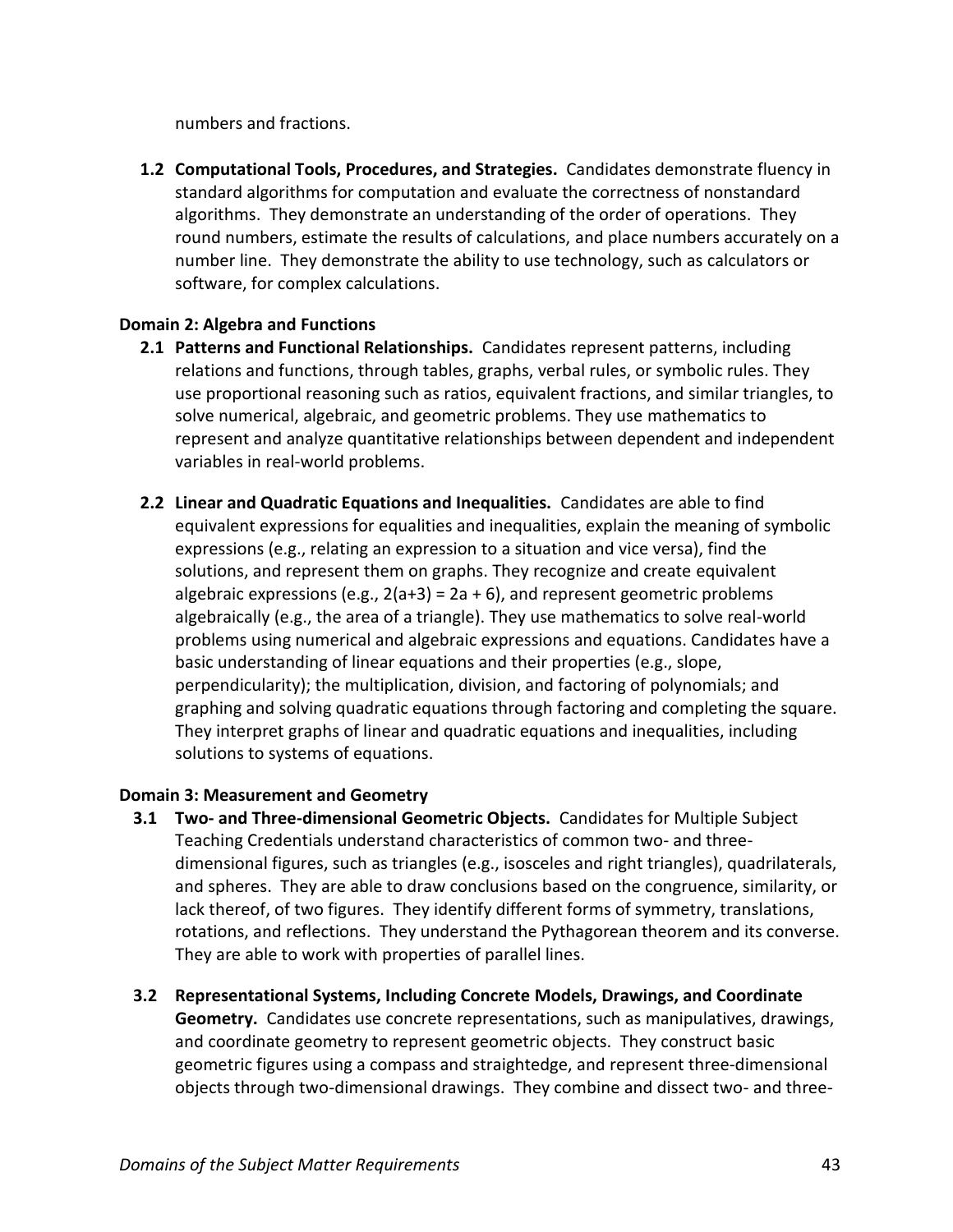dimensional figures into familiar shapes, such as dissecting a parallelogram and rearranging the pieces to form a rectangle of equal area.

**3.3 Techniques, Tools, and Formulas for Determining Measurements.** Candidates estimate and measure time, length, angles, perimeter, area, surface area, volume, weight/mass, and temperature through appropriate units and scales. They identify relationships between different measures within the metric or customary systems of measurements and estimate an equivalent measurement across the two systems. They calculate perimeters and areas of two-dimensional objects and surface areas and volumes of three-dimensional objects, and use mathematics to solve real-world problems involving the volume of cones, cylinders, and spheres. They relate proportional reasoning to the construction of scale drawings or models. They use measures such as miles per hour to analyze and solve problems.

## **Domain 4: Statistics, Data Analysis, and Probability**

- **4.1 Collection, Organization, and Representation of Data.** Candidates represent a collection of data through graphs, tables, or charts, incorporating technology as appropriate. They understand the mean, median, mode, and range of a collection of data. They have a basic understanding of the design of surveys, such as the role of a random sample.
- **4.2 Inferences, Predictions, and Arguments Based on Data.** Candidates interpret a graph, table, or chart representing a data set. They investigate patterns of association in bivariate data (e.g., linear associations, goodness of fit) in scatter plots and frequency tables. They draw conclusions about a population from a random sample, and identify potential sources and effects of bias.
- **4.3 Basic Notions of Chance and Probability.** Candidates can define the concept of probability in terms of a sample space of equally likely outcomes. They use their understanding of complementary, mutually exclusive, dependent, and independent events to calculate probabilities of simple events. They can express probabilities in a variety of ways, including ratios, proportions, decimals, and percents. They find probabilities of compound events using various representations (e.g., organized lists, tables, tree diagrams, simulations).

## <span id="page-44-0"></span>**Science**

## **Domain 1: Physical Science**

**1.1 Structure and Properties of Matter.** Candidates for Multiple Subject Teaching Credentials understand the physical properties of solids, liquids, and gases, such as color, mass, density, hardness, and electrical and thermal conductivity. They know that matter can undergo physical changes (e.g., changes in state such as the evaporation and freezing of water) and chemical changes (i.e., atoms in reactants rearrange to form products with new physical and chemical properties) and understand conservation laws with respect to matter and energy. They know that matter consists of atoms and molecules in various arrangements, and can give the location and motions of the parts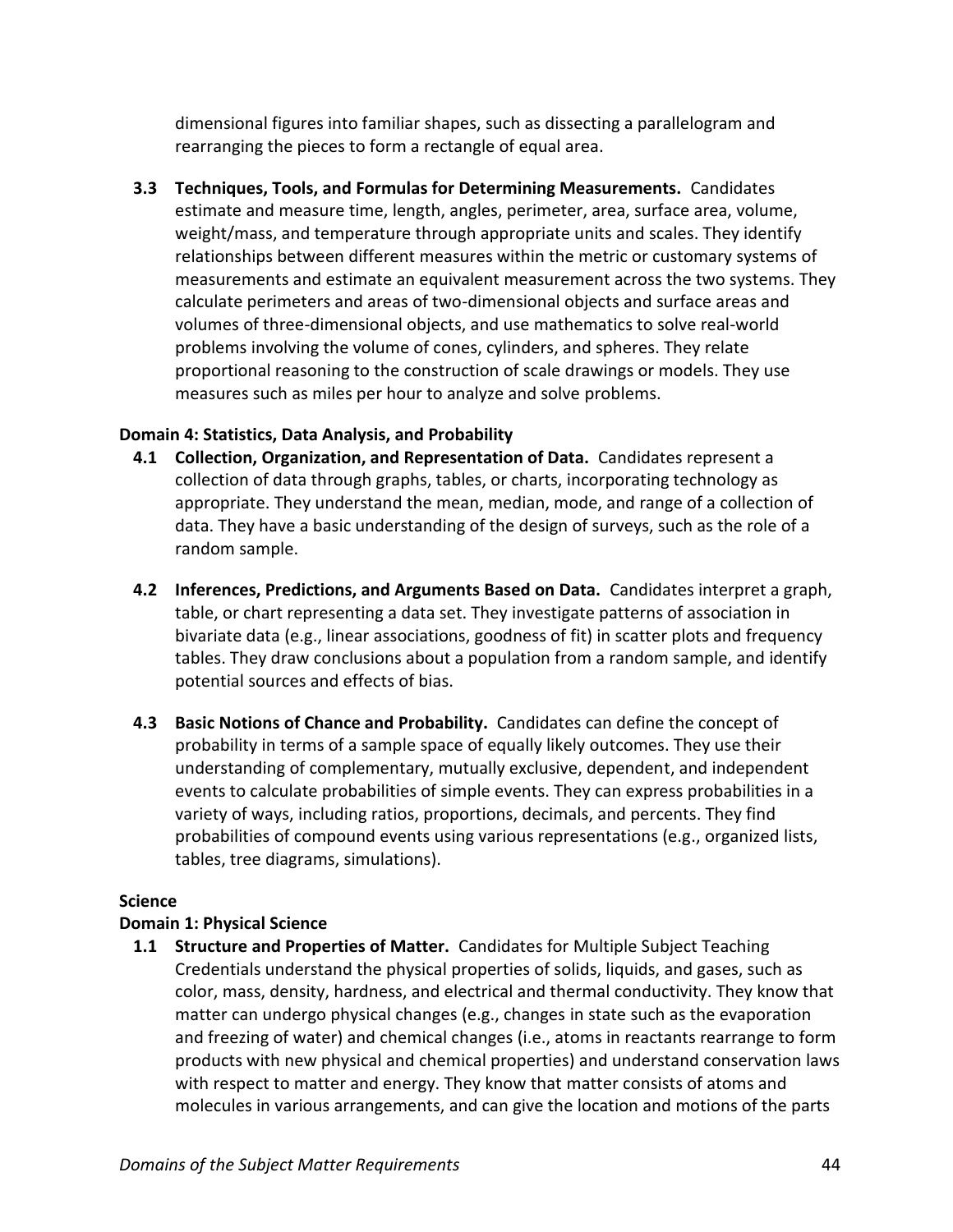of an atom (protons, neutrons, and electrons). They can describe the constituents of molecules and compounds, naming common elements (e.g., hydrogen, oxygen, iron), and explain how elements are organized on the periodic table on the basis of the characteristics of atoms and their chemical properties. They can describe characteristics of solutions (such as acidic, basic, and neutral solutions) and they know examples with different pH levels, such as soft drinks, liquid detergents, and water. They know that mixtures may often be separated based on physical or chemical properties.

**1.2 Principles of Motion and Energy.** Candidates for Multiple Subject Teaching Credentials describe an object's motion based on position, displacement, speed, velocity, and acceleration. They know that forces (pushes and pulls), such as gravity, magnetism, and friction, act on objects and may change their motion if these forces are not in balance. They know that "like" electrical charges or magnetic poles produce repulsive forces and "unlike" charges or poles produce attractive forces. They describe simple machines in which small forces are exerted over long distances to accomplish difficult tasks (e.g., using levers or pulleys to move or lift heavy objects). Candidates identify forms of energy, including solar, wind, chemical, electrical, magnetic, nuclear, sound, light, and electromagnetic. They know that total energy in a system is conserved but may be changed from one form to another, as in an electrical motor or generator, and that speed and energy are related. They understand the difference between heat (thermal energy) and temperature, and understand temperature measurement systems. Candidates know how heat may be transferred by conduction, convection, and radiation (e.g., involving a stove, Earth's mantle, or the sun). They describe sources of light, including the sun, lightbulbs, or excited atoms (e.g., neon in neon lights), and interactions of light with matter (e.g., vision, photosynthesis). Candidates can describe the properties of waves (e.g., wavelength, amplitude, frequency) and applications and technologies associated with these properties. They know and can apply the optical properties of waves, especially light and sound, including reflection (e.g., by a mirror) or refraction (e.g., bending light through a prism). They explain conservation of energy resources in terms of renewable and nonrenewable natural resources and their use in society.

## **Domain 2: Life Science**

**2.1 Structure of Living Organisms and Their Function (Cell Biology).** Candidates for Multiple Subject Teaching Credentials describe levels of hierarchical organization and related functions in plants and animals, including organ systems (e.g., the digestive system), organs, tissues (e.g., ovules in plants, heart chambers in humans), cells, and subcellular organelles (e.g., nucleus, chloroplast, mitochondrion). They know structures and related functions of systems in plants and animals, such as the nervous, reproductive, respiratory, circulatory, and digestive systems. They understand the fundamental principles of chemistry underlying the functioning of biological systems (e.g., carbon's central role in living organisms, water and salt, DNA, the energetics of photosynthesis).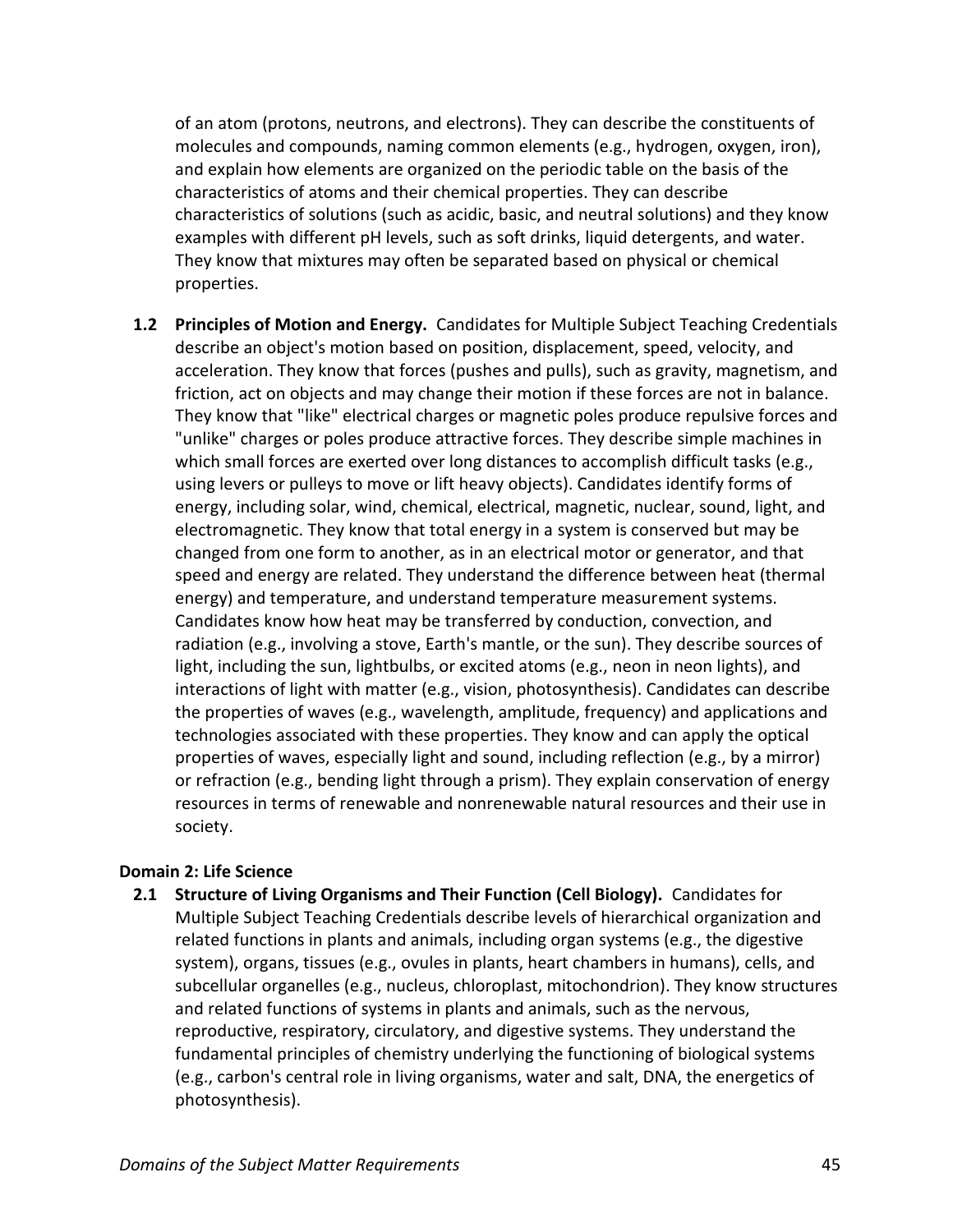- **2.2 Living and Nonliving Components in Environments (Ecology).** Candidates for Multiple Subject Teaching Credentials know that all living things are made up of cells and can describe the characteristics of many living organisms (e.g., growth, reproduction, stimulus response). They understand the basic needs of all living organisms (e.g., food, water, space) and how organisms can alter their environments to meet those needs, and can distinguish between environmental adaptations and accommodations. They describe the relationship between the number and types of organisms an ecosystem can support and relationships among members of a species and across species. They illustrate the transfer of energy and the cycling of matter through an ecosystem from sunlight through individual organisms in food chains and food webs (including primary producers, consumers, and decomposers). They identify the resources available in an ecosystem, and describe the environmental factors that support the ecosystem, such as temperature, water, and soil composition, as well as how the ecosystem responds to changes in these factors. They identify ways in which human activities and natural processes impact the local and global climate and possible solutions to reduce adverse impacts.
- **2.3 Life Cycle, Reproduction, and Evolution (Genetics and Evolution).** Candidates for Multiple Subject Teaching Credentials diagram life cycles of familiar organisms (e.g., butterfly, frog, mouse). They explain the factors that affect the growth and development of plants, such as light, gravity, and stress. They distinguish between sexual and asexual reproduction, and understand the process of cell division (mitosis), the types of cells and their functions, and the replication of plants and animals. They distinguish between environmental and genetic sources of variation, and understand the principles of natural and artificial selection. They know how evidence from the fossil record, comparative anatomy, and DNA sequences can be used to support the theory that life gradually evolved on earth over billions of years. They understand the basis of Darwin's theory, that species evolved by a process of natural selection.

## **Domain 3: Earth and Space Science**

- **3.1 The Solar System and the Universe (Astronomy).** Candidates for Multiple Subject Teaching Credentials identify and describe the components of the solar system (e.g., planets, comets, asteroids) and their predictable patterns of motion around the sun. They explain time zones in terms of longitude and the rotation of Earth, and understand the reasons for changes in the observed position of the sun, moon, and stars in the sky during the course of the day and from season to season. They name and describe bodies in the universe (e.g., sun, stars, galaxies) in terms of apparent brightness and/or relative size.
- **3.2 The Structure and Composition of the Earth (Geology).** Candidates for Multiple Subject Teaching Credentials describe the formation and observable physical characteristics of minerals (e.g., quartz, calcite, hornblende, mica, common ore minerals) and different types of rocks (i.e., sedimentary, igneous, and metamorphic).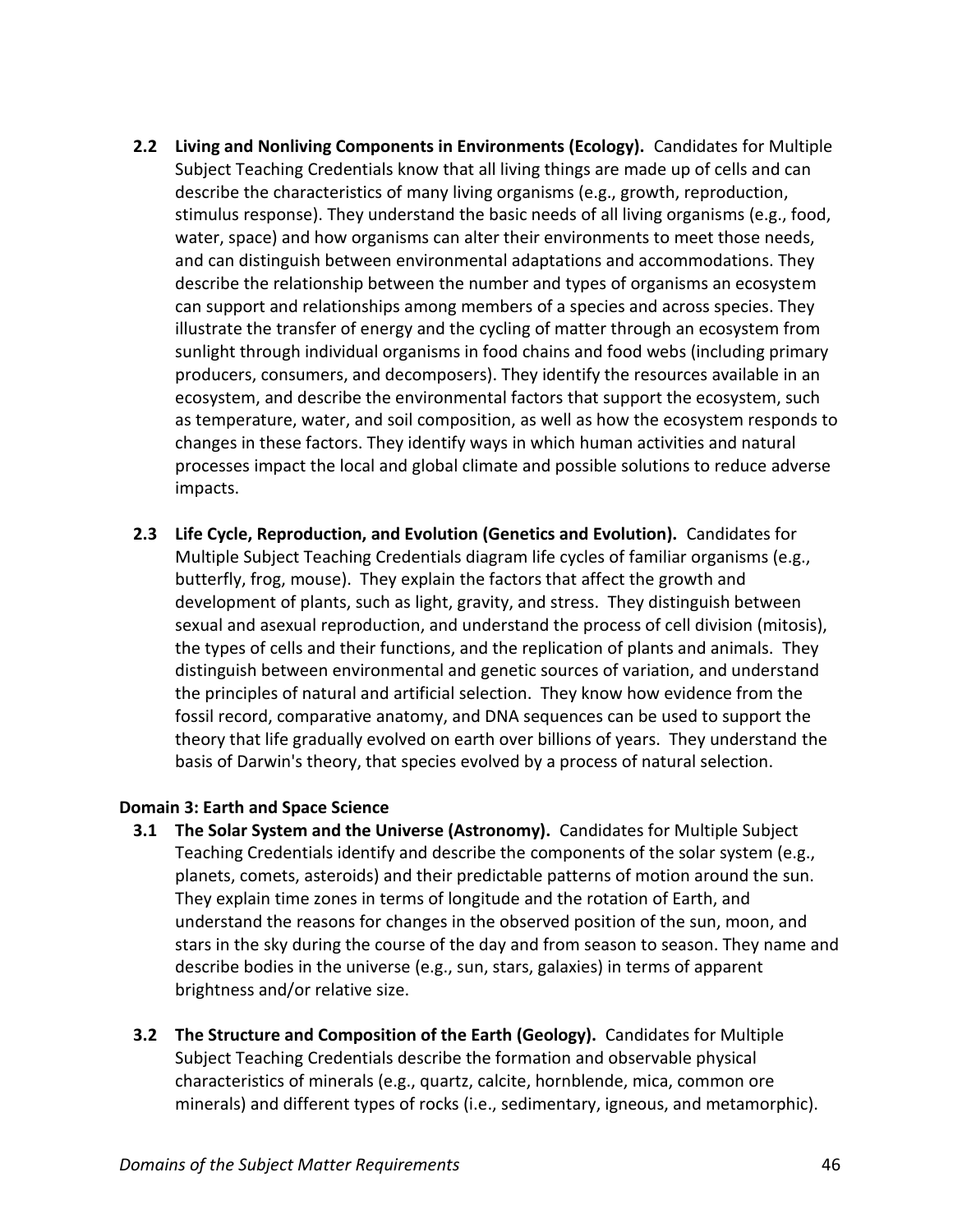They identify characteristics of landforms, such as mountains, rivers, deserts, and oceans. They explain chemical and physical weathering, erosion, deposition, and other rock-forming and soil-changing processes and the formation and properties of different types of soils and rocks. They describe layers of the earth (crust, lithosphere, mantle, and core) and plate tectonics, including its convective source. They explain how mountains are created, identify the factors that cause volcanoes and earthquakes to occur, and describe the effect of these phenomena on the earth's surface, ecosystems, and human society. They know the commonly cited evidence supporting the theory of plate tectonics. They identify factors influencing the location and intensity of earthquakes. They describe the effects of plate tectonic motion over time on climate, geography, and distribution of organisms, as well as more general changes on the earth over geologic time as evidenced in landforms and the rock and fossil records, including plant and animal extinction. They identify potential technological solutions to reduce the impact of these natural Earth processes on humans and society and to reduce human impact on Earth's processes.

- **3.3 The Earth's Atmosphere (Meteorology).** Candidates for Multiple Subject Teaching Credentials explain the influence and role of the sun and oceans in weather and climate and the role of the water cycle. They describe causes and effects of air movements and ocean currents (based on convection of air and water) on daily and seasonal weather and on climate. They describe the importance of technology with regard to predicting and mitigating the impact of severe weather and other natural hazards.
- **3.4 The Earth's Water (Oceanography).** Candidates for Multiple Subject Teaching Credentials compare the characteristics of bodies of water, such as rivers, lakes, oceans, and estuaries. They describe tides and explain the mechanisms causing and modifying them, such as the gravitational attraction of the moon, sun, and coastal topography. Candidates understand the water cycle, including the properties of water and how changes in the form of water are driven by energy from the sun and gravity. They know that Earth's hydrosphere interacts with Earth's other major systems to affect Earth's surface materials and processes.

## <span id="page-47-0"></span>**Visual and Performing Arts**

In the visual and performing arts, candidates for the Multiple Subject Teaching Credential identify the components of the *State Curriculum Framework* and the strands of the *California Student Academic Content Standards* in the Visual and Performing Arts:

- 1. Artistic Perception processing sensory information
- 2. Creative Expression producing works in the arts
- 3. Historical and Cultural Context the time and place of creation of works of art
- 4. Aesthetic Valuing pursuing meaning in the arts
- 5. Connections, Relationships, Applications

## **Domain 1: Dance**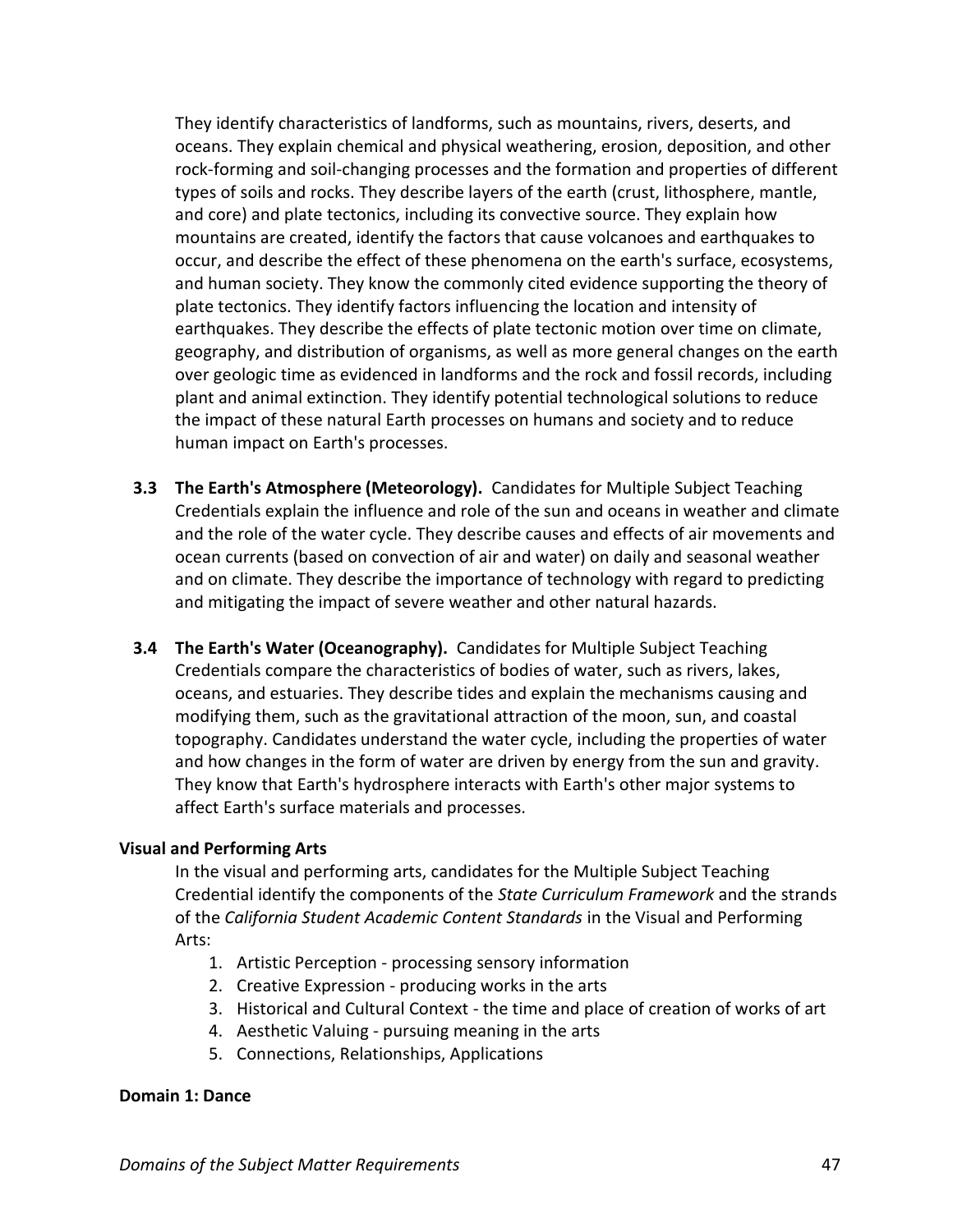Candidates for Multiple Subject Teaching Credentials identify the components and strands of dance education found in the *Visual and Performing Arts Framework and Student Academic Content Standards*. They demonstrate a basic fluency with the elements of dance such as space, time, levels, and force/energy. They use basic techniques to create dance/movement with children.

Candidates, while grounded in the elements of dance, are able to identify and explain styles of dance from a variety of times, places, and cultures. They are able to make judgments about dance works based on the elements of dance.

## **Domain 2: Music**

Candidates for Multiple Subject Teaching Credentials understand the components and strands of music education found in the *Visual and Performing Arts Framework and Student Academic Content Standards*. They demonstrate a basic fluency with the elements of music such as pitch, rhythm, and timbre and music concepts, including music notation. They use basic techniques to create vocal and instrumental music with children.

Candidates are able to identify and explain styles and types of music and instruments from a variety of times, places, and cultures. They are able to make judgments about musical works based on the elements and concepts of music.

#### **Domain 3: Theatre**

Candidates for Multiple Subject Teaching Credentials identify the components and strands of theatre education found in the *Visual and Performing Arts Framework and Student Academic Content Standards*. They demonstrate a basic fluency in acting, directing, design, and scriptwriting (plot and action). They can apply these elements and principles in order to create dramatic activities with children including improvisation and character development.

Candidates are able to identify and explain styles of theatre from a variety of times, places, and cultures. They are able to make judgments about dramatic works based on the elements of theatre.

## **Domain 4: Visual Art**

Candidates for Multiple Subject Teaching Credentials identify the components and strands of visual arts education found in the *Visual and Performing Arts Framework and Student Academic Content Standards*. They demonstrate a basic fluency with the principles of art such as balance, repetition, contrast, emphasis, and unity and are able to explain how works of art are organized in terms of line, color, value, space, texture, shape, and form.

Candidates are able to identify and explain styles of visual arts from a variety of times, places, and cultures. They interpret works of art to derive meaning and are able to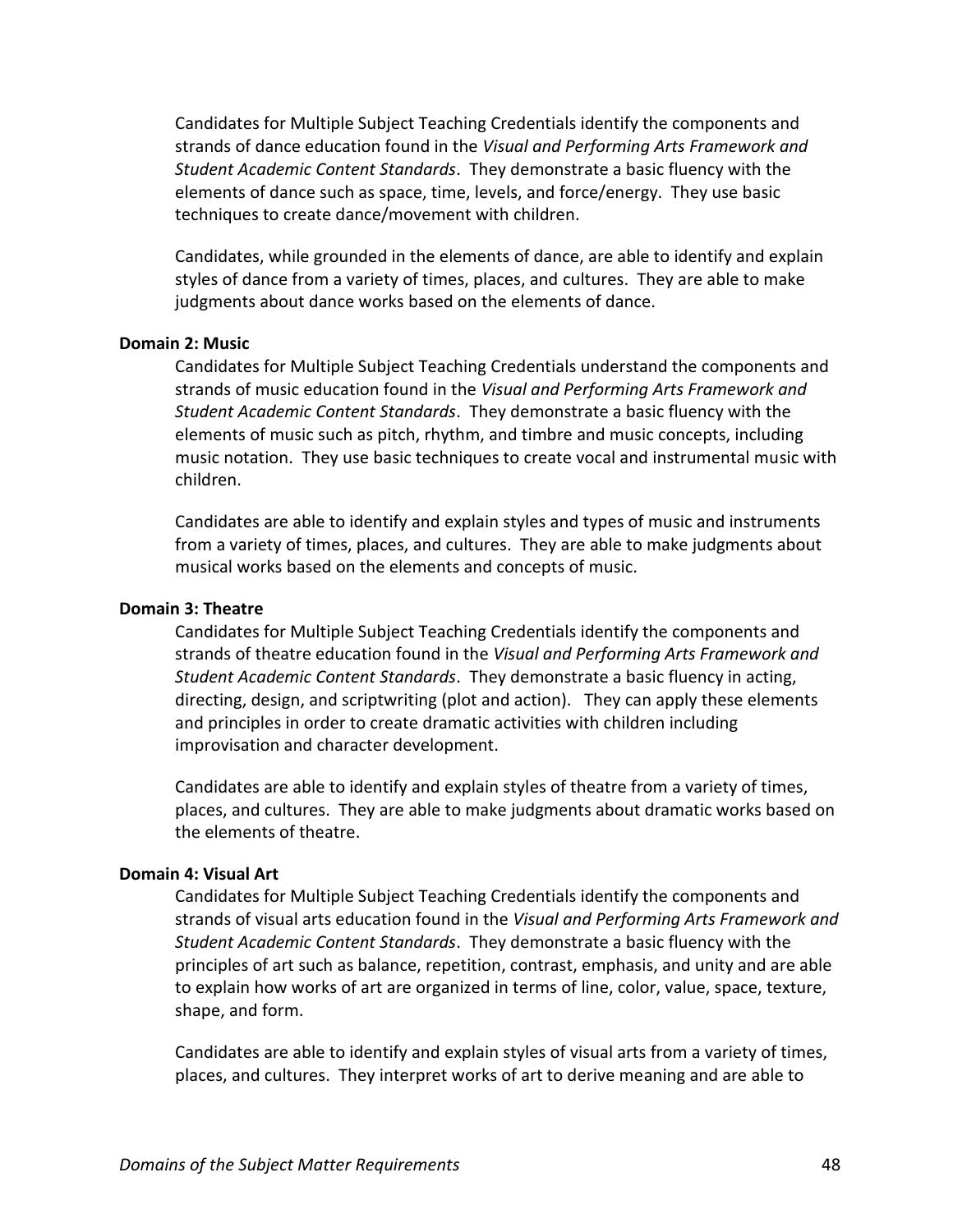make judgments based on the principles of art as they are used to organize line, color, value, space, texture, shape, and form in works of art.

## <span id="page-49-0"></span>**Physical Education**

## **Domain 1: Movement Skills and Movement Knowledge**

- **1.1 Basic Movement Skills.** Candidates for Multiple Subject Teaching Credentials can identify movement concepts including body awareness, space awareness, and movement exploration. They can list locomotor skills such as skipping, nonlocomotor skills such as static balancing, and object manipulation such as catching. They can recognize basic concepts of biomechanics that affect movement, such as how the body moves and how such movement is influenced by gravity, friction, and the laws of motion. They can describe critical elements of basic movement skills, such as stepping in opposition when throwing and/or following through when kicking a ball.
- **1.2 Exercise Physiology: Health and Physical Fitness.** Candidates for Multiple Subject Teaching Credentials can identify health and fitness benefits and associated risks, supporting a physically active lifestyle, related to safety and medical factors (e.g., asthma, diabetes). They recognize exercise principles such as frequency, intensity, and time to select activities that promote physical fitness. They can describe physical fitness components, such as flexibility, muscular strength and endurance, cardiorespiratory endurance, and body composition, which are included in comprehensive personal fitness development programs.
- **1.3 Movement Forms: Content Areas.** Candidates for Multiple Subject Teaching Credentials know a variety of traditional and nontraditional games, sports, dance, and other physical activities. They are able to cite basic rules and social etiquette for physical activities. They can select activities for their potential to include all students regardless of gender, race, culture, religion, abilities, or disabilities. They integrate activities with other content areas, such as math and science.

## **Domain 2: Self-Image and Personal Development**

- **2.1 Physical Growth and Development.** Candidates for Multiple Subject Teaching Credentials identify the sequential development of fine and gross motor skills in children and young adolescents. They describe the influence of growth spurts (changes in height and weight) and body type on movement and coordination. They recognize the impact of factors such as exercise, relaxation, nutrition, stress, and substance abuse on physical health and general well-being.
- **2.2 Self-Image.** Candidates for Multiple Subject Teaching Credentials discover the role of physical activity in the development of a positive self-image, and how psychological skills such as goal setting are selected to promote lifelong participation in physical activity.

## **Domain 3: Social Development**